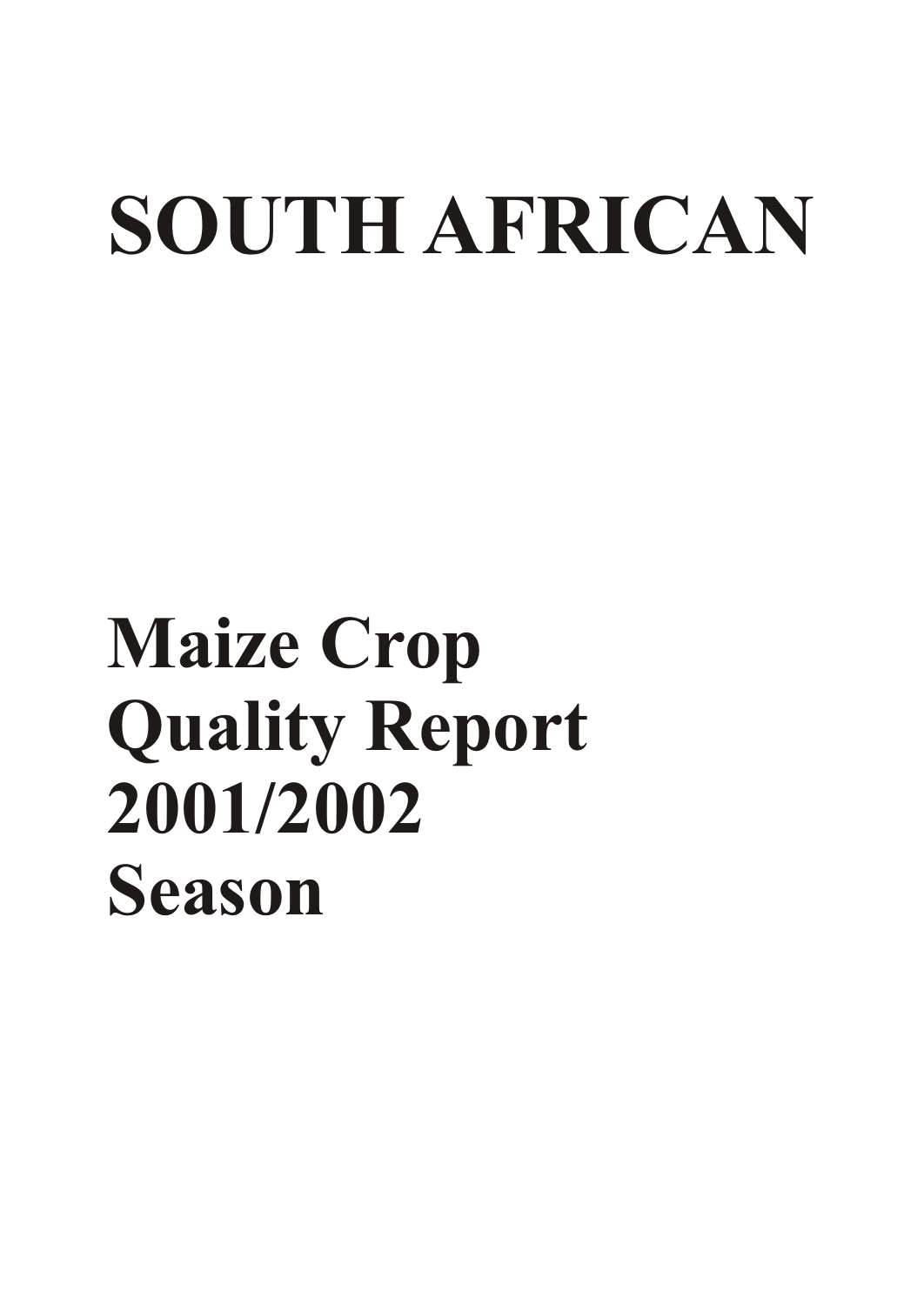# **INDEX**

|                                                        | Page      |
|--------------------------------------------------------|-----------|
| Text                                                   | $1 - 3$   |
| <b>Grain Production Regions</b>                        | $4 - 7$   |
| Production estimates (Table 1)                         | 8         |
| RSA Grading white maize (Table 2)                      | $9 - 11$  |
| RSA Grading yellow maize (Table 3)                     | $12 - 14$ |
| RSA 10 year Grading Averages white maize (Table 4)     | 15        |
| RSA 10 year Grading Averages yellow maize (Table 5)    | 15        |
| Grading quality over 10 years (Table 6)                | 16        |
| USA Grading white maize (Table 7)                      | $17 - 19$ |
| USA Grading yellow maize (Table 8)                     | $20 - 22$ |
| Grading Regulations RSA (Table 9)                      | 23        |
| Grading Regulations USA (Table 10)                     | 23        |
| Nutritional values white maize (Table 11)              | $24 - 26$ |
| Nutritional values yellow maize (Table 12)             | $24 - 26$ |
| Nutritional values white and yellow maize (Table 13)   | $27 - 28$ |
| Nutritional values over 10 years (Table 14 $&$ 15)     | 29        |
| Physical Quality white maize (Table 16)                | $30 - 32$ |
| Physical Quality yellow maize (Table 17)               | $33 - 35$ |
| Physical Quality (Table 18)                            | $36 - 38$ |
| Hectolitre mass (Table 19)                             | 39        |
| Milling- and whiteness index of white maize (Table 20) | $40 - 41$ |
| Milling index of yellow maize (Table 21)               | 42        |
| Milling index of white and yellow maize (Table 22)     | 43        |
| Mycotoxin results (Table 23)                           | $44 - 45$ |

## *Compiled and issued by the:*

Southern African Grain Laboratory<br>3rd Floor CSIR building no.4 SILVERTON<br>Meiring Naudé Street 0127 Meiring Naudé Street Pretoria SOUTH AFRICA

Tel: +27 (12) 349 2683 Fax:  $+27(12)$  349 2686 E-mail: sagl@mweb.co.za www.sagl.co.za

P.O. Box 1059

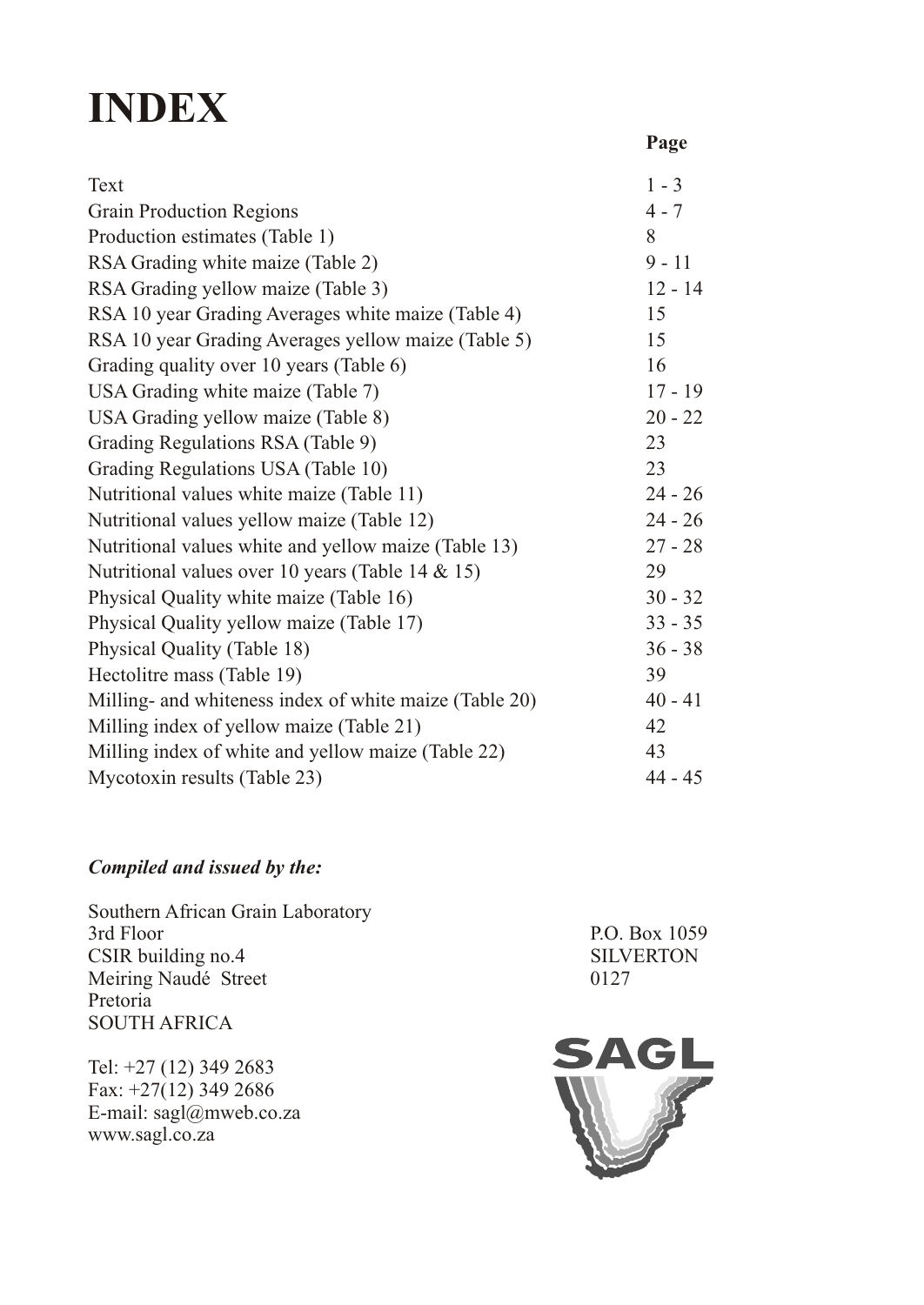# **SOUTH AFRICAN COMMERCIAL MAIZE QUALITY 2001/2002**

#### **Acknowledgments**

#### *With gratitude to:*

- **\* The Maize Trust for its financial support in conducting this survey.**
- **\* The Grain Silo Industry and its members in providing the samples to make this survey possible.**

#### **Introduction**

The final production estimate for maize for the 2001/2002 season by the National Crop Estimates Committee was 8 781 480 tons. According to SAGIS the progressive producer deliveries from May to November 2002 were 8 436 900 tons. The major maizeproducing region was the Free State (2 896 000 tons), closely followed by the North West (2 609 500 tons). White maize contributed 58% to the total production.

900 samples, proportionally representing white and yellow maize of each production region, were analysed for quality. All samples were graded according to RSA and USA grading regulations, and 100 kernel weight, kernel size, breakage susceptibility, stress cracks, milling index, fat, protein, starch and whiteness index were determined. Mycotoxin analyses were performed on 90 randomly selected samples representative of white and yellow maize produced per region.

The 900 samples analysed consisted of 471 white maize samples and 429 yellow maize samples. Of the 471 white maize samples analysed, 63% were WM1, 33% WM2, 3% WM3 and 1% was of the Class Other Maize white. Of the 429 yellow maize samples analysed, 59% were YM1, 36% YM2, 2% YM3 and 3% were of the Class Other Maize yellow.

## **Crop quality**

The 5-year average of South Africa's maize production average about 8 million tons. The maize quality of the 2001/2002 season was good, but not as good as the previous season, although no or very little fungi infection was found on the maize this season (in contrast to last season).

The average hectolitre mass was 77.0 kg/hl (78.0 during 2000/2001). The total percentage of defective kernels was 7.2, which is higher than last year's 5.8 but in line with the 5-year average.

The kernel size was a little smaller than the previous two years. Breakability of the kernels as well as stress cracks within the kernels was average compared with previous years.

The fat content was 4.2% (db), starch content  $75.5\%$  (db) and protein  $8.9\%$  (db), which is above the 5-year average.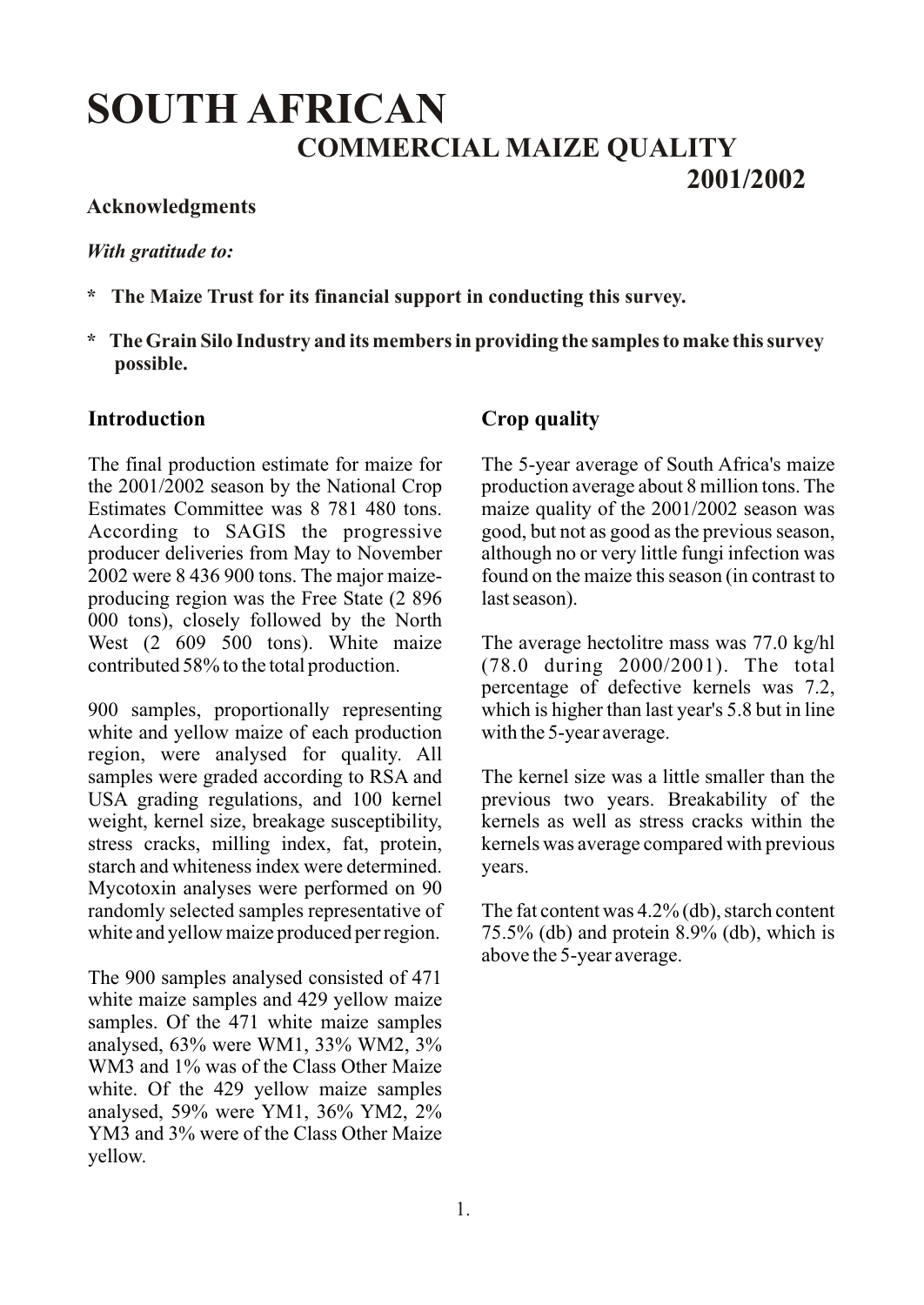## **Production regions**

The RSA is divided into 36 grain-production regions. Regions one to nine are winter rainfall areas (Western Cape) as well as the Eastern Cape and Karoo where no commercial maize is being produced. Region 10 is Griqualand West and region 11 Vaalharts in the North-West Province.

Regions 12 to 20 are all within the North West and regions 21 to 28 in the Free State. These two provinces contributed 63% of the total maize production in the RSA.

Regions 29 to 33 are within Mpumalanga, which is the third largest grain-producing

province. Region 34 falls within Gauteng, region 35 within the Limpopo Province and region 36 within KwaZulu-Natal.

## **South African Provinces**

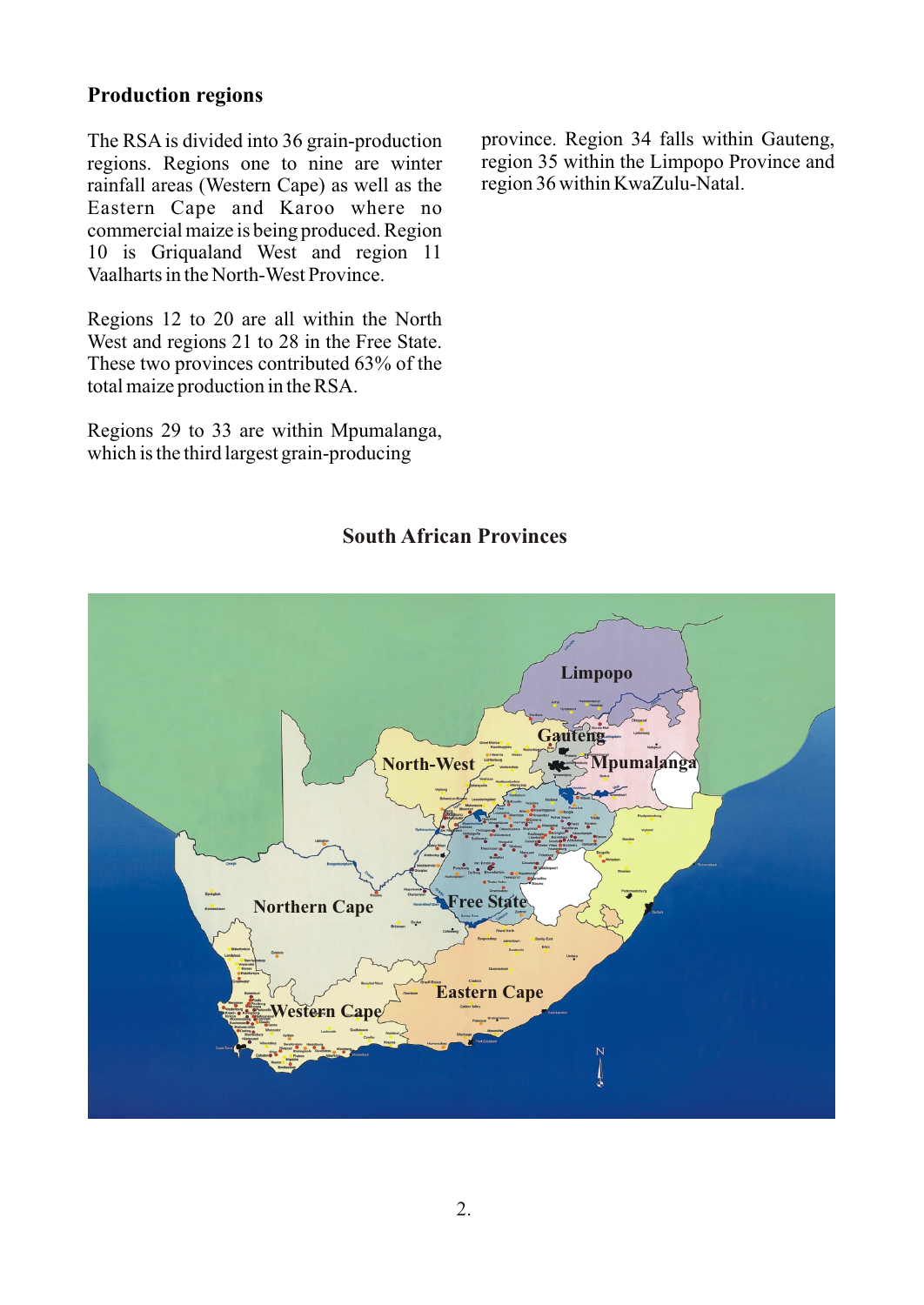## **Maize quality**

## **Free State**

This province produced 33% of all the commercial maize in South Africa, of which 65% was white maize and 35% yellow maize.

The physical characteristics of the white maize were noticeably better than those of the yellow maize. White maize is traditionally planted for human consumption and yellow maize for animal feed. The white maize averaged a higher hectolitre mass of 77.1 kg/hl (yellow 76.1 kg/hl), had a higher kernel size above 10 mm of 17.1% (yellow 11.9%) and averaged on 100 kernel mass white 28.7 g against yellow 28.3 g. The total defective kernels percentage was much lower in the white maize (7.5) compared to the yellow maize (10.4).

The Free State maize averaged a high of 8.4% as regards the amount of stress cracks and had the highest breakability (2.5%) compared with the North-West and Mpumalanga.

No significant differences existed in the different nutritional parameters between the white and yellow maize and between the maize from the Free State, North-West and Mpumalanga.

The white maize from the Free State averaged a good milling index (94.0) and the whiteness index showed that the maize meal made from Free State maize gave a whiter meal (18.3 index) compared with the North-West (17.8 index) and Mpumalanga (14.2 index).

## **North-West**

This province produced 30% of all the commercial maize grown in South Africa, of which 72% was white maize and 28% yellow maize.

The physical characteristics of the maize from the North-West averaged better than the maize of the Free State. A 100 kernel mass of 30.7 g (Free State 28.5 g), a higher kernel size above 10 mm of 17.5% (Free State 14.5%) and averaged on the hectolitre mass (North-West 76.5 kg/hl compared to Free State 76.5 kg/hl). The white maize had a better physical quality than the yellow maize. The total defective kernels percentage was 8.4%, which is lower than the Free State and Mpumalanga.

The amount of stress cracks averaged 5.2% and the breakability 2.4%. The results show that the white maize from the North-West is less likely to break during handling or storage.

The milling index and whiteness index compared with those of the Free State.

## **Mpumalanga**

This province produced 21% of the total commercial maize production in South Africa, of which 45% was white maize and 55% yellow maize.

This maize gave the best physical appearance measured against the maize of the Free State and North-West, and had a hectolitre mass of 77.8 kg/hl, a 100 kernel mass of 32.1 g and kernel size above 10 mm of 21%. The total defective kernels percentage was the highest (9.3%).

The breakability percentage averaged lower (2,0%) than the Free State or North-West. The amount of stress cracks present in the maize (6,8%) was higher than the North-West but lower than the Free State.

The maize from Mpumalanga had the highest milling index (98.3) of the three provinces compared here, but the difference between these three provinces are not really significant. The maize meal colour was not as white as that from the Free State or North-West.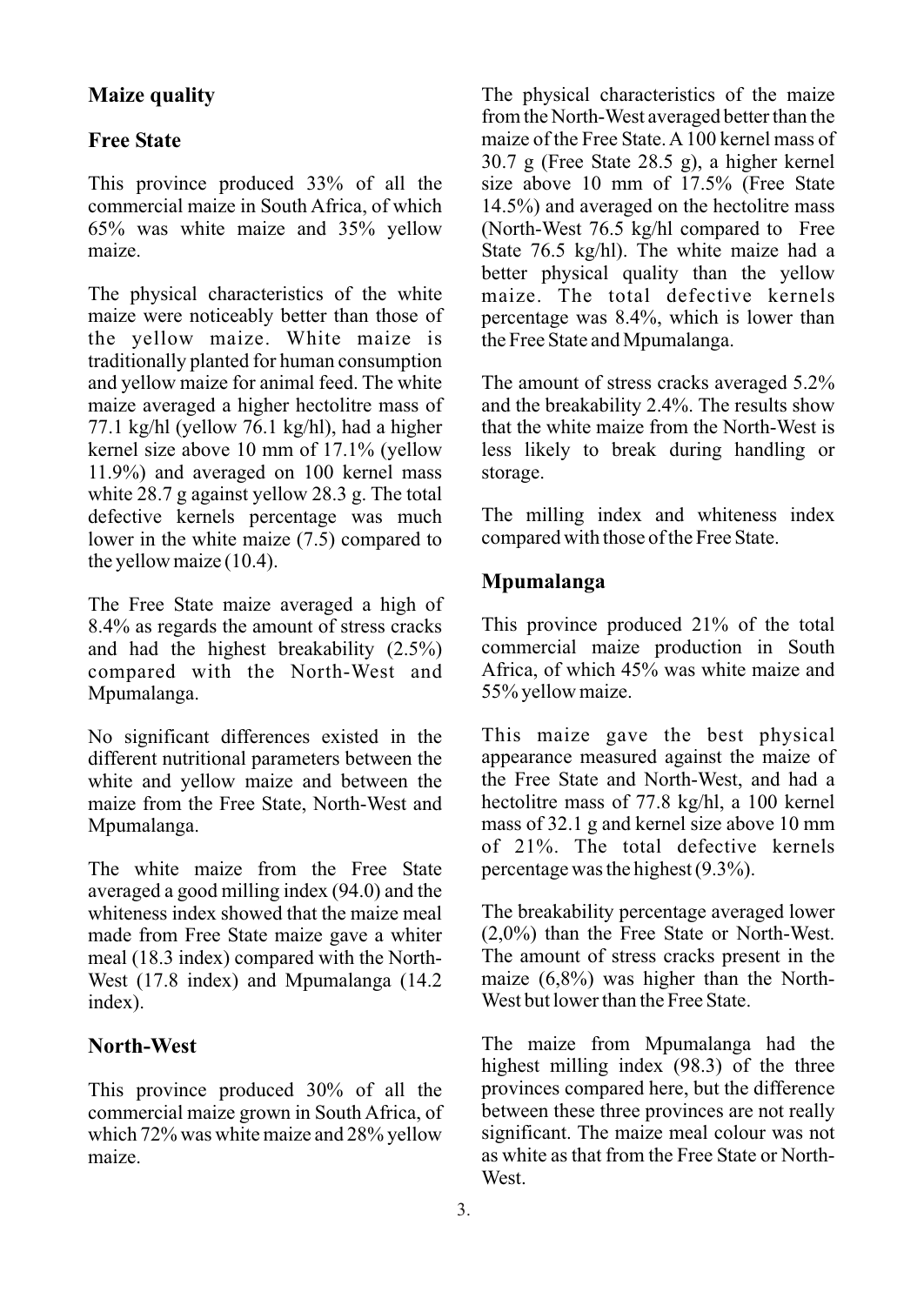## **Grain Production Regions**

*With each region is given the different Grain Handlers with specific silos.*

#### **Region 10: Griekwaland-West Region**

| GWK  | Douglas          | GWK    | Prieska            |
|------|------------------|--------|--------------------|
| GWK  | Rietrivier       | GWK    | Marydale           |
| GWK  | Modderrivier     | KOLK   | Oranjerivierstasie |
| KOLK | <b>Britstown</b> | Oranje | Upington           |

#### **Region 11: Vaalharts Region**

| <i>Senwes</i> | <b>Hartswater</b> | Senwes | Jan Kemp |
|---------------|-------------------|--------|----------|
| <i>Senwes</i> | Magogong          | Senwes | Taung    |
| GWK           | Barkly-Wes        |        |          |

#### **Region 12: North-West Western Region**

| <i>NWK</i>      | <b>Bloubank</b> | <i>NWK</i>      | Buhrmannsdrif  |
|-----------------|-----------------|-----------------|----------------|
| <i>NWK</i>      | Kameel          | <i>NWK</i>      | Madibogo       |
| <i>NWK</i>      | Mafikeng        | <i>NWK</i>      | Mareetsane     |
| <i>NWK</i>      | Piet Plessis    | <i>NWK</i>      | Vergeleë       |
| Suidwes Landbou | Kameel          | Suidwes Landbou | <b>Vryburg</b> |
|                 | Kraaipan        |                 | Springbokpan   |
|                 | Vryhof          |                 |                |

#### **Region 13: North-West Central Region (Sannieshof)**

| <b>NWK</b> | <b>Biesiesvlei</b> | <i>NWK</i> | <b>Bossies</b> |
|------------|--------------------|------------|----------------|
| <i>NWK</i> | Gerdau             | NWK        | Oppaslaagte    |
| <i>NWK</i> | Sannieshof         |            |                |

#### **Region 14: North-West Southern Region**

| <i>NWK</i>      | Barberspan       | <i>NWK</i>      | Delareyville |
|-----------------|------------------|-----------------|--------------|
| <b>NWK</b>      | Excelsior        | <i>NWK</i>      | Geysdorp     |
| <i>NWK</i>      | Migdol           | NWK             | Nooitgedacht |
| <i>NWK</i>      | Taaibospan       | Suidwes Landbou | Amalia       |
| Suidwes Landbou | Hallat's Hope    | Suidwes Landbou | Migdol       |
| Suidwes Landbou | Schweizer-Reneke |                 |              |

#### **Region 15: North-West South Eastern Region**

| Suidwes Landbou | <b>Bloemhof</b> | Suidwes Landbou | Christiana |
|-----------------|-----------------|-----------------|------------|
| Suidwes Landbou | Hertzogville    | Suidwes Landbou | Hoopstad   |
| Suidwes Landbou | Kingswood       |                 |            |

#### **Region 16: North-West Central Eastern Region**

| Senwes          | Regina        | <i>Senwes</i>   | Klerksdorp     |
|-----------------|---------------|-----------------|----------------|
| Suidwes Landbou | Bamboesspruit | Suidwes Landbou | Leeudoringstad |
| Suidwes Landbou | Makwassie     | Suidwes Landbou | Strydpoort     |
| Suidwes Landbou | Wolmaranstad  |                 |                |
|                 |               |                 |                |

#### **Region17: North-West Central Northern Region (Ottosdal)**

| <i>NWK</i> | <b>Bospoort</b> | NWK | Kleinharts |
|------------|-----------------|-----|------------|
|            |                 |     |            |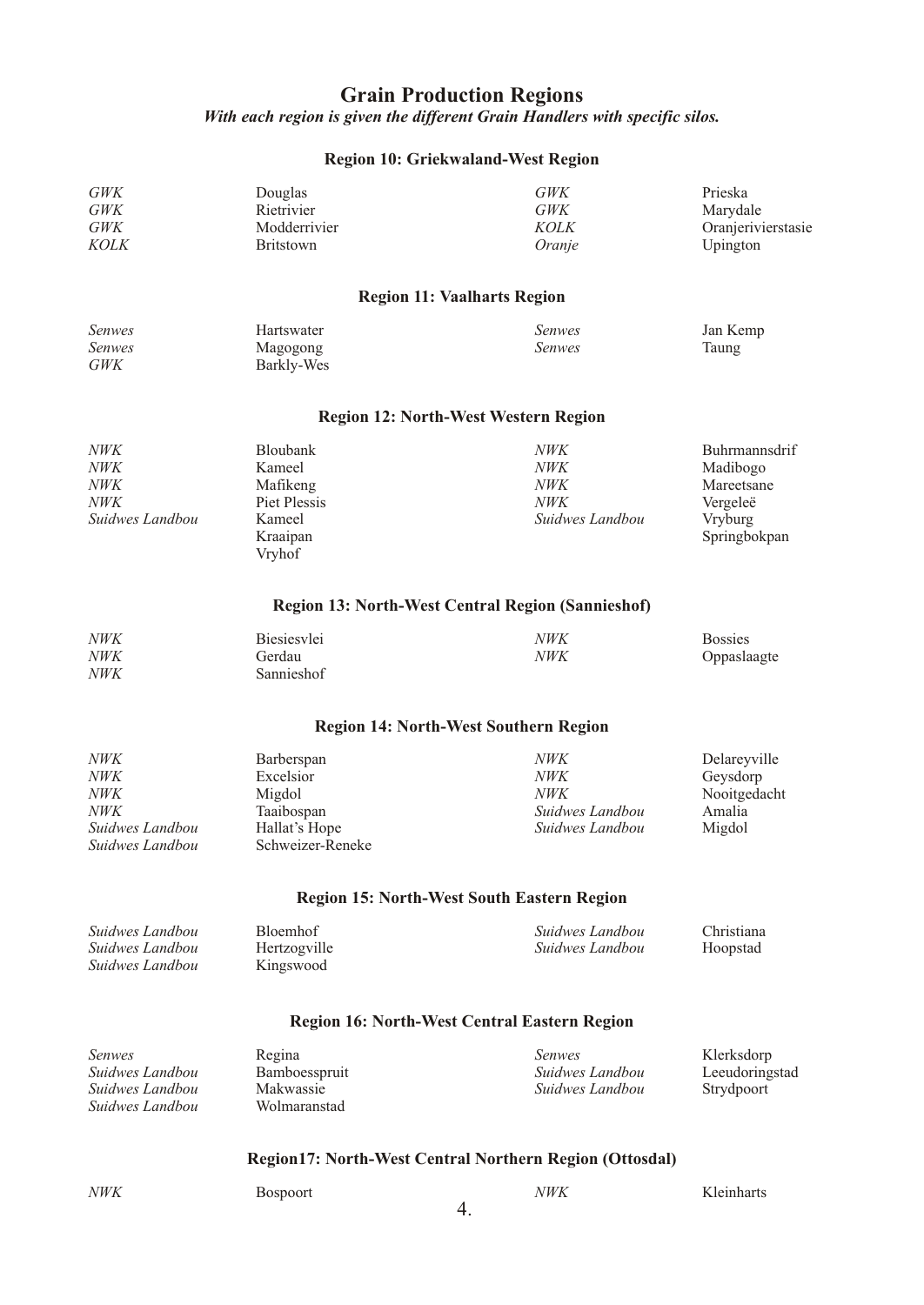#### **Grain Production Regions (continue)**  *With each region is given the different Grain Handlers with specific silos.*

#### **Region17: North-West Central Northern Region (Ottosdal)**

| <b>NWK</b>    | Ottosdal        | <i>NWK</i>    | Rostrataville   |
|---------------|-----------------|---------------|-----------------|
| <i>NWK</i>    | <b>Bospoort</b> | <i>NWK</i>    | Kleinharts      |
| <i>NWK</i>    | Ottosdal        | <i>NWK</i>    | Rostrataville   |
| <i>NWK</i>    | Vermaas         | <i>Senwes</i> | Hartbeesfontein |
| <b>Senwes</b> | Melliodora      | <i>Senwes</i> | Werda           |

#### **Region 18: North West Central Region (Ventersdorp)**

| <i>NWK</i>    | <b>Bodenstein</b> | <i>NWK</i>    | Coligny     |
|---------------|-------------------|---------------|-------------|
| <b>Senwes</b> | Buckingham        | <i>Senwes</i> | Makokskraal |
| <i>Senwes</i> | Ventersdorp       | Senwes        | Enselspruit |

#### **Region 19: North-West Central Region (Lichtenburg)**

| <i>NWK</i> | Grootpan    | <i>NWK</i> | Halfpad     |
|------------|-------------|------------|-------------|
| <i>NWK</i> | Hibernia    | <i>NWK</i> | Lichtenburg |
| <i>NWK</i> | Lottiehalte | NWK        | Lusthof     |

#### **Region 20: North-West Eastern Region**

| <b>MGK</b> | Battery      | MGK        | <b>Brits</b> |
|------------|--------------|------------|--------------|
| <b>MGK</b> | Rustenburg   | NWK        | <b>Boons</b> |
| <i>NWK</i> | Derby        | <i>NWK</i> | Koster       |
| <i>NWK</i> | Swartruggens | <i>NWK</i> | Syferbult    |

#### **Region 21: Free State North Western Region (Viljoenskroon)**

| <i>Senwes</i> | Attie         | <i>Senwes</i> | Groenebloem |
|---------------|---------------|---------------|-------------|
| <i>Senwes</i> | Heuningspruit | <i>Senwes</i> | Koppies     |
| <i>Senwes</i> | Rooiwal       | <i>Senwes</i> | Vierfontein |
| <i>Senwes</i> | Viljoenskroon | <i>Senwes</i> | Vredefort   |
| <i>Senwes</i> | Weiveld       |               |             |

#### **Region 22: Free State North Western Region (Bothaville)**

| <i>Senwes</i> | Allanrigde   | <i>Senwes</i> | <b>Bothaville</b> |
|---------------|--------------|---------------|-------------------|
| <i>Senwes</i> | Mirage       | Senwes        | Odendaalsrus      |
| <i>Senwes</i> | Schoonspruit | Senwes        | Schuttesdraai     |

#### **Region 23: Free State North Western Region (Bultfontein)**

| <i>Senwes</i> | <b>Bultfontein</b> | <i>Senwes</i> | Losdoorns   |
|---------------|--------------------|---------------|-------------|
| <i>Senwes</i> | Protespan          | <i>Senwes</i> | Tierfontein |
| <i>Senwes</i> | Wesselsbron        | <i>Senwes</i> | Willemsrust |

#### **Region 24: Free State Central Region**

| <i>Senwes</i> | <b>Bloemfontein</b> | Senwes | <b>Brandfort</b> |
|---------------|---------------------|--------|------------------|
| <i>Senwes</i> | De Brug             | Senwes | Geneva           |
| <i>Senwes</i> | Hennenman           | Senwes | Koffiefontein    |
| <i>Senwes</i> | Kroonstad           | Senwes | Petrusburg       |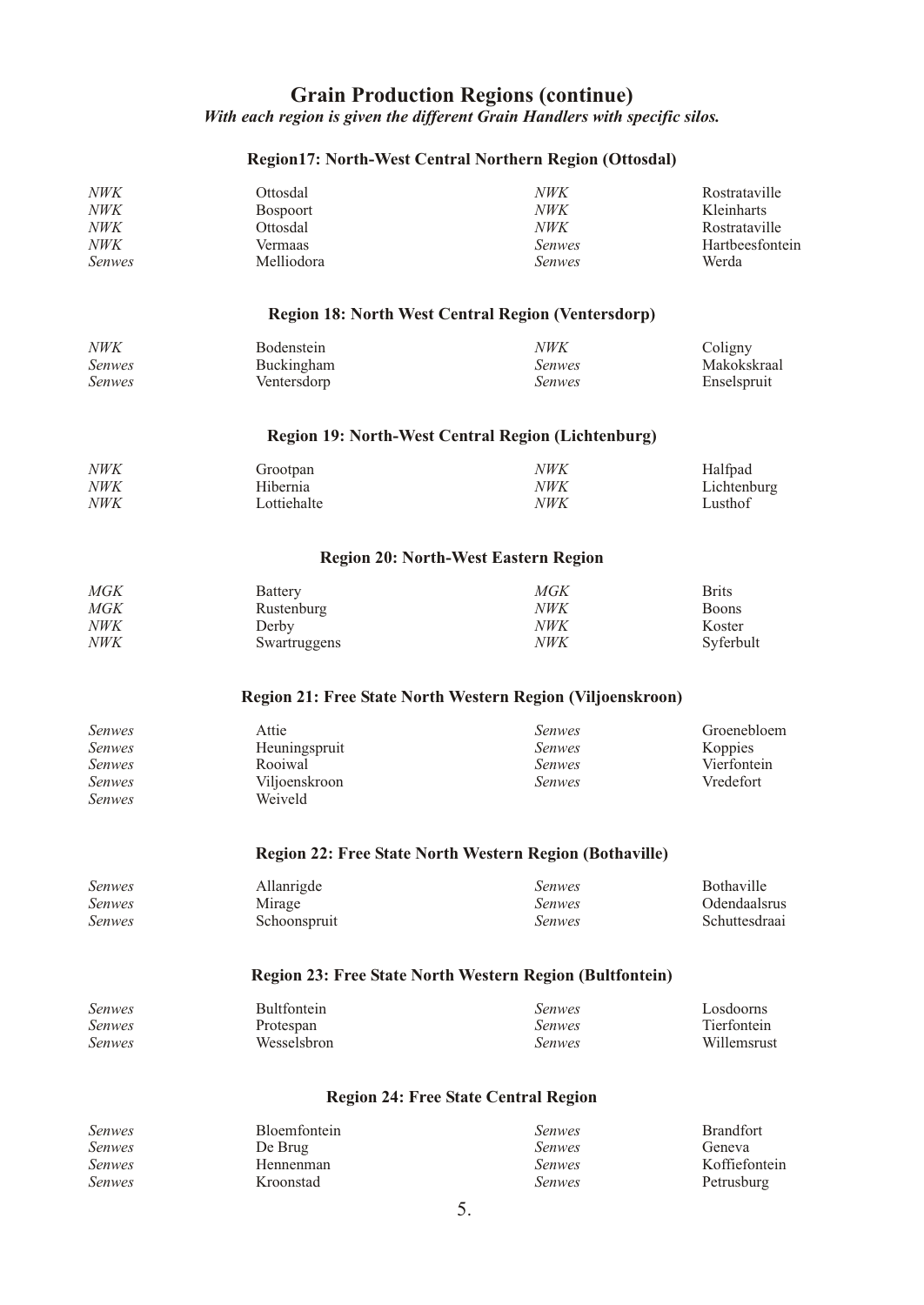## **Grain Production Regions (continue)**

*With each region is given the different Grain Handlers with specific silos.* 

#### **Region 24: Free State Central Region**

| <b>Senwes</b><br><b>Senwes</b>                          | Theunissen<br>Welgeleë                                                       | <b>Senwes</b><br><b>Senwes</b>                    | Van Tonder<br>Winburg                                              |
|---------------------------------------------------------|------------------------------------------------------------------------------|---------------------------------------------------|--------------------------------------------------------------------|
|                                                         |                                                                              | <b>Region 25: Free State South Western Region</b> |                                                                    |
| OVK<br>OVK<br>OVK<br>OVK<br><b>Senwes</b><br><b>OTK</b> | Marseilles<br>Tweespruit<br>Zastron<br>Ficksburg<br>De Wetsdorp<br>Slabberts | OVK<br>OVK<br>OVK<br>OVK<br><b>OTK</b>            | Modderpoort<br>Westminster<br>Clocolan<br>Fouriesburg<br>Bethlehem |
|                                                         |                                                                              | <b>Region 26: Free State South Eastern Region</b> |                                                                    |
| <b>Senwes</b><br><b>OTK</b>                             | Arlington<br>Libertas                                                        | <b>Senwes</b><br><b>OTK</b>                       | Steynsrus<br>Marquard                                              |
|                                                         |                                                                              | <b>Region 26: Free State South Eastern Region</b> |                                                                    |
| TK<br><b>OTK</b>                                        | Monte Video<br>Kaallaagte                                                    | <b>OTK</b><br><b>OTK</b>                          | Senekal<br>Meets                                                   |
|                                                         |                                                                              | <b>Region 27: Free State Northern Region</b>      |                                                                    |
| <i>Senwes</i>                                           | Gottenburg                                                                   | <b>Senwes</b>                                     | Heilbron                                                           |
| <b>Senwes</b><br><b>Senwes</b>                          | Hoogte<br>Wolwehoek                                                          | <b>Senwes</b><br><b>VKB</b>                       | Mooigeleë<br>Petrus Steyn                                          |
|                                                         |                                                                              | <b>Region 28: Free State Eastern Region</b>       |                                                                    |
| <b>OTK</b>                                              | Afrikaskop                                                                   | <b>OTK</b>                                        | Eeram                                                              |
| <b>OTK</b>                                              | Harrismith                                                                   | <b>OTK</b>                                        | Kransfontein                                                       |
| <b>VKB</b>                                              | Cornelia                                                                     | <i>VKB</i>                                        | Daniëlsrus                                                         |
| <i>VKB</i>                                              | Frankfort                                                                    | <b>VKB</b>                                        | Jim Fouché                                                         |
| <b>VKB</b>                                              | Reitz                                                                        | <b>VKB</b>                                        | Tweeling                                                           |
| VKB                                                     | Villiers                                                                     | <b>VKB</b>                                        | Warden                                                             |
| <b>VKB</b><br><b>VKB</b>                                | Windfield<br>Memel                                                           | <b>VKB</b><br><b>VKB</b>                          | Ascent<br>Vrede                                                    |
|                                                         |                                                                              | Region 29: Mpumalanga Southern Region             |                                                                    |
| <b>OTK</b>                                              | Balfour                                                                      | <b>OTK</b>                                        | Greylingstad                                                       |
| $\mathit{OTK}$                                          | Grootvlei                                                                    | <b>OTK</b>                                        | Harvard                                                            |
| <b>OTK</b>                                              | Holmdene                                                                     | <b>OTK</b>                                        | Leeuspruit                                                         |
| <b>OTK</b>                                              | Platrand                                                                     | <b>OTK</b>                                        | Standerton                                                         |
| <b>OTK</b>                                              | Val                                                                          |                                                   |                                                                    |
|                                                         |                                                                              | Region 30: Mpumalanga Eastern Region              |                                                                    |
| <b>OTK</b>                                              | Amersfoort                                                                   | <b>OTK</b>                                        | <b>Badplaas</b>                                                    |
| OTK                                                     | Carolina                                                                     | OTK                                               | Davel                                                              |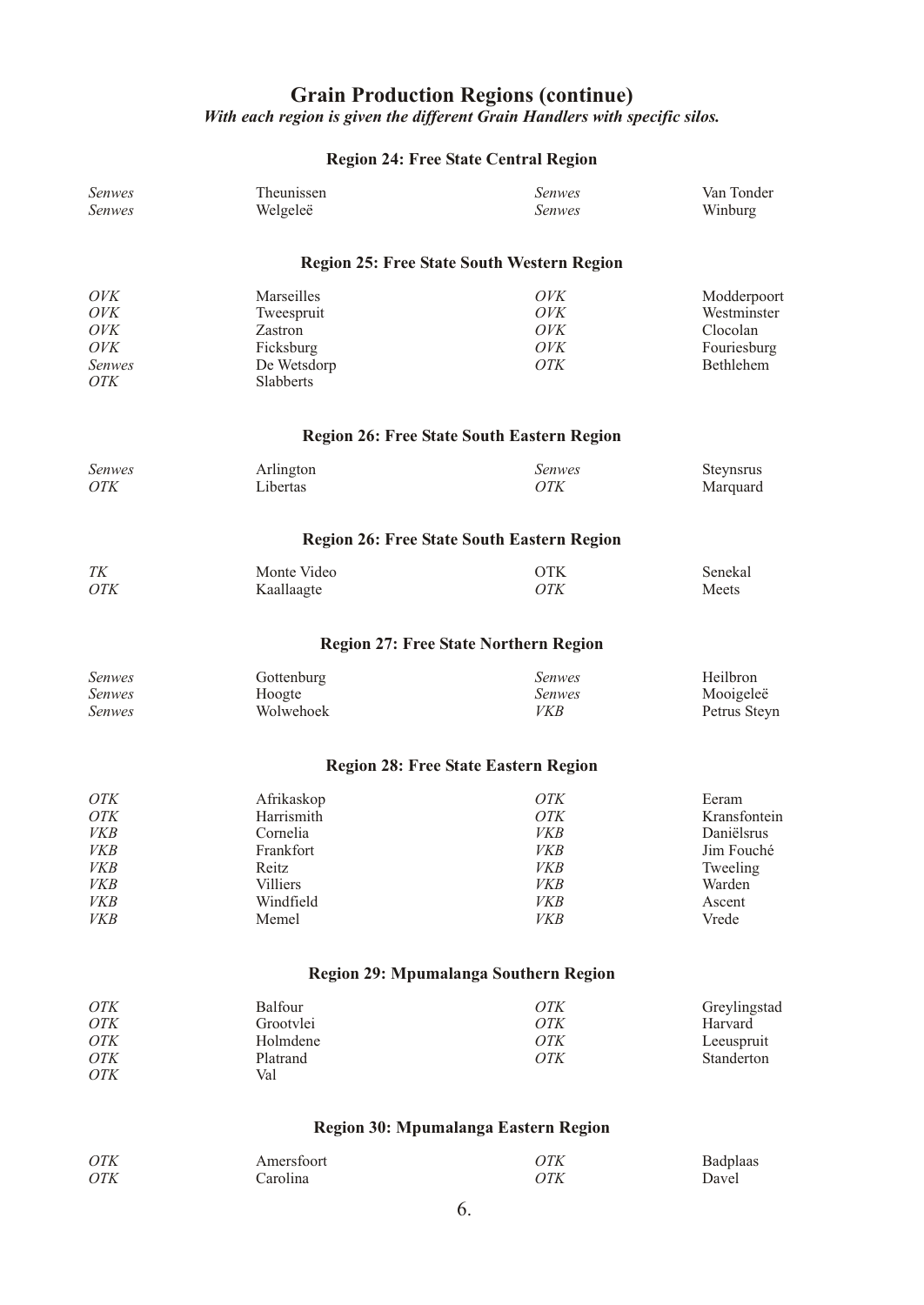## **Grain Production Regions (continue)**

*With each region is given the different Grain Handlers with specific silos.* 

#### **Region 30: Mpumalanga Eastern Region**

| OTK | Ermelo    | OTK | Estancia   |
|-----|-----------|-----|------------|
| OTK | Lothair   | OTK | Maizefield |
| OTK | Morgenzon | OTK | Overvaal   |
| TWK | Mkondo    | TWK | Panbult    |

#### **Region 31: Mpumalanga Central Region**

| OTK | Bethal    | OTK        | Devon  |
|-----|-----------|------------|--------|
| OTK | Kinross   | <i>OTK</i> | Leslie |
| OTK | Trichardt |            |        |

#### **Region 32: Mpumalanga Western Region**

| OTK | Argent    | OTK | Dryden |
|-----|-----------|-----|--------|
| OTK | Endicott  | OTK | Eloff  |
| OTK | Hawerklip | OTK | Kendal |
| OTK | Ogies     |     |        |

#### **Region 33: Mpumalanga Northern Region**

| OTK | Driefontein      | OTK | Lydenburg     |
|-----|------------------|-----|---------------|
| OTK | Marble Hall      | OTK | Middelburg    |
| OTK | <b>Stoffberg</b> | OTK | Pan           |
| OTK | Arnot            | OTK | Wonderfontein |

#### **Region 34: Gauteng Region**

| OTK           | <b>Blockomspruit</b> | OTK    | Glenroy                 |
|---------------|----------------------|--------|-------------------------|
| OTK           | Goeie Hoek           | OTK    | Kaalfontein             |
| OTK           | Nigel                | OTK    | <b>Bronkhorstspruit</b> |
| <b>Senwes</b> | Middelylei           | Senwes | Oberholzer              |
| <i>Senwes</i> | Raathsvlei           |        |                         |

#### **Region 35: Limpopo Region**

| MGK | Northam          | NTK        | Alma            |
|-----|------------------|------------|-----------------|
| NTK | Crecy            | NTK        | Immerpan        |
| NTK | Lehau            | NTK        | Naboomspruit    |
| NTK | <b>Nylstroom</b> | NTK        | Pienaarsrivier  |
| NTK | Pietersburg      | <b>NTK</b> | Potgietersrus   |
| NTK | Roedtan          | NTK        | <b>Settlers</b> |
| NTK | Tzaneen          | <b>NTK</b> | Vaalwater       |
| NTK | Warmbad          | <b>NTK</b> | Nutfield        |

#### **Region 36: Kwazulu-Natal Region**

| Natalagri | Bergyille  | <i>Natalagri</i> | <b>Bloedrivier</b> |
|-----------|------------|------------------|--------------------|
| Natalagri | Dannhauser | Natalagri        | Dundee             |
| Natalagri | Mizpah     | Natalagri        | Paulpietersburg    |
| Natalagri | Vryheid    | Natalagri        | Winterton          |
| Natalagri | New Amalfi |                  |                    |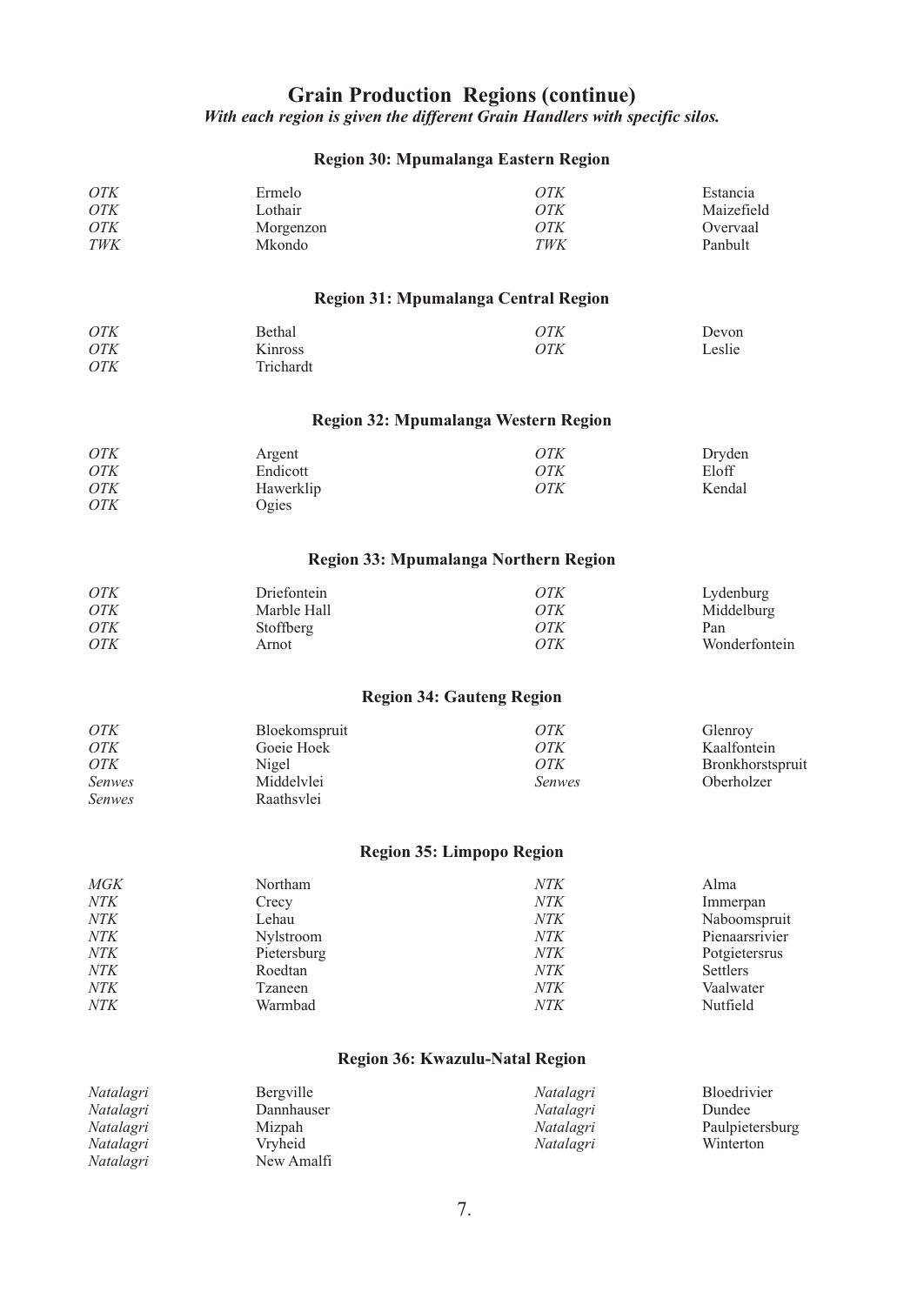## **TABLE 1: COMMERCIAL WHITE AND YELLOW MAIZE - FINAL PRODUCTION ESTIMATES FOR THE 2001/02 SEASON COMPARED TO THE 2000/01 SEASON**

|                      |             | <b>FINAL ESTIMATE</b><br>2001/02 |              |           | $\frac{6}{6}$<br>more |             | <b>FINAL ESTIMATE</b><br>2000/01 |              |
|----------------------|-------------|----------------------------------|--------------|-----------|-----------------------|-------------|----------------------------------|--------------|
| <b>PROVINCES</b>     | White       | <b>Yellow</b>                    | <b>Total</b> | SAGIS*    | than                  | White       | <b>Yellow</b>                    | <b>Total</b> |
|                      | <b>Tons</b> | <b>Tons</b>                      | <b>Tons</b>  |           | 2000/01               | <b>Tons</b> | <b>Tons</b>                      | <b>Tons</b>  |
| <b>Western Cape</b>  | 480         | 14,000                           | 14,480       | 2,300     | 67.6                  | 840         | 7,800                            | 8,640        |
| <b>Northern Cape</b> | 33,800      | 421,400                          | 455,200      | 407,600   | 43.0                  | 29,750      | 288,550                          | 318,300      |
| <b>Free State</b>    | 1,888,000   | 1,008,000                        | 2,896,000    | 2,715,000 | 11.6                  | 1,647,000   | 949,000                          | 2,596,000    |
| <b>Eastern Cape</b>  | 10,500      | 28,000                           | 38,500       | 18,800    | $-14.1$               | 19,600      | 25,200                           | 44,800       |
| Kwazulu-Natal        | 135,000     | 244,800                          | 379,800      | 276,700   | 53.6                  | 81,600      | 165,600                          | 247,200      |
| $\infty$ Mpumalanga  | 828,000     | 1,029,500                        | 1,857,500    | 1,925,300 | 26.6                  | 599,200     | 868,000                          | 1,467,200    |
| Limpopo              | 82,250      | 16,250                           | 98,500       | 130,200   | 11.9                  | 68,800      | 19,200                           | 88,000       |
| Gauteng              | 216,000     | 216,000                          | 432,000      | 500,600   | 34.2                  | 168,000     | 154,000                          | 322,000      |
| North-West           | 1,872,000   | 737,500                          | 2,609,500    | 2,460,400 | 22.3                  | 1,495,000   | 638,000                          | 2,133,000    |
| <b>Total RSA</b>     | 5,066,030   | 3,715,450                        | 8,781,480    | 8,436,900 | 21.5                  | 4,109,790   | 3,115,350                        | 7,225,140    |
| $%$ of crop          | 57,59       | 42,31                            |              |           |                       | 56.88       | 43.12                            |              |

**Figures obtained from the National Crop Estimates Committee**

**SAGIS\* progressive producer deliveries**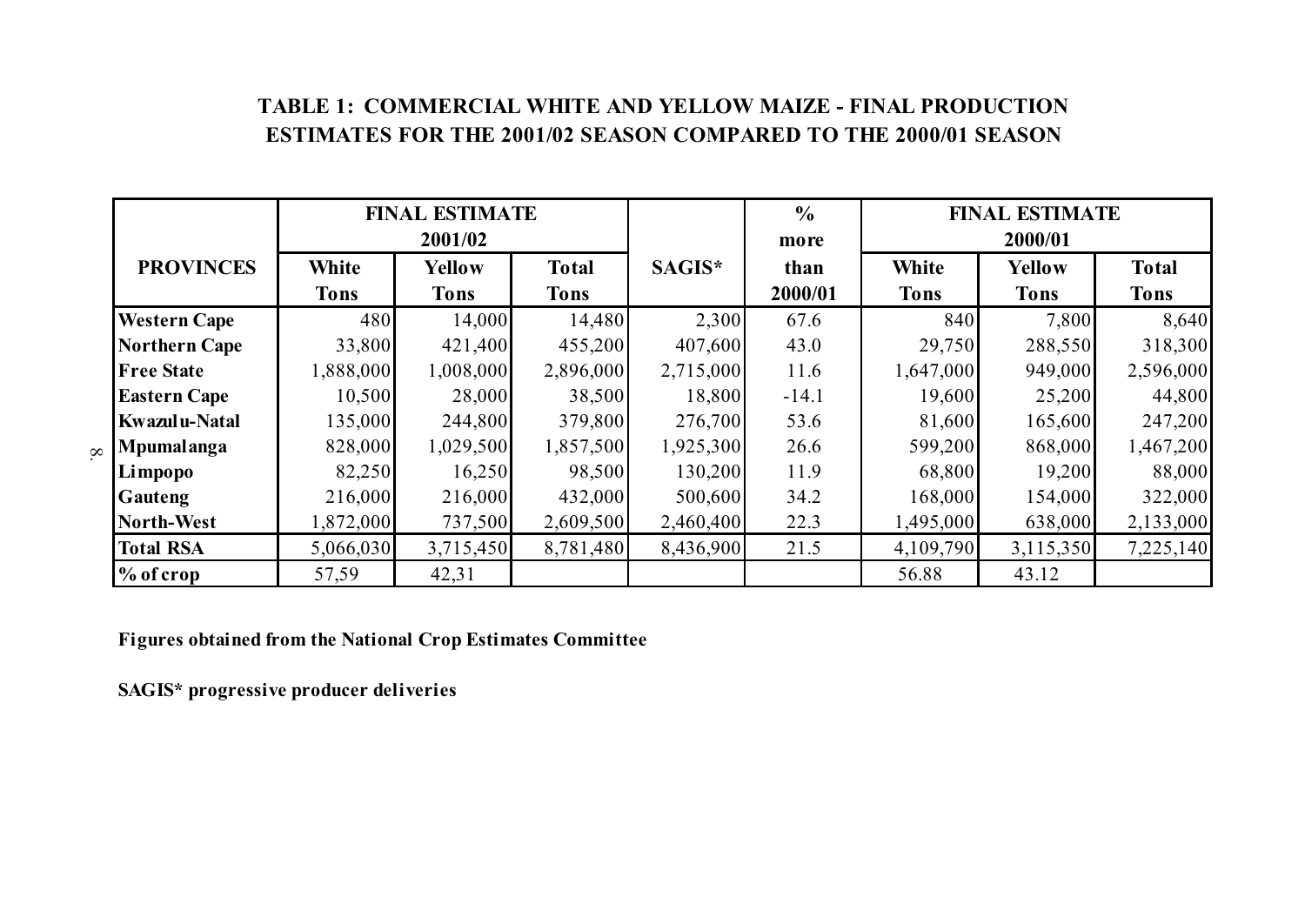# **TABLE 2: RSA GRADING OF WHITE MAIZE (2001/2002)**

|         |                   |      |              | % Defective Kernels |         |              |         |     | $\frac{0}{0}$  |     |      | $\frac{0}{0}$ |     |          | $\frac{0}{0}$ |      |     | $\frac{0}{0}$ |      |          | $\frac{0}{0}$  |     | $\frac{0}{0}$ |                |     |     | $\frac{0}{0}$ |     |         | $\frac{0}{0}$       |     |
|---------|-------------------|------|--------------|---------------------|---------|--------------|---------|-----|----------------|-----|------|---------------|-----|----------|---------------|------|-----|---------------|------|----------|----------------|-----|---------------|----------------|-----|-----|---------------|-----|---------|---------------------|-----|
| Number  | Region            |      | Above 6.35mm |                     |         | Below 6.35mm |         |     | Total          |     |      | Foreign       |     |          | Another       |      |     | Total         |      |          | Pinked         |     |               | Diplodia       |     |     | Fusarium      |     |         | Cobrot              |     |
| of      |                   |      | sieve        |                     |         | sieve        |         |     | defective      |     |      | matter        |     |          | Colour        |      |     | Deviation     |      |          | Kernels        |     |               | Kernels        |     |     | Kernels       |     |         | Kernels             |     |
| samples |                   | ave. | min.         | max.                | ave.    | min.         | max.    |     | ave. min. max. |     | ave. | min. max.     |     |          | ave. min.     | max. |     | ave. min.     | max. |          | ave. min. max. |     |               | ave. min. max. |     |     | ave. min.     |     |         | max. ave. min. max. |     |
|         | <b>GRADE: WM1</b> |      |              |                     |         |              |         |     |                |     |      |               |     |          |               |      |     |               |      |          |                |     |               |                |     |     |               |     |         |                     |     |
|         | Region 10         | 1.4  | 1.4          | 1.4                 | 0.9     | 0.9          | 0.9     | 2.3 | 2.3            | 2.3 | 0.0  | 0.0           | 0.0 | $0.0\,$  | 0.0           | 0.0  | 2.3 | 2.3           | 2.3  | 0.0      | 0.0            | 0.0 | 0.0           | 0.0            | 0.0 | 0.0 | 0.0           | 0.0 | $0.0\,$ | 0.0                 | 0.0 |
| 3       | Region 11         | 3.4  | 2.1          | 5.7                 | 1.5     | 0.7          | 2.2     | 4.9 | 3.8            | 6.3 | 0.0  | 0.0           | 0.0 | 0.6      | 0.0           | 1.6  | 5.5 | 3.9           | 6.3  | 0.0      | 0.0            | 0.0 | 0.0           | 0.0            | 0.0 | 0.0 | 0.0           | 0.0 | $0.0\,$ | 0.0                 | 0.0 |
| 18      | Region 12         | 2.9  | 1.4          | 4.6                 | 1.2     | 0.1          | 4.1     | 4.1 | 2.3            | 6.0 | 0.0  | 0.0           | 0.1 | 0.1      | 0.0           | 0.8  | 4.3 | 2.5           | 6.0  | 0.0      | 0.0            | 0.0 | 0.0           | 0.0            | 0.1 | 0.1 | 0.0           | 0.4 | 0.1     | 0.0                 | 0.4 |
| 7       | Region 13         | 2.5  | 0.7          | 5.9                 | 0.9     | 0.4          | 1.4     | 3.4 | 1.7            | 6.5 | 0.1  | 0.0           | 0.3 | 0.1      | 0.0           | 0.4  | 3.6 | 1.9           | 6.8  | 0.0      | 0.0            | 0.0 | 0.1           | 0.0            | 0.4 | 0.2 | 0.0           | 0.9 | 0.3     | 0.0                 | 1.2 |
| 26      | Region 14         | 3.1  | 0.9          | 6.1                 | 0.7     | 0.0          | 2.3     | 3.7 | 0.9            | 6.7 | 0.0  | 0.0           | 0.2 | 0.1      | 0.0           | 0.3  | 3.8 | 0.9           | 6.7  | 0.0      | 0.0            | 0.0 | 0.0           | 0.0            | 0.1 | 0.0 | 0.0           | 0.3 | 0.1     | 0.0                 | 0.3 |
| 21      | Region 15         | 2.6  | 1.2          | 4.6                 | 0.8     | 0.2          | 1.7     | 3.4 | 2.1            | 5.3 | 0.1  | 0.0           | 0.3 | 0.2      | 0.0           | 1.3  | 3.7 | 2.3           | 5.3  | 0.0      | 0.0            | 0.0 | 0.0           | 0.0            | 0.2 | 0.1 | 0.0           | 0.5 | 0.1     | 0.0                 | 0.8 |
| 22      | Region 16         | 3.5  | 0.7          | 5.4                 | 1.0     | 0.5          | 1.6     | 4.5 | 1.5            | 6.5 | 0.0  | 0.0           | 0.3 | 0.3      | 0.0           | 2.1  | 4.8 | 1.6           | 6.7  | 0.0      | 0.0            | 0.0 | 0.0           | 0.0            | 0.2 | 0.1 | 0.0           | 0.5 | 0.2     | 0.0                 | 0.5 |
| 9       | Region 17         | 3.5  | 1.6          | 5.4                 | 1.1     | 0.4          | 1.8     | 4.6 | 2.0            | 6.7 | 0.1  | 0.0           | 0.3 | $0.1\,$  | 0.0           | 0.3  | 4.8 | 2.3           | 7.0  | 0.0      | 0.0            | 0.0 | 0.1           | 0.0            | 0.2 | 0.2 | 0.0           | 0.4 | 0.2     | 0.0                 | 0.6 |
| 9       | Region 18         | 3.6  | 2.4          | 4.8                 |         | 0.5          | 2.8     | 4.7 | 3.7            | 6.2 | 0.0  | 0.0           | 0.0 | 0.3      | 0.0           | 0.9  | 5.0 | 3.7           | 6.3  | 0.0      | 0.0            | 0.1 | 0.0           | 0.0            | 0.0 | 0.1 | 0.0           | 0.4 | 0.1     | 0.0                 | 0.4 |
| 9       | Region 19         | 3.1  | 1.6          | 5.1                 | 0.8     | 0.1          | 1.3     | 3.8 | 2.5            | 5.3 | 0.0  | 0.0           | 0.1 | 0.2      | 0.0           | 1.0  | 4.1 | 2.6           | 5.8  | 0.0      | 0.0            | 0.0 | 0.0           | 0.0            | 0.4 | 0.1 | 0.0           | 0.3 | 0.1     | 0.0                 | 0.6 |
| 11      | Region 20         | 3.7  | 2.3          | 6.1                 | 0.8     | 0.4          | 1.7     | 4.5 | 3.1            | 6.9 | 0.1  | 0.0           | 0.2 | 0.2      | 0.0           | 1.0  | 4.8 | 3.2           | 7.0  | 0.0      | 0.0            | 0.5 | 0.0           | 0.0            | 0.2 | 0.0 | 0.0           | 0.2 | 0.1     | 0.0                 | 0.2 |
| 11      | Region 21         | 3.8  | 2.1          | 5.4                 | 1.3     | 0.0          | 3.1     | 5.1 | 2.9            | 6.9 | 0.0  | 0.0           | 0.1 | 0.1      | 0.0           | 0.4  | 5.2 | 2.9           | 7.2  | 0.0      | 0.0            | 0.0 | 0.0           | 0.0            | 0.0 | 0.1 | 0.0           | 0.7 | 0.1     | 0.0                 | 0.7 |
| 15      | Region 22         | 3.9  | 2.9          | 4.9                 | 1.3     | 0.3          | 2.1     | 5.2 | 3.9            | 6.8 | 0.0  | 0.0           | 0.3 | 0.1      | 0.0           | 0.6  | 5.4 | 3.9           | 6.8  | 0.0      | 0.0            | 0.0 | 0.0           | 0.0            | 0.0 | 0.1 | 0.0           | 0.3 | 0.1     | 0.0                 | 0.3 |
| 27      | Region 23         | 4.1  | 1.8          | 5.7                 | 1.4     | 0.4          | 2.5     | 5.5 | 3.0            | 7.0 | 0.0  | 0.0           | 0.2 | 0.1      | 0.0           | 0.5  | 5.6 | 3.3           | 7.1  | 0.0      | 0.0            | 0.2 | 0.0           | 0.0            | 0.3 | 0.0 | $_{0.0}$      | 0.4 | 0.1     | 0.0                 | 0.4 |
| 18      | Region 24         | 3.6  | 1.1          | 5.5                 | 1.2     | 0.4          | 2.3     | 4.8 | 2.3            | 6.7 | 0.0  | 0.0           | 0.3 | 0.1      | 0.0           | 0.3  | 4.9 | 2.5           | 6.7  | 0.0      | 0.0            | 0.0 | 0.0           | 0.0            | 0.1 | 0.0 | 0.0           | 0.4 | 0.0     | 0.0                 | 0.4 |
| 12      | Region 25         | 3.5  | 1.5          | 6.1                 | 1.2     | 0.0          | 3.1     | 4.6 | 1.5            | 6.9 | 0.1  | 0.0           | 0.3 | $_{0.1}$ | 0.0           | 0.4  | 4.8 | 1.5           | 7.3  | 0.0      | 0.0            | 0.0 | 0.0           | 0.0            | 0.1 | 0.4 | 0.0           | 3.4 | 0.4     | 0.0                 | 3.4 |
| 7       | Region 26         | 4.4  | 3.5          | 5.6                 | $1.0\,$ | 0.2          | 2.4     | 5.4 | 3.7            | 6.7 | 0.1  | 0.0           | 0.2 | 0.1      | 0.0           | 0.4  | 5.6 | 3.8           | 7.2  | $_{0.0}$ | 0.0            | 0.0 | 0.1           | 0.0            | 0.4 | 0.2 | 0.0           | 0.4 | 0.2     | 0.0                 | 0.8 |
| 5       | Region 27         | 3.1  | 2.0          | 4.1                 | 1.7     | 0.3          | 3.3     | 4.8 | 3.0            | 5.8 | 0.0  | 0.0           | 0.1 | 0.2      | 0.0           | 0.4  | 5.1 | 3.2           | 6.2  | $_{0.0}$ | 0.0            | 0.0 | 0.0           | 0.0            | 0.1 | 0.0 | 0.0           | 0.0 | $0.0\,$ | 0.0                 | 0.1 |
| 12      | Region 28         | 3.7  | 2.3          | 5.5                 | 1.5     | 0.0          | 2.8     | 5.2 | 4.2            | 6.2 | 0.0  | 0.0           | 0.2 | 0.2      | 0.0           | 0.4  | 5.5 | 4.3           | 6.6  | 0.0      | 0.0            | 0.0 | 0.1           | 0.0            | 0.3 | 0.1 | 0.0           | 0.4 | 0.2     | 0.0                 | 0.4 |
| 4       | Region 29         | 4.0  | 2.7          | 5.9                 | 0.8     | 0.3          | 1.1     | 4.8 | 3.0            | 6.6 | 0.0  | 0.0           | 0.1 | 0.1      | 0.0           | 0.5  | 4.9 | 3.2           | 6.6  | 0.0      | 0.0            | 0.0 | 0.1           | 0.1            | 0.2 | 0.2 | 0.0           | 0.7 | 0.3     | 0.1                 | 0.8 |
| 8       | Region 30         | 4.7  | 3.1          | 6.1                 | 0.8     | 0.5          | 1.3     | 5.5 | 3.9            | 6.8 | 0.1  | 0.0           | 0.2 | 0.1      | 0.0           | 0.2  | 5.6 | 3.9           | 7.0  | 0.0      | 0.0            | 0.0 | 0.1           | 0.0            | 0.4 | 0.2 | 0.0           | 1.2 | 0.3     | 0.0                 | 1.3 |
| 4       | Region 31         | 5.1  | 4.9          | 5.6                 | 0.7     | 0.3          | 1.0     | 5.8 | 5.2            | 6.6 | 0.0  | 0.0           | 0.1 | 0.2      | 0.0           | 0.4  | 6.1 | 5.4           | 7.0  | 0.0      | 0.0            | 0.0 | 0.0           | 0.0            | 0.0 | 0.0 | 0.0           | 0.1 | 0.0     | 0.0                 | 0.1 |
| 4       | Region 32         | 5.1  | 3.9          | 6.2                 | 0.8     | 0.4          | 1.4     | 5.9 | 4.3            | 6.8 | 0.0  | 0.0           | 0.2 | 0.2      | 0.0           | 0.5  | 6.2 | 4.4           | 7.2  | 0.0      | 0.0            | 0.0 | 0.0           | 0.0            | 0.2 | 0.0 | 0.0           | 0.0 | 0.0     | 0.0                 | 0.2 |
| 5       | Region 33         | 5.4  | 3.4          | 6.6                 | 0.9     | 0.4          | $\cdot$ | 6.2 | 3.8            | 7.0 | 0.0  | 0.0           | 0.1 | $_{0.1}$ | 0.0           | 0.4  | 6.4 | 4.2           | 7.2  | $_{0.0}$ | 0.0            | 0.0 | 0.1           | 0.0            | 0.4 | 0.2 | 0.0           | 0.7 | 0.3     | 0.0                 | 0.8 |
| 11      | Region 34         | 4.2  | 3.0          | 5.4                 | 1.7     | 0.4          | 3.0     | 5.9 | 4.1            | 6.9 | 0.0  | 0.0           | 0.2 | 0.3      | 0.0           | 1.6  | 6.3 | 4.2           | 7.5  | 0.0      | 0.0            | 0.0 | 0.1           | 0.0            | 0.2 | 0.1 | 0.0           | 0.4 | 0.1     | 0.0                 | 0.6 |
| 12      | Region 35         | 3.7  | 1.9          | 5.8                 | 1.3     | 0.2          | 2.9     | 5.0 | 2.6            | 6.9 | 0.0  | 0.0           | 0.1 | 0.1      | 0.0           | 0.3  | 5.1 | 2.6           | 7.0  | 0.0      | 0.0            | 0.0 | 0.0           | 0.0            | 0.0 | 0.1 | 0.0           | 0.4 | 0.1     | 0.0                 | 0.4 |
| 7       | Region 36         | 4.5  | 2.6          | 5.8                 | 1.6     | 1.0          | 2.4     | 6.2 | 4.8            | 6.9 | 0.0  | 0.0           | 0.2 | 0.1      | 0.0           | 0.4  | 6.3 | 4.8           | 7.3  | 0.0      | 0.0            | 0.0 | 0.0           | 0.0            | 0.2 | 0.1 | 0.0           | 0.3 | 0.1     | 0.0                 | 0.3 |
| 298     | Mean WM1          | 3.6  |              |                     | 1.1     |              |         | 4.7 |                |     | 0.0  |               |     | 0.2      |               |      | 4.9 |               |      | 0.0      |                |     | 0.0           |                |     | 0.1 |               |     | 0.1     |                     |     |
|         | Min WM1           |      | 0.7          |                     |         | 0.0          |         |     | 0.9            |     |      | 0.0           |     |          | 0.0           |      |     | 0.9           |      |          | 0.0            |     |               | 0.0            |     |     | 0.0           |     |         | 0.0                 |     |
|         | Max WM1           |      |              | 6.6                 |         |              | 4.1     |     |                | 7.0 |      |               | 0.3 |          |               | 2.1  |     |               | 7.5  |          |                | 0.5 |               |                | 0.4 |     |               | 3.4 |         |                     | 3.4 |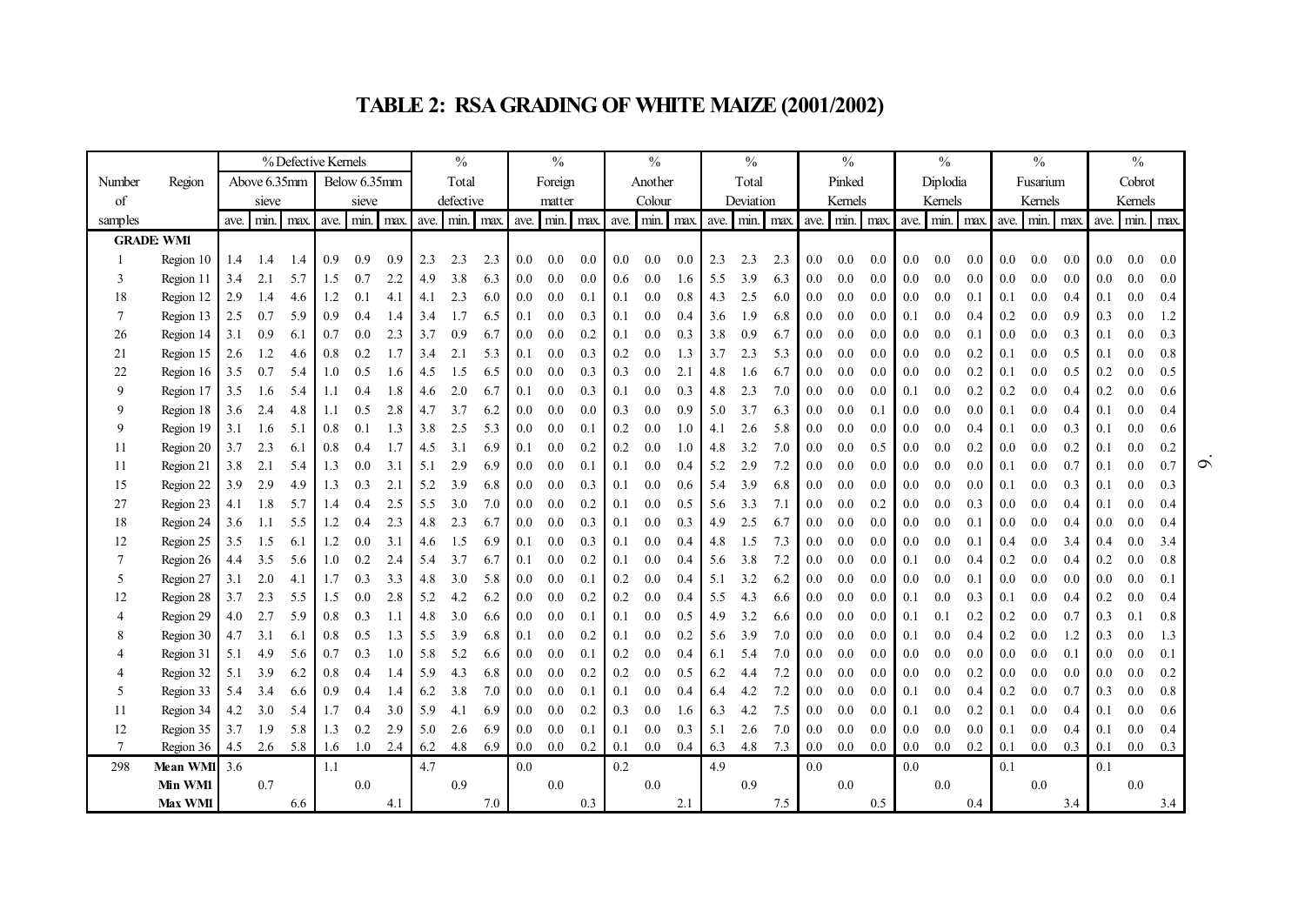# **TABLE 2: RSA GRADING OF WHITE MAIZE (2001/2002) (continue)**

|                |                  |      |              | %Defective Kernels |      |              |      |      | $\frac{0}{0}$ |      |         | $\frac{0}{0}$ |      |          | $\%$    |     |      | $\frac{0}{0}$ |      |         | $\frac{0}{0}$ |      |     | $\frac{0}{0}$ |      |      | $\frac{0}{0}$ |      |         | $\frac{0}{0}$ |      |
|----------------|------------------|------|--------------|--------------------|------|--------------|------|------|---------------|------|---------|---------------|------|----------|---------|-----|------|---------------|------|---------|---------------|------|-----|---------------|------|------|---------------|------|---------|---------------|------|
| Number         | Region           |      | Above 6.35mm |                    |      | Below 6.35mm |      |      | Total         |      |         | Foreign       |      |          | Another |     |      | Total         |      |         | Pinked        |      |     | Diplodia      |      |      | Fusarium      |      |         | Cobrot        |      |
| of             |                  |      | sieve        |                    |      | sieve        |      |      | defective     |      |         | matter        |      |          | Colour  |     |      | Deviation     |      |         | Kemels        |      |     | Kernels       |      |      | Kemels        |      |         | Kemels        |      |
| samples        |                  | ave. | min          | max.               | ave. | min.         | max. | ave. | min           | max. | ave.    | $\min$        | max. | ave min. |         | max | ave. | min.          | max. | ave.    | $\min$        | max. |     | ave. $\lim$   | max. | ave. | min.          | max. | ave.    | min.          | max. |
|                | <b>GRADE WMP</b> |      |              |                    |      |              |      |      |               |      |         |               |      |          |         |     |      |               |      |         |               |      |     |               |      |      |               |      |         |               |      |
|                | Region 10        | 8.3  | 8.3          | 8.3                | 1.2  | 1.2          | 1,2  | 9.5  | 9.5           | 9.5  | 0.1     | 0.1           | 0.1  | 0.0      | 0.0     | 0.0 | 9.6  | 9.6           | 9.6  | 0.0     | 0.0           | 0.0  | 0.0 | 0.0           | 0.0  | 0.0  | 0.0           | 0.0  | $0.0\,$ | 0.0           | 0.0  |
| 2              | Region 11        | 7.0  | 6.4          | 7.5                | 1.9  | 1.3          | 2.6  | 8.9  | 7.6           | 10.2 | $0.0\,$ | 0.0           | 0.1  | 0.4      | 0.3     | 0.6 | 9.4  | 8.3           | 10.4 | $0.0\,$ | 0.0           | 0.0  | 0.0 | 0.0           | 0.0  | 0.1  | 0.0           | 0.3  | 0.1     | 0.0           | 0.3  |
| $\overline{2}$ | Region 13        | 6.1  | 5.0          | 7.1                | 1.6  | 1.1          | 2.2  | 7.7  | 7.3           | 8.2  | $0.0\,$ | 0.0           | 0.1  | 0.9      | 0.8     | 1.1 | 8.7  | 8.4           | 9.0  | 0.0     | 0.0           | 0.0  | 0.1 | 0.0           | 0.2  | 0.6  | 0.4           | 0.8  | 0.7     | 0.5           | 0.8  |
| $\overline{2}$ | Region 14        | 6.1  | 2.9          | 9.3                | 3.2  | 1.8          | 4.7  | 9.3  | 7.6           | 11.0 | 0.1     | 0.0           | 0.1  | 0.1      | 0.0     | 0.3 | 9.5  | 7.6           | 11.4 | $0.0\,$ | 0.0           | 0.0  | 0.0 | $0.0\,$       | 0.0  | 0.2  | 0.0           | 0.4  | 0.2     | 0.0           | 0.4  |
| 3              | Region 16        | 4.9  | 2.8          | 8.1                | 1.4  | 1.0          | 2.0  | 6.3  | 4.1           | 10.1 | 0.3     | 0.1           | 0.4  | 0.3      | 0.0     | 0.5 | 6.9  | 5.0           | 10.5 | $0.0\,$ | 0.0           | 0.0  | 0.0 | 0.0           | 0.1  | 0.3  | 0.0           | 0.5  | 0.3     | 0.1           | 0.5  |
| $\overline{2}$ | Region 17        | 7.3  | 7.2          | 7.4                | 0.8  | 0.2          | 1.4  | 8.1  | 7.4           | 8.8  | 0.0     | 0.0           | 0.0  | 0.2      | 0.0     | 0.4 | 8.3  | 7.8           | 8.8  | $0.0\,$ | 0.0           | 0.0  | 0.0 | 0.0           | 0.0  | 0.0  | 0.0           | 0.0  | 0.0     | 0.0           | 0.0  |
| 7              | Region 18        | 8.1  | 6.8          | 9.7                | 1.2  | 1.0          | 1.5  | 9.4  | 8.3           | 11.0 | 0.1     | 0.0           | 0.4  | 0.2      | 0.0     | 0.3 | 9.6  | 8.5           | 11.0 | $0.0\,$ | 0.0           | 0.0  | 0.0 | 0.0           | 0.2  | 0.3  | 0.0           | 1.6  | 0.3     | 0.0           | 1.8  |
| 3              | Region 19        | 5.6  | 1.9          | 7.8                | 1.2  | 0.2          | 2.1  | 6.8  | 4.0           | 9.0  | 0.1     | 0.0           | 0.2  | 1.6      | 0.0     | 4.8 | 8.5  | 7.5           | 9.0  | $0.0\,$ | 0.0           | 0.0  | 0.2 | 0.0           | 0.3  | 1.4  | 0.0           | 4.2  | 1.5     | 0.0           | 4.3  |
|                | Region 20        | 6.2  | 6.2          | 6.2                | 1.7  | 1.7          | 1.7  | 7.8  | 7.8           | 7.8  | 0.0     | 0.0           | 0.0  | 0.0      | 0.0     | 0.0 | 7.8  | 7.8           | 7.8  | $0.0\,$ | 0.0           | 0.0  | 0.0 | 0.0           | 0.0  | 0.0  | 0.0           | 0.0  | 0.0     | 0.0           | 0.0  |
| 14             | Region 21        | 7.5  | 4.8          | 11.0               | 1.6  | 0.4          | 2.7  | 9.1  | 7.1           | 12.5 | 0.1     | 0.0           | 0.4  | 0.1      | 0.0     | 0.3 | 9.3  | 7.2           | 12.5 | $0.0\,$ | 0.0           | 0.0  | 0.0 | 0.0           | 0.1  | 0.0  | 0.0           | 0.5  | 0.1     | 0.0           | 0.6  |
| 16             | Region 22        | 6.7  | 5.1          | 9.2                | 1.7  | 0.9          | 3.3  | 8.4  | 7.1           | 11.7 | 0.1     | 0.0           | 0.4  | 0.1      | 0.0     | 1.0 | 8.6  | 7.1           | 11.9 | $0.0\,$ | 0.0           | 0.0  | 0.0 | 0.0           | 0.2  | 0.2  | 0.0           | 0.4  | 0.2     | 0.0           | 0.7  |
| 6              | Region 23        | 6.2  | 4.9          | 8.0                | 2.0  | 1.1          | 2.5  | 8.2  | 7.1           | 10.4 | 0.1     | 0.0           | 0.2  | 0.2      | 0.0     | 0.5 | 8.5  | 7.2           | 10.4 | $0.0\,$ | 0.0           | 0.0  | 0.0 | 0.0           | 0.0  | 0.1  | 0.0           | 0.5  | 0.1     | 0.0           | 0.5  |
| 9              | Region 24        | 6.8  | 2.4          | 11.5               | 2.8  | 0.7          | 6.7  | 9.6  | 7.3           | 12.9 | 0.1     | 0.0           | 0.5  | 0.2      | 0.0     | 1.4 | 9.9  | 7.3           | 14.8 | $0.0\,$ | 0.0           | 0.0  | 0.0 | 0.0           | 0.0  | 0.0  | 0.0           | 0.2  | 0.0     | 0.0           | 0.2  |
| 12             | Region 25        | 6.1  | 3.8          | 9.6                | 2.2  | 0.8          | 3.4  | 8.3  | 6.3           | 11.3 | 0.1     | 0.0           | 0.4  | 0.3      | 0.0     | 2.1 | 8.6  | 6.7           | 11.3 | $0.0\,$ | 0.0           | 0.0  | 0.0 | 0.0           | 0.0  | 0.1  | 0.0           | 0.4  | 0.1     | 0.0           | 0.4  |
| 8              | Region 26        | 6.5  | 5.4          | 8.3                | 2.5  | 1.2          | 3.8  | 9.0  | 7.5           | 11.0 | 0.0     | 0.0           | 0.2  | 0.5      | 0.0     | 1.1 | 9.5  | 8.0           | 11.9 | $0.0\,$ | 0.0           | 0.0  | 0.1 | 0.0           | 0.4  | 0.1  | 0.0           | 0.3  | 0.2     | 0.0           | 0.5  |
| 6              | Region 27        | 6.9  | 4.2          | 9.9                | 1.8  | 0.7          | 3.5  | 8.7  | 7.1           | 10.9 | 0.0     | 0.0           | 0.1  | 0.5      | 0.0     | 1.1 | 9.2  | 7.4           | 11.5 | $0.0\,$ | 0.0           | 0.0  | 0.0 | 0.0           | 0.2  | 0.1  | 0.0           | 0.4  | 0.1     | 0.0           | 0.5  |
| 5              | Region 28        | 6.5  | 3.1          | 7.6                | 1.1  | 0.3          | 2.1  | 7.6  | 5.2           | 8.7  | 0.1     | 0.0           | 0.4  | 0.7      | 0.2     | 2.1 | 8.4  | 5.9           | 10.8 | $0.0\,$ | 0.0           | 0.0  | 0.1 | 0.1           | 0.2  | 0.1  | 0.0           | 0.2  | 0.2     | 0.1           | 0.4  |
| 11             | Region 29        | 7.8  | 5.8          | 9.8                | 1.0  | 0.6          | 1.5  | 8.8  | 7.0           | 10.4 | 0.0     | 0.0           | 0.1  | 0.1      | 0.0     | 0.3 | 8.9  | 7.0           | 10.7 | 0.0     | 0.0           | 0.0  | 0.1 | 0.0           | 0.5  | 0.3  | 0.0           | 1.0  | 0.4     | 0.0           | 1.0  |
| 14             | Region 30        | 8.1  | 5.1          | 11.9               | 1.3  | 0.3          | 3.1  | 9.4  | 7.5           | 12.6 | 0.1     | 0.0           | 0.3  | 0.4      | 0.0     | 1.2 | 9.9  | 7.8           | 13.2 | $0.0\,$ | 0.0           | 0.0  | 0.2 | 0.0           | 1.3  | 0.1  | 0.0           | 0.6  | 0.4     | 0.0           | 1.4  |
| 4              | Region 31        | 8.4  | 6.4          | 10.1               | 1.0  | 0.5          | 1.6  | 9.4  | 8.0           | 10.6 | 0.0     | 0.0           | 0.1  | 0.5      | 0.1     | 0.9 | 9.9  | 8.4           | 11.6 | $0.0\,$ | 0.0           | 0.0  | 0.1 | 0.1           | 0.2  | 0.3  | 0.0           | 0.8  | 0.5     | 0.2           | 0.9  |
| 6              | Region 32        | 8.9  | 4.8          | 11.2               | 1.2  | 0.2          | 1.7  | 10.1 | 6.5           | 12.5 | 0.0     | 0.0           | 0.1  | 0.8      | 0.0     | 1.4 | 10.9 | 7.6           | 13.4 | $0.0\,$ | 0.0           | 0.0  | 0.1 | 0.0           | 0.6  | 0.4  | 0.0           | 0.9  | 0.5     | 0.0           | 1.4  |
| 5              | Region 33        | 7.1  | 5.1          | 8.9                | 1.4  | 0.4          | 2.1  | 8.5  | 7.2           | 10.4 | $0.1\,$ | 0.0           | 0.4  | 0.3      | 0.0     | 1.2 | 8.9  | 7.3           | 10.8 | $0.0\,$ | 0.0           | 0.0  | 0.2 | 0.0           | 0.7  | 0.2  | 0.0           | 0.8  | 0.5     | 0.0           | 0.8  |
| 12             | Region 34        | 6.3  | 3.8          | 8.1                | 1.8  | 0.3          | 3.8  | 8.2  | 6.2           | 10.6 | 0.1     | 0.0           | 0.2  | 0.9      | 0.0     | 5.2 | 9.1  | 7.4           | 12.8 | $0.0\,$ | 0.0           | 0.0  | 0.1 | 0.0           | 0.3  | 0.2  | 0.0           | 0.9  | 0.3     | 0.0           | 0.9  |
| 3              | Region 35        | 8.0  | 6.7          | 8.8                | 1.5  | 0.9          | 2.0  | 9.5  | 8.2           | 10.8 | 0.0     | 0.0           | 0.0  | 0.0      | 0.0     | 0.1 | 9.5  | 8.2           | 10.8 | 0.2     | 0.0           | 0.5  | 0.0 | 0.0           | 0.1  | 0.1  | 0.0           | 0.2  | 0.1     | 0.0           | 0.2  |
|                | Region 36        | 6.9  | 6.9          | 6.9                | 1.0  | 1.0          | 1.0  | 7.9  | 7.9           | 7.9  | 0.0     | 0.0           | 0.0  | 0.0      | 0.0     | 0.0 | 7.9  | 7.9           | 7.9  | 0.0     | 0.0           | 0.0  | 0.0 | 0.0           | 0.0  | 0.0  | 0.0           | 0.0  | 0.0     | 0.0           | 0.0  |
| 155            | Mean WMP         | 7.1  |              |                    | 1.7  |              |      | 8.7  |               |      | 0.1     |               |      | 0.4      |         |     | 9.2  |               |      | 0.0     |               |      | 0.1 |               |      | 0.2  |               |      | 0.3     |               |      |
|                | Mn WM2           |      | 1.9          |                    |      | 0.2          |      |      | 4.0           |      |         | 0.0           |      |          | 0.0     |     |      | 5.0           |      |         | 0.0           |      |     | 0.0           |      |      | 0.0           |      |         | 0.0           |      |
|                | Max WM2          |      |              | 11.9               |      |              | 6.7  |      |               | 12.9 |         |               | 0.5  |          |         | 5.2 |      |               | 14.8 |         |               | 0.5  |     |               | 1.3  |      |               | 4.2  |         |               | 4.3  |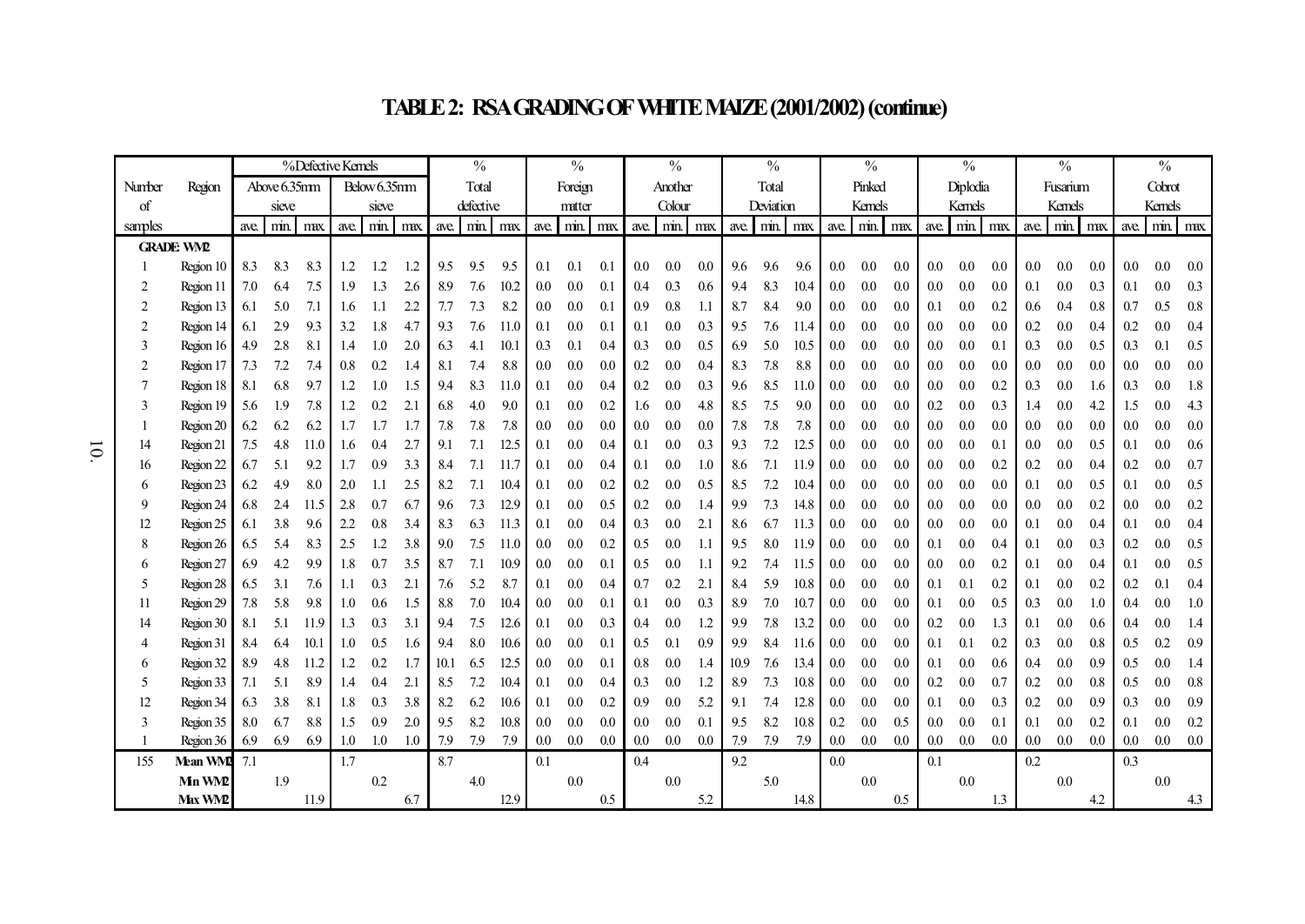# **TABLE 2: RSA GRADING OF WHITE MAIZE (2001/2002) (continue)**

|                |                  |      |              | %Defective Kernels |     |              |      |          | $\frac{0}{0}$                                           |        |         | $\frac{0}{0}$                  |              |         | $\frac{0}{0}$ |     |              | $\frac{0}{0}$  |                |         | $\frac{0}{0}$  |         |         | $\frac{0}{0}$ |         |     | $\frac{0}{0}$ |     |      | $\frac{0}{0}$ |     |
|----------------|------------------|------|--------------|--------------------|-----|--------------|------|----------|---------------------------------------------------------|--------|---------|--------------------------------|--------------|---------|---------------|-----|--------------|----------------|----------------|---------|----------------|---------|---------|---------------|---------|-----|---------------|-----|------|---------------|-----|
| Nunber         | Region           |      | Above 6.35mm |                    |     | Below 6.35mm |      |          | Total                                                   |        |         | Foreign                        |              |         | Another       |     |              | Total          |                |         | Pinked         |         |         | Diplodia      |         |     | Fusarium      |     |      | Cobrot        |     |
| $\sigma$       |                  |      | sieve        |                    |     | sieve        |      |          | defective                                               |        |         | matter                         |              |         | Colour        |     |              | Deviation      |                |         | Kemels         |         |         | Kemels        |         |     | Kemels        |     |      | Kemels        |     |
| samples        |                  | ave. |              | min. max ave.      |     | min. max     |      |          | $\alpha$ ave $\left  \right $ min. $\left  \right $ max |        |         | ave. $\left  \min \right $ max |              | ave.    | $min$ $max$   |     | ave. min. mx |                |                | ave.    | min. max       |         | ave.    | min. max      |         |     | ave min mx    |     | ave. | min. max.     |     |
|                | <b>GRADE WMB</b> |      |              |                    |     |              |      |          |                                                         |        |         |                                |              |         |               |     |              |                |                |         |                |         |         |               |         |     |               |     |      |               |     |
|                | Region 14        |      |              | 18.5 18.5 18.5     | 5.6 | 5.6          | 5.6  | 24.1     | 24.1                                                    | 24.1   | $0.0\,$ | $0.0\,$                        | 0.0          | 5.3     | 5.3           | 5.3 |              |                | 29.3 29.3 29.3 | $0.0\,$ | 0.0            | 0.0     | 0.7     | 0.7           | 0.7     | 1.0 | 1.0           | 1.0 | 1.7  | 1.7           | 1.7 |
|                | Region 16        | 2.8  | 2.8          | 2.8                | 0.5 | 0.5          | 0.5  | 3.3      | 3.3                                                     | 3.3    | 0.6     | 0.6                            | 0.6          | 1.1     | 1.1           | 1.1 | 5.0          | 5.0            | 5.0            | 0.0     | 0.0            | 0.0     | 0.0     | 0.0           | $0.0\,$ | 0.0 | 0.0           | 0.0 | 0.0  | 0.0           | 0.0 |
|                | Region 19        |      | 15.1 14.9    | 15.3               | 1.5 | 0.7          | 2.3  |          | 16.5 15.5                                               | 17.6   | 0.0     | 0.0                            | 0.1          | 0.3     | 0.2           | 0.4 | 16.9         | 16.0           | 17.8           | 0.0     | 0.0            | 0.0     | 0.3     | 0.2           | 0.4     | 0.4 | 0.2           | 0.6 | 0.7  | 0.4           | 0.9 |
|                | Region 27        |      | 11.4 11.4    | 11.4               | 2.7 | 2.7          | 2.7  | 14.1     | 14.1                                                    | - 14.1 | 0.0     | 0.0                            | 0.0          | 0.6     | 0.6           | 0.6 | 14.7         | 14.7           | 14.7           | 0.0     | 0.0            | 0.0     | 0.0     | 0.0           | 0.0     | 0.0 | 0.0           | 0.0 | 0.0  | 0.0           | 0.0 |
|                | Region 28        |      |              | 7.7                | 2.8 | 2.8          | 2.8  | 10.5     | 10.5                                                    | 10.5   | 0.6     | 0.6                            | 0.6          | 0.3     | 0.3           | 0.3 | 11.4         | 11.4           | -11.4          | 0.0     | 0.0            | 0.0     | 0.2     | 0.2           | 0.2     | 0.0 | 0.0           | 0.0 | 0.2  | 0.2           | 0.2 |
|                | Region 29        | 15.9 | 15.9         | 15.9               | 1.4 | 1.4          | 1.4  |          | 17.3 17.3                                               | 17.3   | 0.1     | 0.1                            | 0.1          | 1.6     | 1.6           | 1.6 |              | 19.0 19.0 19.0 |                | 0.0     | 0.0            | 0.0     | 0.0     | 0.0           | 0.0     | 0.0 | 0.0           | 0.0 | 0.0  | 0.0           | 0.0 |
|                | Region 32        | 19.7 | 19.7         | 19.7               | 1.2 | 1.2          | 1.2  |          | 21.0 21.0                                               | 21.0   | 0.0     | 0.0                            | 0.0          | 0.8     | 0.8           | 0.8 | 21.7         | 21.7           | 21.7           | 0.0     | 0.0            | 0.0     | 0.1     | 0.1           | 0.1     | 0.9 | 0.9           | 0.9 | 1.0  | 1.0           | 1.0 |
| 2              | Region 33        | 8.5  | 6.3          | 10.7               | 4.0 | 2.9          | 5.2  | 12.5     | 9.1                                                     | 15.9   | 0.3     | 0.0                            | 0.6          | 0.2     | 0.1           | 0.3 |              |                | 13.1 10.1 16.1 | 0.0     | 0.0            | 0.0     | 0.4     | 0.3           | 0.5     | 0.2 | 0.0           | 0.4 | 0.6  | 0.3           | 0.9 |
| $\overline{2}$ | Region 34        | 7.2  | 6.0          | 8.3                | 3.3 | 1.0          | 5.7  | 10.5 7.1 |                                                         | 14.0   | $0.0\,$ | $0.0\,$                        | $0.0\degree$ | 4.1     | 0.7           | 7.5 |              |                | 14.6 14.6 14.6 | $0.0\,$ | $0.0\,$        | $0.0\,$ | 0.1     | $0.0\,$       | 0.2     | 0.3 | $0.0\,$       | 0.5 | 0.4  | 0.0           | 0.7 |
| 12             | <b>Mean WMB</b>  | 11.5 |              |                    | 2.6 |              |      | 14.1     |                                                         |        | 0.2     |                                |              | 1.6     |               |     | 15.8         |                |                | 0.0     |                |         | 0.2     |               |         | 0.3 |               |     | 0.5  |               |     |
|                | Mn WMB           |      | 2.8          |                    |     | 0.5          |      |          | 3.3                                                     |        |         | 0.0                            |              |         | 0.1           |     |              | 5.0            |                |         | 0.0            |         |         | 0.0           |         |     | 0.0           |     |      | $0.0\,$       |     |
|                | Max WMB          |      |              | 19.7               |     |              | 5.7  |          |                                                         | 24.1   |         |                                | 0.6          |         |               | 7.5 |              |                | 29.3           |         |                | 0.0     |         |               | 0.7     |     |               | 1.0 |      |               | 1.7 |
|                | <b>GRADE COM</b> |      |              |                    |     |              |      |          |                                                         |        |         |                                |              |         |               |     |              |                |                |         |                |         |         |               |         |     |               |     |      |               |     |
|                | Region 13        | 4.0  | 4.0          | 4.0                | 4.3 | 4.3          | 4.3  | 8.3      | 8.3                                                     | 8.3    | 0.0     | 0.0                            | 0.0          | 0.2     | 0.2           | 0.2 | 8.5          | 8.5            | 8.5            | 0.0     | 0.0            | 0.0     | 0.2     | 0.2           | 0.2     | 0.2 | 0.2           | 0.2 | 0.4  | 0.4           | 0.4 |
|                | Region 14        | 15.1 | 3.8          | 26.5               | 2.7 | 0.5          | 4.8  | 17.8     | 4.3                                                     | 31.3   | 0.1     | 0.0                            | 0.3          | $0.0\,$ | $0.0\,$       | 0.0 | 17.9         | 4.3            | 31.5           | 0.0     | 0.0            | 0.0     | 0.2     | 0.0           | 0.5     | 0.1 | 0.0           | 0.3 | 0.4  | 0.3           | 0.5 |
|                | Region 26        | 4.3  | 4.3          | 4.3                | 0.1 | 0.1          | 0.1  | 4.4      | 4.4                                                     | 4.4    | 0.0     | 0.0                            | 0.0          | $0.0\,$ | 0.0           | 0.0 | 4.4          | 4.4            | 4.4            |         | 29.4 29.4 29.4 |         | 0.0     | 0.0           | 0.0     | 0.0 | 0.0           | 0.0 | 0.0  | 0.0           | 0.0 |
| 2              | Region 34        | 5.4  | 4.7          | 6.0                | 2.3 | 0.9          | 3.7  | 7.7      | 6.9                                                     | 8.4    | $0.0\,$ | $0.0\,$                        | $0.0\,$      | 0.9     | 0.4           | 1.3 | 8.6          | 7.3            | 9.8            | $0.0\,$ | $0.0\,$        | $0.0\,$ | $0.0\,$ | $0.0\,$       | $0.0\,$ | 0.1 | $0.0\,$       | 0.2 | 0.1  | 0.0           | 0.2 |
| 6              | <b>Mean COM</b>  | 8.2  |              |                    | 2.4 |              |      | 10.6     |                                                         |        | 0.1     |                                |              | 0.3     |               |     | 11.0         |                |                | 4.9     |                |         | 0.1     |               |         | 0.1 |               |     | 0.2  |               |     |
|                | <b>Mn COM</b>    |      | 3.8          |                    |     | 0.1          |      |          | 4.3                                                     |        |         | 0.0                            |              |         | 0.0           |     |              | 4.3            |                |         | 0.0            |         |         | 0.0           |         |     | 0.0           |     |      | $0.0\,$       |     |
|                | Max COM          |      |              | 26.5               |     |              | 4.8  |          |                                                         | 31.1   |         |                                | 0.3          |         |               | 1.3 |              |                | 31.5           |         |                | 29.4    |         |               | 0.5     |     |               | 0.3 |      |               | 0.5 |
| 471            | Mean white maize | 5.0  |              |                    | 1.4 |              |      | 6.4      |                                                         |        | $0.0\,$ |                                |              | 0.3     |               |     | 6.7          |                |                | 0.1     |                |         | 0.1     |               |         | 0.1 |               |     | 0.2  |               |     |
|                | Mn white maize   |      | 0.7          |                    |     | $0.0\,$      |      |          | 0.9                                                     |        |         | $0.0\,$                        |              |         | $0.0\,$       |     |              | 0.9            |                |         | $0.0\,$        |         |         | $0.0\,$       |         |     | $0.0\,$       |     |      | $0.0\,$       |     |
|                | Max white maize  |      |              | 26.5               |     |              | 6.7  |          |                                                         | 31.3   |         |                                | $0.6\,$      |         |               | 7.5 |              |                | 31.5           |         |                | 29.4    |         |               | 1.3     |     |               | 4.2 |      |               | 4.3 |
| 900            | Mean maize       | 5.6  |              |                    | 1.6 |              |      | 7.2      |                                                         |        | 0.1     |                                |              | 0.3     |               |     | 7.6          |                |                | 0.8     |                |         | $0.0\,$ |               |         | 0.1 |               |     | 0.1  |               |     |
|                | <b>Mn</b> maize  |      | 0.6          |                    |     | 0.0          |      |          | $0.0\,$                                                 |        |         | $0.0\,$                        |              |         | $0.0\,$       |     |              | 0.7            |                |         | $0.0\,$        |         |         | 0.0           |         |     | 0.0           |     |      | 0.0           |     |
|                | Max maize        |      |              | 26.5               |     |              | 17.2 |          |                                                         | 31.3   |         |                                | 0.9          |         |               | 7.5 |              |                | 31.5           |         |                | 42.4    |         |               | 1.3     |     |               | 4.2 |      |               | 4.3 |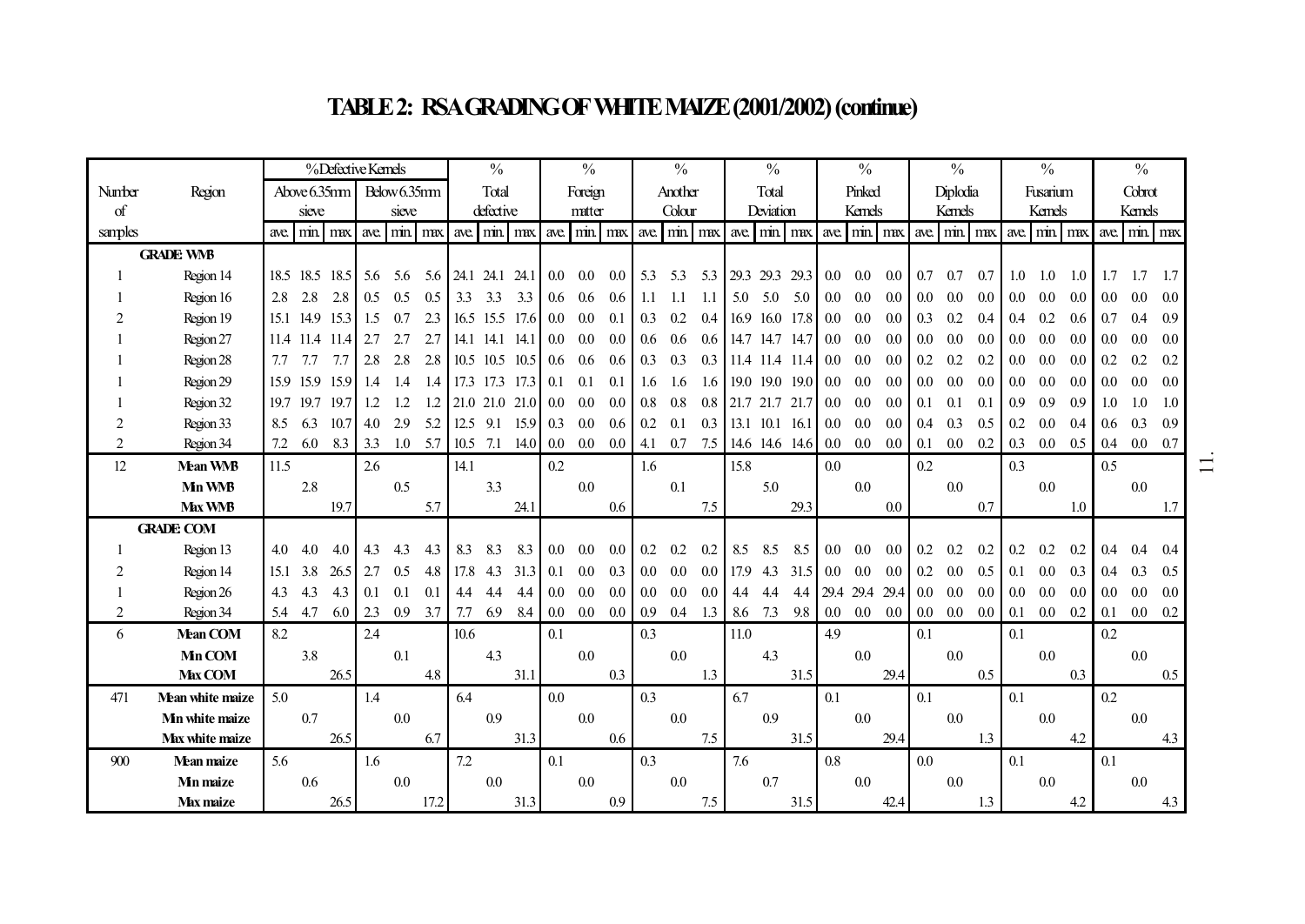# **TABLE 3: RSA GRADING OF YELLOW MAIZE (2001/2002)**

|         |                  |     |              | %Defective Kernels |      |              |      |      | $\frac{0}{0}$ |      |      | $\frac{0}{0}$ |          |         | $\frac{0}{0}$ |     |     | $\frac{0}{0}$ |      |      | $\frac{0}{0}$ |      |          | $\frac{0}{0}$ |          |      | $\frac{0}{0}$ |         |         | $\%$      |     |
|---------|------------------|-----|--------------|--------------------|------|--------------|------|------|---------------|------|------|---------------|----------|---------|---------------|-----|-----|---------------|------|------|---------------|------|----------|---------------|----------|------|---------------|---------|---------|-----------|-----|
| Number  | Region           |     | Above 6.35mm |                    |      | Below 6.35mm |      |      | Total         |      |      | Foreign       |          |         | Another       |     |     | Total         |      |      | Pinked        |      |          | Diplodia      |          |      | Fusarium      |         |         | Cobrot    |     |
| of      |                  |     | sieve        |                    |      | sieve        |      |      | defective     |      |      | matter        |          |         | Colour        |     |     | Deviation     |      |      | Kernels       |      |          | Kernels       |          |      | Kernels       |         |         | Kernels   |     |
| samples |                  |     | ave. min.    | max.               | ave. | min.         | max. | ave. | min.          | max. | ave. |               | min. max | ave.    | $min.$ $max.$ |     |     | ave. min.     | max. | ave. | min.          | max. |          | ave min.      | max.     | ave. | min.          | max.    | ave.    | min. max. |     |
|         | <b>GRADE YMI</b> |     |              |                    |      |              |      |      |               |      |      |               |          |         |               |     |     |               |      |      |               |      |          |               |          |      |               |         |         |           |     |
| 8       | Region 10        | 4.4 | 2.1          | 7.1                | 1.8  | 0.8          | 2.9  | 6.2  | 3.8           | 8.3  | 0.0  | 0.0           | 0.2      | 0.1     | 0.0           | 0.6 | 6.3 | 3.8           | 8.3  | 2.4  | 0.0           | 9.1  | 0.0      | 0.0           | 0.1      | 0.0  | 0.0           | 0.2     | $0.0\,$ | 0.0       | 0.2 |
| -5      | Region 11        | 3.8 | 2.7          | 5.1                | 2.4  | 1.5          | 3.8  | 6.2  | 4.2           | 7.5  | 0.0  | 0.0           | 0.1      | 0.0     | 0.0           | 0.1 | 6.3 | 4.3           | 7.6  | 0.1  | 0.0           | 0.4  | $_{0.0}$ | 0.0           | 0.0      | 0.0  | 0.0           | 0.0     | 0.0     | 0.0       | 0.0 |
| 12      | Region 12        | 3.9 | 1.0          | 7.6                | 1.1  | 0.1          | 2.7  | 5.0  | 2.3           | 8.1  | 0.0  | 0.0           | 0.2      | 0.1     | 0.0           | 0.8 | 5.2 | 2.3           | 8.8  | 0.2  | 0.0           | 0.5  | $_{0.0}$ | 0.0           | 0.2      | 0.0  | 0.0           | 0.2     | 0.0     | 0.0       | 0.2 |
| 6       | Region 13        | 3.4 | 1.5          | 6.5                | 1.2  | 0.3          | 2.1  | 4.6  | 2.8           | 6.8  | 0.0  | 0.0           | 0.1      | 0.4     | 0.0           | 1.0 | 5.0 | 2.9           | 7.2  | 0.3  | 0.0           | 1.6  | 0.0      | 0.0           | $_{0.0}$ | 0.0  | 0.0           | 0.0     | 0.0     | 0.0       | 0.0 |
| 20      | Region 14        | 3.6 | 0.7          | 5.8                | 0.6  | 0.0          | 2.3  | 4.2  | 0.7           | 6.4  | 0.0  | 0.0           | 0.2      | 0.2     | 0.0           | 1.2 | 4.5 | 0.7           | 7.1  | 0.9  | 0.0           | 6.4  | 0.0      | 0.0           | 0.0      | 0.0  | 0.0           | 0.2     | 0.0     | 0.0       | 0.2 |
| 17      | Region 15        | 3.3 | 1,2          | 6.6                | 1.2  | 0.6          | 2.2  | 4.5  | 2.3           | 7.7  | 0.0  | 0.0           | 0.2      | 0.1     | 0.0           | 0.7 | 4.7 | 2.3           | 8.1  | 1.3  | 0.0           | 6.3  | 0.0      | 0.0           | 0.2      | 0.0  | 0.0           | 0.2     | 0.0     | 0.0       | 0.2 |
| 16      | Region 16        | 4.5 | 2.0          | 7.8                | 1.6  | 0.5          | 2.9  | 6.1  | 3.1           | 9.0  | 0.1  | 0.0           | 0.2      | 0.6     | 0.0           | 1.9 | 6.7 | 4.2           | 9.0  | 0.8  | 0.0           | 3.9  | 0.0      | 0.0           | 0.1      | 0.0  | 0.0           | 0.2     | 0.0     | 0.0       | 0.2 |
| 8       | Region 17        | 5.5 | 3.8          | 6.8                | 1.0  | 0.5          | 1.7  | 6.5  | 5.4           | 8.3  | 0.0  | 0.0           | 0.2      | 0.2     | 0.0           | 0.6 | 6.7 | 5.7           | 8.4  | 0.3  | 0.0           | 1.0  | 0.0      | $_{0.0}$      | 0.1      | 0.0  | 0.0           | 0.0     | 0.0     | 0.0       | 0.1 |
| 4       | Region 18        | 5.3 | 2.8          | 7.4                | 1.0  | 0.5          | 1.8  | 6.3  | 4.6           | 8.0  | 0.0  | 0.0           | 0.2      | 0.1     | 0.0           | 0.4 | 6.4 | 4.6           | 8.3  | 0.5  | 0.0           | 1.3  | $_{0.0}$ | $_{0.0}$      | 0.0      | 0.0  | 0.0           | 0.0     | 0.0     | 0.0       | 0.0 |
| 6       | Region 19        | 4.4 | 2.2          | 6.1                | 1.7  | 0.2          | 3.2  | 6.1  | 2.6           | 7.9  | 0.0  | 0.0           | 0.1      | 0.0     | 0.0           | 0.2 | 6.1 | 2.7           | 7.9  | 0.2  | 0.0           | 0.9  | $_{0.0}$ | 0.0           | 0.1      | 0.0  | 0.0           | 0.0     | 0.0     | 0.0       | 0.1 |
|         | Region 20        | 5.2 | 2.5          | 7.1                | 1.0  | 0.5          | 1.3  | 6.2  | 3.0           | 8.1  | 0.0  | 0.0           | 0.2      | 0.2     | 0.0           | 0.5 | 6.4 | 3.0           | 8.5  | 0.4  | 0.0           | 0.9  | $_{0.0}$ | $_{0.0}$      | 0.1      | 0.0  | 0.0           | 0.0     | 0.0     | 0.0       | 0.1 |
| 3       | Region 21        | 6.0 | 5.1          | 6.5                | 1.7  | 1.4          | 2.0  | 7.7  | 6.9           | 8.4  | 0.0  | 0.0           | 0.1      | 0.3     | 0.0           | 0.7 | 8.0 | 6.9           | 8.6  | 0.4  | 0.0           | 1.1  | 0.0      | 0.0           | 0.0      | 0.0  | 0.0           | 0.0     | 0.0     | 0.0       | 0.0 |
| 9       | Region 22        | 5.3 | 4.2          | 7.8                | 1.3  | 0.4          | 2.0  | 6.6  | 5.5           | 8.3  | 0.0  | 0.0           | 0.2      | 0.3     | 0.0           | 1.5 | 6.9 | 5.5           | 8.6  | 0.3  | 0.0           | 2.1  | 0.0      | 0.0           | $_{0.0}$ | 0.0  | 0.0           | 0.0     | 0.0     | 0.0       | 0.0 |
| 19      | Region 23        | 5.2 | 3.1          | 7.4                | 1.7  | 0.3          | 2.9  | 6.9  | 5.0           | 8.6  | 0.1  | 0.0           | 0.3      | 0.2     | 0.0           | 1.5 | 7.2 | 5.0           | 9.0  | 1.2  | 0.0           | 4.9  | 0.0      | 0.0           | 0.5      | 0.0  | 0.0           | 0.0     | 0.0     | 0.0       | 0.5 |
| 20      | Region 24        | 3.8 | 1.4          | 7.3                | 1.4  | 0.2          | 3.3  | 5.2  | 3.1           | 7.9  | 0.1  | 0.0           | 0.3      | 0.3     | 0.0           | 1.1 | 5.6 | 3.4           | 7.9  | 1.6  | 0.0           | 8.8  | 0.0      | 0.0           | 0.1      | 0.0  | 0.0           | 0.0     | 0.0     | 0.0       | 0.1 |
| 14      | Region 25        | 4.8 | 2.0          | 6.9                | 1.9  | 0.4          | 3.9  | 6.7  | 3.4           | 8.3  | 0.0  | 0.0           | 0.2      | 0.1     | 0.0           | 0.6 | 6.9 | 3.5           | 8.6  | 0.8  | 0.0           | 4.1  | 0.0      | 0.0           | 0.0      | 0.1  | 0.0           | 0.4     | 0.1     | 0.0       | 0.4 |
| 6       | Region 26        | 5.5 | 3.1          | 7.1                | 1.2  | 0.3          | 2.0  | 6.6  | 3.5           | 8.3  | 0.1  | 0.0           | 0.2      | 0.3     | 0.0           | 0.7 | 7.0 | 4.0           | 8.9  | 1.4  | 0.0           | 6.0  | $_{0.0}$ | 0.0           | 0.0      | 0.0  | 0.0           | 0.0     | 0.0     | 0.0       | 0.0 |
| 2       | Region 27        | 5.5 | 4.6          | 6.4                | 1.7  | 1.0          | 2.4  | 7.2  | 5.6           | 8.8  | 0.0  | 0.0           | 0.0      | $0.0\,$ | 0.0           | 0.0 | 7.2 | 5.6           | 8.8  | 0.5  | 0.0           | 1.0  | $_{0.0}$ | $_{0.0}$      | $_{0.0}$ | 0.0  | 0.0           | 0.0     | 0.0     | 0.0       | 0.0 |
| 16      | Region 28        | 5.6 | 3.3          | 7.5                | 1.5  | 0.3          | 3.3  | 7.1  | 4.5           | 8.7  | 0.1  | 0.0           | 0.3      | 0.1     | 0.0           | 0.4 | 7.2 | 4.5           | 8.8  | 1.4  | 0.0           | 5.9  | 0.1      | 0.0           | $_{0.2}$ | 0.0  | 0.0           | 0.1     | 0.1     | 0.0       | 0.3 |
| 9       | Region 29        | 5.7 | 4.0          | 7.6                | 1.1  | 0.7          | 2.3  | 6.8  | 4.9           | 9.0  | 0.0  | 0.0           | 0.1      | 0.0     | 0.0           | 0.0 | 6.8 | 5.0           | 9.0  | 1.9  | 0.0           | 4.2  | 0.0      | 0.0           | 0.1      | 0.0  | 0.0           | 0.0     | 0.0     | 0.0       | 0.1 |
| 8       | Region 30        | 5.9 | 2.9          | 8.4                | 1.1  | 0.1          | 2.0  | 7.0  | 4.7           | 8.7  | 0.0  | 0.0           | 0.2      | 0.1     | 0.0           | 0.4 | 7.2 | 5.1           | 8.7  | 1.6  | 0.0           | 2.8  | 0.1      | $_{0.0}$      | 0.4      | 0.0  | 0.0           | 0.0     | 0.1     | 0.0       | 0.4 |
|         | Region 31        | 5.1 | 3.5          | 6.5                | 0.8  | 0.7          | 0.9  | 5.9  | 4.4           | 7.3  | 0.0  | 0.0           | 0.0      | 0.1     | 0.0           | 0.2 | 6.0 | 4.5           | 7.3  | 3.4  | 1.0           | 7.3  | 0.0      | 0.0           | 0.1      | 0.0  | 0.0           | 0.0     | 0.0     | 0.0       | 0.1 |
| 5       | Region 32        | 6.5 | 6.3          | 7.0                | 0.9  | 0.5          | 1.2  | 7.4  | 7.0           | 8.0  | 0.1  | 0.0           | 0.2      | 0.2     | 0.0           | 0.3 | 7.6 | 7.0           | 8.3  | 2.7  | 0.5           | 5.6  | 0.0      | 0.0           | 0.0      | 0.0  | 0.0           | 0.0     | 0.0     | 0.0       | 0.0 |
| 4       | Region 33        | 4.4 | 1.9          | 6.6                | 0.9  | 0.3          | 1.7  | 5.3  | 2.3           | 6.8  | 0.1  | 0.0           | 0.2      | 0.3     | 0.0           | 0.5 | 5.6 | 2.9           | 6.9  | 2.5  | 0.0           | 5.7  | 0.0      | 0.0           | 0.2      | 0.0  | 0.0           | 0.0     | 0.0     | 0.0       | 0.2 |
| 8       | Region 34        | 5.4 | 4.1          | 6.9                | 1.8  | 1.2          | 3.1  | 7.2  | 5.7           | 8.7  | 0.0  | 0.0           | 0.2      | 0.6     | 0.0           | 1.8 | 7.8 | 5.7           | 8.8  | 1.9  | 0.0           | 5.5  | $_{0.0}$ | 0.0           | 0.2      | 0.0  | 0.0           | 0.0     | 0.0     | 0.0       | 0.2 |
| 10      | Region 35        | 4.3 | 0.6          | 7.1                | 1.4  | 0.6          | 3.9  | 5.7  | 1.3           | 9.0  | 0.0  | 0.0           | 0.1      | $0.0\,$ | 0.0           | 0.2 | 5.7 | 1.3           | 9.0  | 2.0  | 0.0           | 6.5  | 0.0      | 0.0           | 0.2      | 0.0  | 0.0           | 0.0     | 0.0     | 0.0       | 0.2 |
| 5       | Region 36        | 5.4 | 5.1          | 6.2                | 2.0  | 1.2          | 2.6  | 7.5  | 6.3           | 8.8  | 0.0  | 0.0           | 0.1      | 0.1     | 0.0           | 0.3 | 7.6 | 6.5           | 8.8  | 1.8  | 0.0           | 4.4  | 0.0      | 0.0           | 0.0      | 0.0  | $0.0\,$       | 0.0     | 0.0     | 0.0       | 0.0 |
| 251     | Mean YMI         | 4.7 |              |                    | 1.4  |              |      | 6.0  |               |      | 0.0  |               |          | 0.2     |               |     | 6.3 |               |      | 1.2  |               |      | 0.0      |               |          | 0.0  |               |         | 0.0     |           |     |
|         | Mn YMI           |     | 0.6          |                    |      | 0.0          |      |      | 0.7           |      |      | 0.0           |          |         | 0.0           |     |     | 0.7           |      |      | $0.0\,$       |      |          | 0.0           |          |      | 0.0           |         |         | $0.0\,$   |     |
|         | Max YM1          |     |              | 8.4                |      |              | 3.9  |      |               | 9.0  |      |               | 0.3      |         |               | 1.9 |     |               | 9.0  |      |               | 9.1  |          |               | 0.5      |      |               | $0.4\,$ |         |           | 0.5 |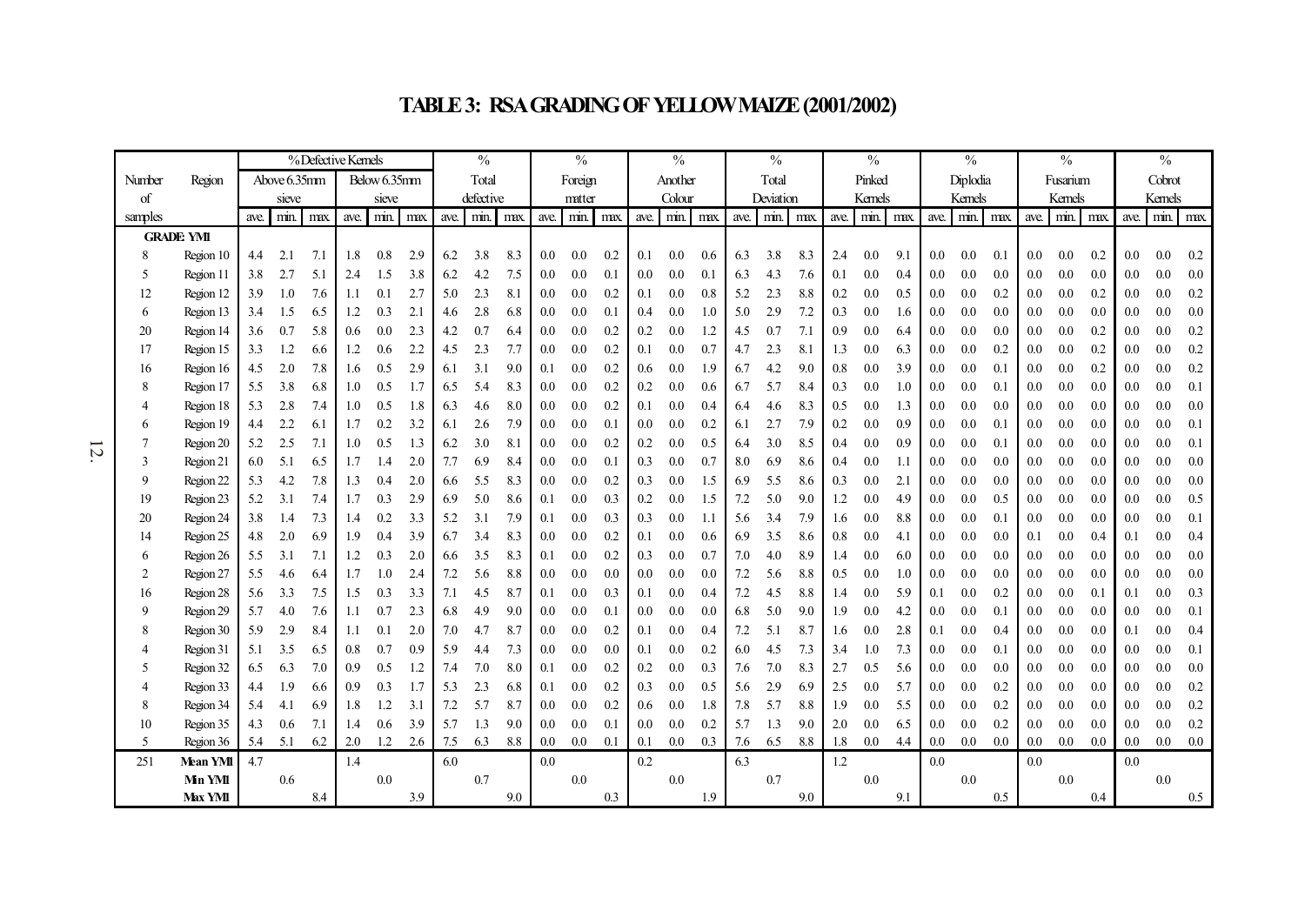# **TABLE 3: RSA GRADING OF YELLOW MAIZE (2001/2002) (continue)**

|                |                   |                     | % Defective Kernels | $\frac{0}{0}$        | $\frac{0}{0}$     | $\frac{0}{0}$     | $\frac{0}{0}$        | $\frac{0}{0}$         | $\frac{0}{0}$         | $\frac{0}{0}$     | $\frac{0}{0}$     |
|----------------|-------------------|---------------------|---------------------|----------------------|-------------------|-------------------|----------------------|-----------------------|-----------------------|-------------------|-------------------|
| Number         | Region            | Above 6.35mm        | Below 6.35mm        | Total                | Foreign           | Another           | Total                | Pinked                | Diplodia              | Fusarium          | Cobrot            |
| of             |                   | sieve               | sieve               | defective            | matter            | Colour            | Deviation            | Kernels               | Kernels               | Kernels           | Kernels           |
| samples        |                   | ave. min. max.      | ave. min.<br>max.   | ave. min. max.       | min. max.<br>ave. | ave. min. max.    | ave. min. max.       | ave.<br>min. max.     | ave. min. max.        | ave. min.<br>max  | min. max.<br>ave. |
|                | <b>GRADE: YM2</b> |                     |                     |                      |                   |                   |                      |                       |                       |                   |                   |
|                | Region 10         | 3.5<br>3.5<br>3.5   | 2.1<br>2.1<br>2.1   | 5.5<br>5.5<br>5.5    | 0.5<br>0.5<br>0.5 | 0.0<br>0.0<br>0.0 | 6.0<br>6.0<br>6.0    | 7.9<br>7.9<br>7.9     | 0.0<br>0.0<br>0.0     | 0.0<br>0.0<br>0.0 | 0.0<br>0.0<br>0.0 |
| 2              | Region 12         | 9.2<br>8.3<br>7.4   | 0.6<br>1.1<br>1.5   | 8.1<br>9.4<br>10.7   | 0.1<br>0.0<br>0.1 | 0.8<br>0.0<br>1.6 | 10.2<br>9.7<br>10.7  | 0.0<br>0.1<br>0.2     | 0.2<br>0.0<br>0.3     | 0.0<br>0.0<br>0.0 | 0.2<br>0.3<br>0.0 |
| $\overline{2}$ | Region 13         | 6.9<br>8.6<br>7.8   | 2.6<br>2.0<br>1.4   | 9.5<br>10.1<br>9.8   | 0.0<br>0.3<br>0.1 | 0.4<br>0.3<br>0.4 | 9.9<br>10.3<br>10.6  | 0.0<br>0.8<br>1.6     | 0.0<br>0.1<br>0.0     | 0.1<br>0.0<br>0.2 | 0.2<br>0.1<br>0.1 |
|                | Region 14         | 9.4<br>9.4<br>9.4   | 0.5<br>0.5<br>0.5   | 9.9<br>9.9<br>9.9    | 0.0<br>0.0<br>0.0 | 0.0<br>0.0<br>0.0 | 9.9<br>9.9<br>9.9    | 0.1<br>0.1<br>0.1     | 0.0<br>0.0<br>0.0     | 0.0<br>0.0<br>0.0 | 0.0<br>0.0<br>0.0 |
|                | Region 15         | 7.8<br>7.8<br>7.8   | 1.6<br>1.6<br>1.6   | 9.4<br>9.4<br>9.4    | 0.0<br>0.0<br>0.0 | 0.0<br>0.0<br>0.0 | 9.4<br>9.4<br>9.4    | 0.0<br>0.0<br>0.0     | 0.0<br>0.0<br>0.0     | 0.0<br>0.0<br>0.0 | 0.0<br>0.0<br>0.0 |
| 7              | Region 16         | 6.2<br>2.4<br>9.4   | 0.6<br>3.8<br>2.1   | 8.3<br>2.9<br>11.6   | 0.0<br>0.1<br>0.4 | 2.4<br>0.9<br>0.0 | 5.1<br>11.9<br>9.4   | 0.0<br>0.3<br>1.4     | 0.0<br>0.5<br>0.1     | 0.1<br>0.0<br>0.3 | 0.2<br>0.6<br>0.0 |
| 3              | Region 17         | 7.5<br>11.6<br>16.1 | 2.4<br>1.7<br>3.4   | 9.2<br>19.5<br>14.0  | 0.1<br>0.0<br>0.1 | 0.1<br>0.0<br>0.1 | 0.0<br>0.2<br>0.1    | 14.1<br>9.4<br>19.9   | 0.0<br>0.0<br>0.0     | 0.0<br>0.0<br>0.0 | 0.0<br>0.0<br>0.0 |
| 10             | Region 18         | 8.7<br>4.8<br>10.9  | 1.8<br>0.6<br>3.8   | 10.5<br>8.6<br>12.5  | 0.0<br>0.3<br>0.1 | 0.7<br>0.0<br>1.6 | 9.2<br>11.2<br>13.7  | 0.5<br>0.0<br>1.4     | 0.0<br>0.0<br>0.0     | 0.0<br>0.0<br>0.0 | 0.0<br>0.0<br>0.0 |
| 4              | Region 19         | 5.6<br>8.8<br>14.4  | 2.2<br>0.5<br>3.6   | 14.9<br>9.1<br>11.0  | 0.0<br>0.1<br>0.2 | 0.2<br>0.0<br>0.6 | 9.2<br>11.3<br>15.3  | 0.0<br>0.2<br>0.1     | 0.0<br>0.1<br>0.0     | 0.1<br>0.1<br>0.0 | 0.2<br>0.1<br>0.0 |
| -1             | Region 20         | 9.4<br>9.4<br>9.4   | 4.3<br>4.3<br>4.3   | 13.7<br>13.7<br>13.7 | 0.0<br>0.0<br>0.0 | 0.0<br>0.0<br>0.0 | 13.8<br>13.8<br>13.8 | 1.2<br>1.2<br>1.2     | 0.0<br>0.0<br>0.0     | 0.0<br>0.0<br>0.0 | 0.0<br>0.0<br>0.0 |
| 16             | Region 21         | 9.5<br>14.7<br>6.6  | 2.2<br>0.5<br>3.8   | 9.2<br>11.8<br>17.5  | 0.0<br>0.0<br>0.3 | 2.9<br>0.4<br>0.0 | 12.3<br>9.2<br>17.9  | 0.3<br>0.0<br>1.2     | 0.8<br>0.0<br>$0.1\,$ | 0.1<br>0.0<br>2.3 | 0.2<br>0.0<br>2.3 |
| 7              | Region 22         | 8.7<br>3.5<br>14.7  | 2.8<br>0.5<br>4.3   | 6.0<br>19.0<br>11.5  | 0.1<br>0.0<br>0.2 | 0.7<br>0.0<br>2.9 | 12.2<br>9.2<br>19.1  | 0.2<br>0.0<br>0.5     | 0.0<br>0.1<br>0.0     | 0.0<br>0.0<br>0.3 | 0.3<br>0.1<br>0.0 |
| 5              | Region 23         | 5.4<br>8.1<br>11.8  | 2.3<br>1.1<br>3.7   | 8.9<br>12.9<br>10.5  | 0.0<br>0.2<br>0.1 | 0.8<br>0.3<br>0.0 | 10.8<br>9.1<br>13.0  | 0.0<br>2.9<br>$1.2\,$ | 0.0<br>0.0<br>0.0     | 0.0<br>0.0<br>0.0 | 0.0<br>0.0<br>0.0 |
| 15             | Region 24         | 1.2<br>9.3<br>17.3  | 2.7<br>0.6<br>9.4   | 5.7<br>18.6<br>12.0  | 0.0<br>0.1<br>0.4 | 0.0<br>2.9<br>0.6 | 8.6<br>12.7<br>18.7  | 0.0<br>8.8<br>1.6     | 0.0<br>0.3<br>0.0     | 0.0<br>0.0<br>0.0 | 0.3<br>0.0<br>0.0 |
| 10             | Region 25         | 2.8<br>13.3<br>7.2  | 3.3<br>0.8<br>99    | 3.7<br>10.5<br>16.5  | 0.1<br>0.0<br>0.4 | 3.9<br>0.7<br>0.0 | 7.6<br>11.3<br>17.2  | 0.5<br>0.0<br>2.0     | 0.0<br>0.0<br>0.0     | 0.2<br>0.0<br>0.8 | 0.8<br>0.2<br>0.0 |
| 10             | Region 26         | 7.2<br>12.6<br>9.7  | 1.9<br>0.6<br>3.3   | 11.7<br>9.0<br>15.5  | 0.0<br>0.2<br>0.1 | 0.0<br>0.7<br>0.1 | 11.8<br>9.1<br>15.5  | 1.2<br>0.0<br>5.8     | 0.0<br>0.0<br>0.0     | 0.0<br>0.0<br>0.0 | 0.0<br>0.0<br>0.0 |
| 9              | Region 27         | 3.5<br>14.3<br>8.6  | 0.7<br>2.8<br>4.7   | 8.2<br>17.5<br>11.4  | 0.1<br>0.0<br>0.3 | 0.4<br>0.0<br>1.7 | 11.9<br>8.3<br>18.0  | 0.0<br>3.5<br>1.5     | 0.0<br>0.1<br>0.0     | 0.0<br>0.0<br>0.0 | 0.0<br>0.1<br>0.0 |
| 3              | Region 28         | 3.1<br>8.4<br>5.9   | 2.8<br>1.7<br>4.3   | 7.4<br>8.7<br>10.0   | 0.0<br>0.1<br>0.2 | 0.1<br>0.0<br>0.4 | 7.4<br>8.9<br>10.2   | 2.2<br>1.4<br>0.7     | 0.0<br>0.1<br>0.1     | 0.0<br>0.0<br>0.0 | 0.1<br>0.1<br>0.0 |
| 7              | Region 29         | 7.7<br>10.2<br>14.9 | 1.9<br>2.8<br>1.0   | 9.5<br>12.0<br>16.0  | 0.0<br>0.2<br>0.0 | 0.0<br>0.8<br>0.1 | 9.5<br>12.2<br>17.0  | 3.7<br>0.3<br>11.4    | 0.0<br>0.2<br>0.1     | 0.0<br>0.0<br>0.0 | 0.2<br>0.1<br>0.0 |
| 14             | Region 30         | 5.4<br>13.6<br>8.1  | 2.5<br>0.4<br>5.1   | 18.7<br>10.6<br>6.4  | 0.1<br>0.0<br>0.5 | 0.3<br>0.0<br>1.6 | 11.0<br>6.8<br>18.7  | 2.5<br>0.0<br>9.3     | 0.2<br>0.0<br>0.0     | 0.0<br>0.1<br>0.0 | 0.2<br>0.0<br>0.0 |
| 4              | Region 31         | 7.7<br>9.9<br>8.7   | 1.9<br>1.7<br>2.0   | 10.6<br>9.6<br>11.9  | 0.2<br>0.1<br>0.0 | 3.0<br>1.3<br>0.0 | 11.9<br>9.6<br>13.8  | 2.7<br>0.0<br>5.4     | 0.0<br>0.1<br>$0.0\,$ | 0.0<br>0.0<br>0.0 | 0.0<br>0.0<br>0.1 |
| 5              | Region 32         | 8.3<br>13.8<br>10.9 | 0.9<br>1.4<br>1.8   | 12.3<br>10.1<br>14.6 | 0.0<br>0.0<br>0.0 | 0.5<br>0.0<br>2.1 | 12.9<br>10.1<br>15.2 | 3.2<br>0.3<br>8.5     | 0.0<br>0.2<br>$0.0\,$ | 0.0<br>0.0<br>0.1 | 0.2<br>0.1<br>0.0 |
| 5              | Region 33         | 4.7<br>8.9<br>6.9   | 3.4<br>7.3<br>1.4   | 7.8<br>10.3<br>12.0  | 0.0<br>0.0<br>0.0 | 0.5<br>0.0<br>2.5 | 9.4<br>10.9<br>12.0  | 0.2<br>4.2<br>1.4     | 0.0<br>0.1<br>$0.0\,$ | 0.0<br>0.0<br>0.0 | 0.0<br>0.1<br>0.0 |
| 10             | Region 34         | 6.3<br>12.4<br>8.1  | 2.7<br>0.9<br>4.4   | 7.2<br>10.7<br>15.4  | 0.0<br>0.5<br>0.1 | 2.2<br>0.0<br>0.6 | 9.8<br>11.4<br>15.5  | 0.8<br>0.0<br>1.9     | 0.0<br>0.4<br>0.1     | 0.0<br>0.0<br>0.0 | 0.4<br>0.1<br>0.0 |
|                | Region 35         | 7.8<br>7.8<br>7.8   | 2.4<br>2.4<br>2.4   | 10.2<br>10.2<br>10.2 | 0.0<br>0.0<br>0.0 | 0.0<br>0.0<br>0.0 | 10.2<br>10.2<br>10.2 | 0.4<br>0.4<br>0.4     | 0.0<br>0.0<br>0.0     | 0.0<br>0.0<br>0.0 | 0.0<br>0.0<br>0.0 |
| 2              | Region 36         | 9.5<br>8.7<br>9.1   | 0.5<br>0.7<br>0.6   | 9.2<br>9.7<br>10.2   | 0.0<br>0.0<br>0.0 | 0.5<br>1.5<br>2.4 | 11.2<br>10.8<br>11.6 | 2.1<br>2.6<br>1.6     | 0.0<br>0.0<br>0.0     | 0.0<br>0.0<br>0.0 | 0.0<br>0.0<br>0.0 |
| 155            | Mean YM2          | 8.6                 | 2.4                 | 11.0                 | 0.1               | 0.5               | 11.5                 | 1.3                   | 0.0                   | 0.0               | 0.1               |
|                | Min YM2           | 1.2                 | 0.4                 | 2.9                  | 0.0               | 0.0               | 5.1                  | 0.0                   | 0.0                   | 0.0               | 0.0               |
|                | Max YM2           | 17.3                | 9.9                 | 19.5                 | 0.5               | 3.9               | 19.9                 | 11.4                  | 0.8                   | 2.3               | 2.3               |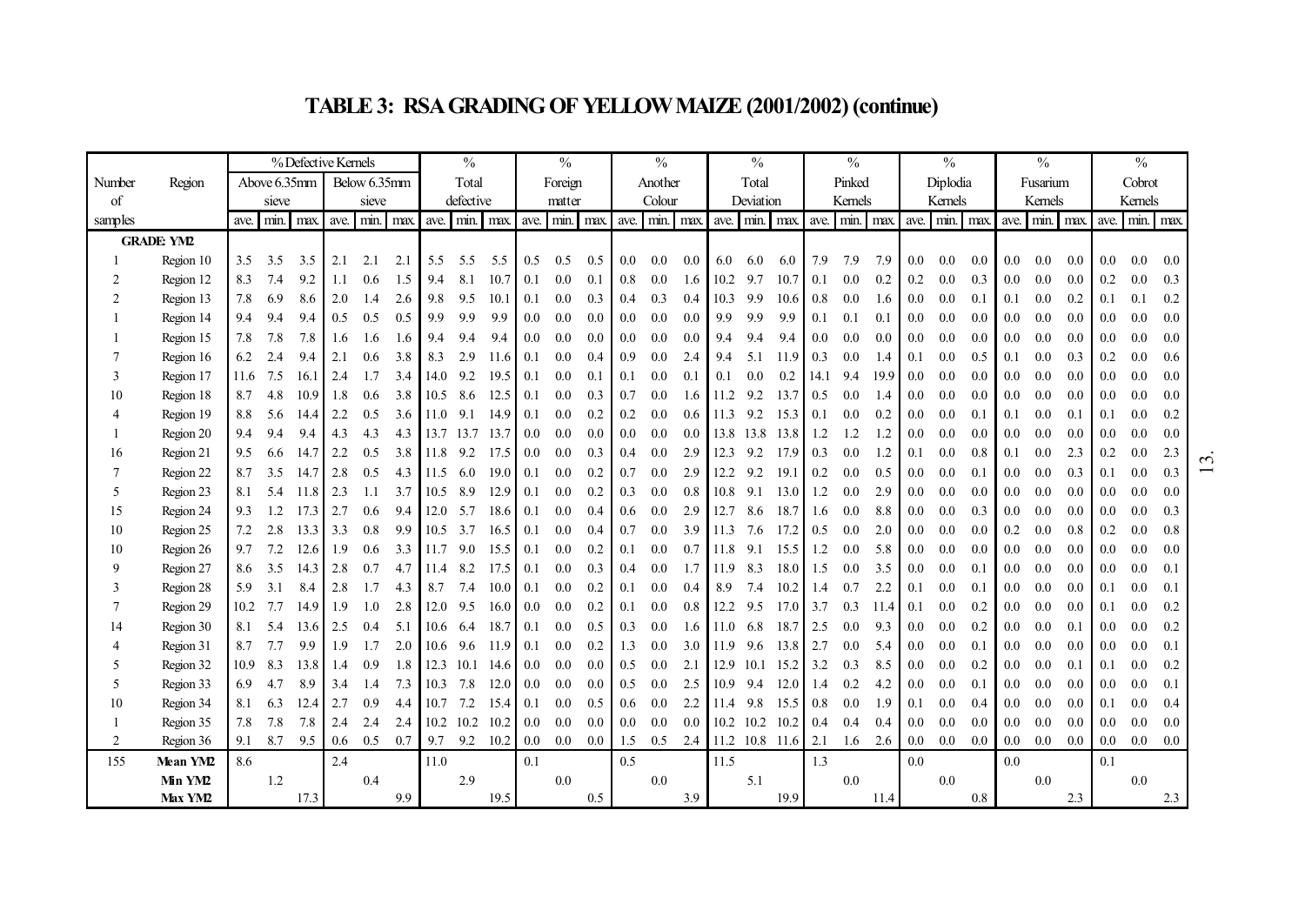|                |                   |                   |      | %Defective Kernels |                   |      | $\frac{0}{0}$  |                |     | $\frac{0}{0}$ |     |     | $\frac{0}{0}$ |       |      | $\frac{0}{0}$  |           |             | $\frac{0}{0}$  |         |     | $\frac{0}{0}$  |         |          | $\frac{0}{0}$ |     |     | $\frac{0}{0}$  |         |
|----------------|-------------------|-------------------|------|--------------------|-------------------|------|----------------|----------------|-----|---------------|-----|-----|---------------|-------|------|----------------|-----------|-------------|----------------|---------|-----|----------------|---------|----------|---------------|-----|-----|----------------|---------|
| Number         | Region            | Above 6.35mm      |      |                    | Below 6.35mm      |      | Total          |                |     | Foreign       |     |     | Another       |       |      | Total          |           |             | Pinked         |         |     | Diplodia       |         |          | Fusarium      |     |     | Cobrot         |         |
| of             |                   | sieve             |      |                    | sieve             |      | defective      |                |     | matter        |     |     | Colour        |       |      | Deviation      |           |             | Kernels        |         |     | Kernels        |         |          | Kernels       |     |     | Kernels        |         |
| samples        |                   | min. max.<br>ave. |      |                    | ave min. max.     | ave. | min.           | max            |     | ave. min. max |     |     | ave. min. max |       |      | ave. min. max  |           |             | ave. min. max. |         |     | ave. min. max. |         | ave.     | min. max.     |     |     | ave. min. max. |         |
|                | <b>GRADE YMB</b>  |                   |      |                    |                   |      |                |                |     |               |     |     |               |       |      |                |           |             |                |         |     |                |         |          |               |     |     |                |         |
|                | Region 14         | 10.6<br>-10.6     | 10.6 | 2.5                | 2.5<br>2.5        | 13.0 | 13.0           | 13.0           | 0.6 | 0.6           | 0.6 | 1.7 | 1.7           | 1.7   | 15.3 | 15.3           | 15.3      | 0.2         | 0.2            | 0.2     | 0.2 | 0.2            | 0.2     | $0.0\,$  | 0.0           | 0.0 | 0.2 | 0.2            | 0.2     |
|                | Region 19         | 7.0<br>7.0        | 7.0  | 1.9                | 1.9<br>1.9        | 8.9  | 8.9            | 8.9            | 0.7 | 0.7           | 0.7 | 0.2 | 0.2           | 0.2   | 9.8  | 9.8            | 9.8       | 0.0         | 0.0            | $0.0\,$ | 0.0 | 0.0            | 0.0     | 0.0      | 0.0           | 0.0 | 0.0 | 0.0            | 0.0     |
|                | Region 21         | 4.4<br>4.4        | 4.4  | 2.4                | 2.4<br>2.4        | 6.8  | 6.8            | 6.8            | 0.6 | 0.6           | 0.6 | 1.0 | 1.0           | 1.0   | 8.3  | 8.3            | 8.3       | 0.0         | 0.0            | $0.0\,$ | 0.0 | 0.0            | 0.0     | 0.0      | 0.0           | 0.0 | 0.0 | 0.0            | 0.0     |
|                | Region 26         | 21.6<br>21.6      | 21.6 | 2.4                | 2.4<br>2.4        | 24.0 | 24.0           | 24.0           | 0.0 | 0.0           | 0.0 | 0.2 | 0.2           | 0.2   | 24.3 |                | 24.3 24.3 | 0.1         | 0.1            | 0.1     | 0.0 | 0.0            | 0.0     | 0.0      | 0.0           | 0.0 | 0.0 | 0.0            | 0.0     |
|                | Region 28         | 19.5<br>19.5      | 19.5 | 4.7                | 47<br>4.7         |      | 24.1 24.1 24.1 |                | 0.0 | 0.0           | 0.0 | 0.0 | 0.0           | 0.0   | 24.1 | 24.1 24.1      |           | 0.0         | 0.0            | 0.0     | 0.0 | 0 <sub>0</sub> | 0.0     | 0.0      | 0.0           | 0.0 | 0.0 | 0.0            | 0.0     |
| 3              | Region 34         | 8.9<br>3.4        | 14.2 | 8.3                | 2.9<br>13.2       |      |                | 17.2 12.0 23.0 | 0.3 | 0.0           | 0.6 | 0.5 | $0.0\,$       | 0.9   |      | 17.9 13.5 23.3 |           | 0.2         | $0.0\,$        | 0.5     | 0.0 | 0.0            | 0.1     | 0.0      | $0.0\,$       | 0.0 | 0.0 | 0.0            | 0.1     |
| 8              | <b>Mean YMB</b>   | 11.2              |      | 4.8                |                   | 16.1 |                |                | 0.3 |               |     | 0.6 |               |       | 17.0 |                |           | 0.1         |                |         | 0.0 |                |         | 0.0      |               |     | 0.0 |                |         |
|                | Min YMB           | 3.4               |      |                    | 1.9               |      | 6.8            |                |     | 0.0           |     |     | 0.0           |       |      | 8.3            |           |             | 0.0            |         |     | 0.0            |         |          | 0.0           |     |     | 0.0            |         |
|                | Max YMB           |                   | 21.6 |                    | 13.2              |      |                | 24.1           |     |               | 0.7 |     |               | 1.7   |      |                | 24.3      |             |                | 0.5     |     |                | 0.2     |          |               | 0.0 |     |                | $0.2\,$ |
|                | <b>GRADE COM</b>  |                   |      |                    |                   |      |                |                |     |               |     |     |               |       |      |                |           |             |                |         |     |                |         |          |               |     |     |                |         |
| 2              | Region 10         | 4.8<br>4.0        | 5.6  | 2.2                | 2.1<br>2.3        | 3.9  | 0.0            | 7.9            | 0.0 | 0.0           | 0.0 | 0.0 | 0.0           | 0.0   | 7.0  | 6.0            | 7.9       | 12.5        | 12.5           | 12.6    | 0.0 | 0.0            | 0.0     | $_{0.0}$ | 0.0           | 0.0 | 0.0 | 0.0            | 0.0     |
|                | Region 16         | 13.5<br>13.5      | 13.5 | 1.9                | 1.9<br>1.9        | 15.4 | 15.4           | 15.4           | 0.9 | 0.9           | 0.9 | 0.0 | 0.0           | 0.0   | 16.2 | 16.2           | 16.2      | 0.1         | 0.1            | 0.1     | 0.0 | 0.0            | 0.0     | 0.0      | 0.0           | 0.0 | 0.0 | 0.0            | $0.0\,$ |
|                | Region 19         | 5.3<br>5.3        | 5.3  | 2.8                | 2.8<br>2.8        | 8.1  | 8.1            | 8.1            | 0.0 | 0.0           | 0.0 | 0.2 | 0.2           | 0.2   | 8.3  | 8.3            | 8.3       | 0.0         | 0.0            | $0.0\,$ | 0.2 | 0.2            | 0.2     | 0.0      | 0.0           | 0.0 | 0.2 | 0.2            | 0.2     |
|                | Region 20         | 6.0<br>6.2        | 6.4  | 1.3                | 0.8<br>1.8        | 7.5  | 7.2            | 7.8            | 0.0 | 0.0           | 0.0 | 3.2 | 0.0           | 6.3   | 10.7 | 7.8            | 13.6      | 0.1         | 0.0            | 0.2     | 0.0 | 0.0            | 0.0     | 0.0      | 0.0           | 0.0 | 0.0 | 0.0            | 0.0     |
|                | Region 22         | 15.1<br>15.1      | 15.1 | 4.4                | 4.4<br>4.4        |      | 19.4 19.4      | 19.4           | 0.0 | 0.0           | 0.0 | 0.0 | 0.0           | 0.0   |      | 19.4 19.4 19.4 |           | 0.0         | 0.0            | 0.0     | 0.0 | 0.0            | 0.0     | 0.0      | 0.0           | 0.0 | 0.0 | 0.0            | 0.0     |
|                | Region 27         | 2.1<br>2.1        | 2.1  |                    | 17.2 17.2<br>17.2 |      | 19.4 19.4      | 19.4           | 0.5 | 0.5           | 0.5 | 0.0 | 0.0           | 0.0   | 19.9 | 19.9           | 19.9      | 31.9 31.9   |                | 31.9    | 0.0 | 0.0            | 0.0     | 0.0      | 0.0           | 0.0 | 0.0 | 0.0            | 0.0     |
|                | Region 30         | 4.9<br>6.6        | 8.4  | 2.0                | 0.8<br>3.1        | 8.6  | 5.7            | 11.5           | 0.0 | 0.0           | 0.0 | 0.2 | 0.0           | 0.3   | 8.8  | 6.0            |           | $11.5$ 27.5 | 12.6           | 42.4    | 0.0 | 0.0            | 0.0     | 0.0      | 0.0           | 0.0 | 0.0 | 0.0            | 0.0     |
| $\overline{2}$ | Region 33         | 13.6<br>7.4       | 19.8 | 1.7                | 2.2<br>1.1        | 15.3 | 9.6            | 20.9           | 0.0 | 0.0           | 0.0 | 0.1 | 0.0           | 0.2   | 15.4 | 9.6            |           | $21.2$ 24.9 | 23.3           | 26.5    | 0.0 | 0.0            | 0.0     | 0.0      | 0.0           | 0.0 | 0.0 | 0.0            | 0.0     |
| $\overline{2}$ | Region 34         | 10.3<br>8.4       | 12.2 | 4.4                | 7.7<br>1.1        | 14.7 | 13.3           | 16.1           | 0.0 | 0.0           | 0.0 | 0.1 | 0.0           | 0.2   | 14.9 | 13.4           | 16.3      | 6.9         | 0.2            | 13.6    | 0.0 | 0.0            | 0.0     | 0.0      | 0.0           | 0.0 | 0.0 | 0.0            | 0.0     |
|                | Region 36         | 4.1<br>4.1        | 4.1  | 3.2                | 3.2<br>3.2        | 7.4  | 7.4            | 7.4            | 0.2 | 0.2           | 0.2 | 0.1 | 0.1           | 0.1   | 7.7  | 7.7            | 7.7       | 8.2         | 8.2            | 8.2     | 0.0 | 0.0            | 0.0     | $0.0\,$  | 0.0           | 0.0 | 0.0 | 0.0            | 0.0     |
| 15             | <b>Mean COM</b>   | 8.2               |      | 3.5                |                   | 11.3 |                |                | 0.1 |               |     | 0.5 |               |       | 12.3 |                |           | 12.3        |                |         | 0.0 |                |         | 0.0      |               |     | 0.0 |                |         |
|                | Min COM           | 2.1               |      |                    | 0.8               |      | $0.0\,$        |                |     | 0.0           |     |     | 0.0           |       |      | 6.0            |           |             | 0.0            |         |     | 0.0            |         |          | 0.0           |     |     | 0.0            |         |
|                | Max COM           |                   | 19.8 |                    | 17.2              |      |                | 20.9           |     |               | 0.9 |     |               | 6.3   |      |                | 21.2      |             |                | 42.4    |     |                | 0.2     |          |               | 0.0 |     |                | $0.2\,$ |
| 429            | Mean yellow maize | 6.3               |      | 1.9                |                   | 8.2  |                |                | 0.1 |               |     | 0.3 |               |       | 8.6  |                |           | 1.6         |                |         | 0.0 |                |         | 0.0      |               |     | 0.0 |                |         |
|                | Min yellow maize  | 0.6               |      |                    | 0.0               |      | 0.0            |                |     | 0.0           |     |     | 0.0           |       |      | 0.7            |           |             | 0.0            |         |     | 0.0            |         |          | 0.0           |     |     | 0.0            |         |
|                | Max yellow maize  |                   | 21.6 |                    | 17.2              |      |                | 24.1           |     |               | 0.9 |     |               | 6.3   |      |                | 24.3      |             |                | 42.4    |     |                | $0.8\,$ |          |               | 2.3 |     |                | 2.3     |
| 900            | Mean maize        | 5.6               |      | 1.6                |                   | 7.2  |                |                | 0.1 |               |     | 0.3 |               |       | 7.6  |                |           | 0.8         |                |         | 0.0 |                |         | 0.1      |               |     | 0.1 |                |         |
|                | Min maize         | 0.6               |      |                    | 0.0               |      | 0.0            |                |     | 0.0           |     |     | 0.0           |       |      | 0.7            |           |             | 0.0            |         |     | 0.0            |         |          | 0.0           |     |     | 0.0            |         |
|                | Max maize         |                   | 26.5 |                    | 17.2              |      |                | 31.3           |     |               | 0.9 |     |               | $7.5$ |      |                | 31.5      |             |                | 42.4    |     |                | 1.3     |          |               | 4.2 |     |                | 4.3     |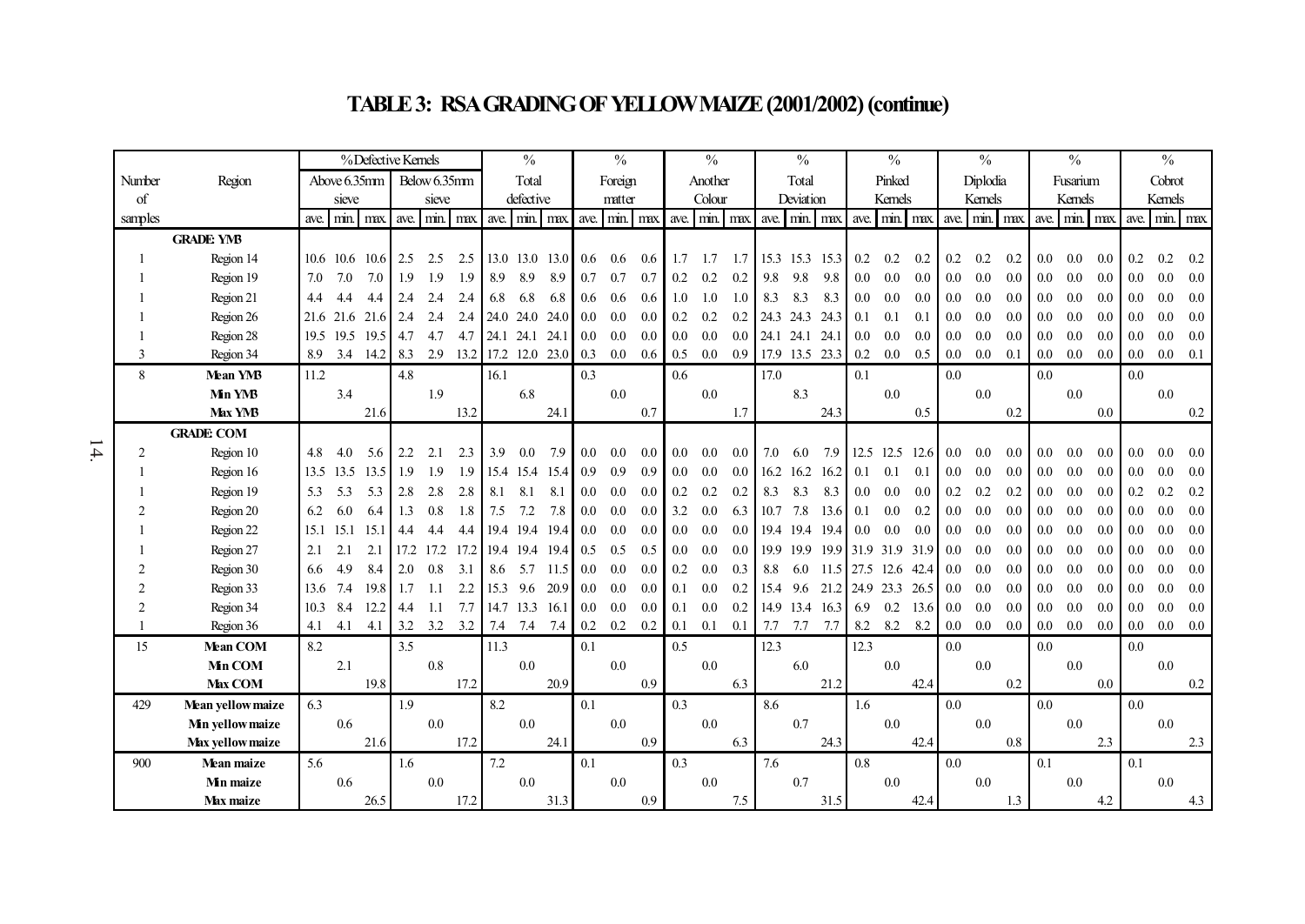| <b>TABLE 4: GRADING QUALITY OF SOUTH AFRICAN WHITE</b> |
|--------------------------------------------------------|
| <b>MAIZE 1992/93-2001/02</b>                           |

|         |                            |              |                     | <b>RSA GRADING AVERAGES</b> |               |               |
|---------|----------------------------|--------------|---------------------|-----------------------------|---------------|---------------|
| Season  | Number of                  |              | % Defective kernels | $\frac{0}{0}$               | $\frac{0}{0}$ | $\frac{0}{0}$ |
|         | samples                    | Above        | <b>Below</b>        | Foreign                     | <b>Other</b>  | <b>Total</b>  |
|         |                            | 6.35mm sieve | 6.35mm sieve        | matter                      | colour        | deviation     |
| 1992/93 | 165                        | 4.4          | 2.8                 | 0.1                         | 0.5           | 7.8           |
| 1993/94 | 178                        | 5.0          | 1.3                 | 0.1                         | 0.3           | 6.7           |
| 1994/95 | 164                        | 5.1          | 1.9                 | 0.0                         | 0.5           | 7.5           |
| 1995/96 | 142                        | 6.3          | 1.9                 | 0.0                         | 0.3           | 8.5           |
| 1996/97 | 178                        | 4.7          | 1.5                 | 0.0                         | 0.5           | 6.7           |
| 1997/98 | 470                        | 5.9          | 1.8                 | 0.1                         | 0.4           | 8.1           |
| 1998/99 | 256                        | 3.4          | 2.0                 | 0.1                         | 0.2           | 5.6           |
| 1999/00 | 493                        | 6.0          | 1.7                 | 0.0                         | 0.4           | 8.1           |
| 2000/01 | 522                        | 3.6          | 1.5                 | 0.1                         | 0.3           | 5.5           |
| 2001/02 | 471                        | 5.0          | 1.4                 | 0.0                         | 0.3           | 6.7           |
|         | Mean white maize 1992-2001 | 4.9          | 1.8                 | 0.1                         | 0.4           | 7.1           |

# **TABLE 5: GRADING QUALITY OF SOUTH AFRICAN YELLOW MAIZE 1992/93-2001/02**

|         |                             |              |                     | <b>RSA GRADING AVERAGES</b> |               |               |
|---------|-----------------------------|--------------|---------------------|-----------------------------|---------------|---------------|
| Season  | Number of                   |              | % Defective kernels | $\frac{0}{0}$               | $\frac{0}{0}$ | $\frac{0}{0}$ |
|         | samples                     | Above        | <b>Below</b>        | Foreign                     | Other         | <b>Total</b>  |
|         |                             | 6.35mm sieve | 6.35mm sieve        | matter                      | colour        | deviation     |
| 1992/93 | 172                         | 6.4          | 4.2                 | 0.0                         | 0.1           | 10.7          |
| 1993/94 | 183                         | 6.4          | 2.0                 | 0.0                         | 0.3           | 8.7           |
| 1994/95 | 175                         | 5.6          | 2.4                 | 0.1                         | 0.3           | 8.3           |
| 1995/96 | 151                         | 6.8          | 2.4                 | 0.1                         | 0.2           | 9.5           |
| 1996/97 | 166                         | 4.9          | 1.9                 | 0.0                         | 0.2           | 7.0           |
| 1997/98 | 267                         | 6.0          | 2.4                 | 0.1                         | 0.4           | 8.9           |
| 1998/99 | 189                         | 2.6          | 2.7                 | 0.0                         | 0.1           | 5.5           |
| 1999/00 | 407                         | 6.5          | 2.1                 | 0.0                         | 0.2           | 8.8           |
| 2000/01 | 378                         | 3.7          | 2.1                 | 0.1                         | 0.4           | 6.2           |
| 2001/02 | 429                         | 6.3          | 1.9                 | 0.1                         | 0.3           | 8.6           |
|         | Mean yellow maize 1992-2001 | 5.5          | 2.4                 | 0.1                         | 0.3           | 8.2           |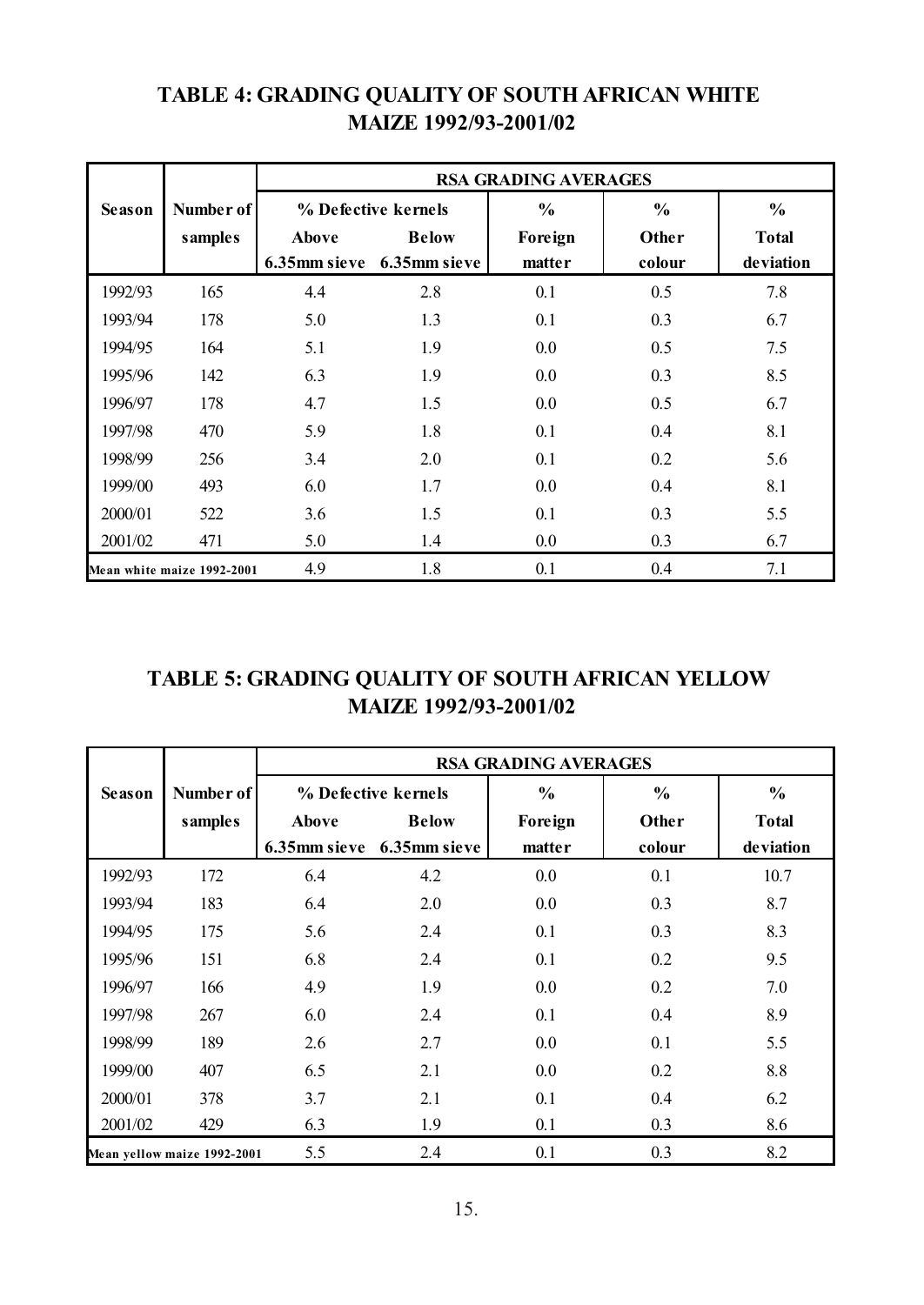|         |                         |       |                           | <b>RSA GRADING AVERAGES</b> |               |               |
|---------|-------------------------|-------|---------------------------|-----------------------------|---------------|---------------|
| Season  | Number of               |       | % Defective kernels       | $\frac{0}{0}$               | $\frac{0}{0}$ | $\frac{0}{0}$ |
|         | samples                 | Above | <b>Below</b>              | Foreign                     | Other         | <b>Total</b>  |
|         |                         |       | 6.35mm sieve 6.35mm sieve | matter                      | colour        | deviation     |
| 1992/93 | 337                     | 5.4   | 3.5                       | 0.1                         | 0.3           | 9.3           |
| 1993/94 | 361                     | 5.7   | 1.7                       | 0.1                         | 0.3           | 7.7           |
| 1994/95 | 339                     | 5.4   | 2.2                       | 0.1                         | 0.4           | 7.9           |
| 1995/96 | 293                     | 6.6   | 2.2                       | 0.1                         | 0.2           | 9.0           |
| 1996/97 | 344                     | 4.8   | 1.7                       | 0.0                         | 0.4           | 6.9           |
| 1997/98 | 737                     | 5.9   | 2.0                       | 0.1                         | 0.4           | 8.4           |
| 1998/99 | 445                     | 3.1   | 2.3                       | 0.0                         | 0.1           | 5.5           |
| 1999/00 | 900                     | 6.2   | 1.8                       | $\overline{0}$              | 0.3           | 8.4           |
| 2000/01 | 900                     | 3.6   | 1.8                       | 0.1                         | 0.3           | 5.8           |
| 2001/02 | 900                     | 5.6   | 1.6                       | 0.1                         | 0.3           | 7.6           |
|         | Mean maize 1992-2001/02 | 5.2   | 2.1                       | 0.1                         | 0.3           | 7.7           |

## **TABLE 6: GRADING QUALITY OF SOUTH AFRICAN MAIZE 1992/93-2001/02**

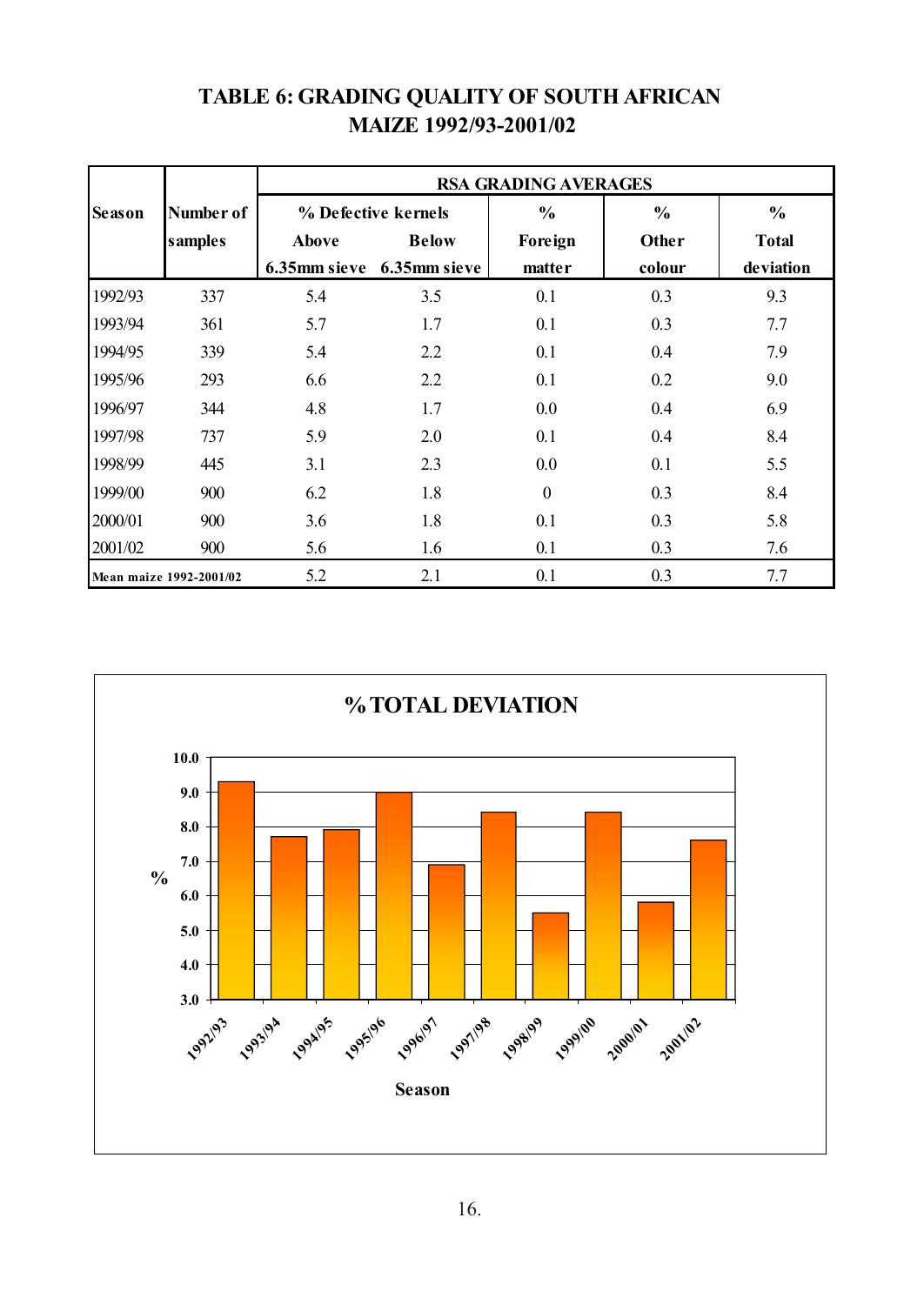# **TABLE 7: USA GRADING OF WHITE MAIZE (2001/2002)**

|                          |                        |                | Damaged kernels |                |            |               |            |            | $\overline{\frac{0}{0}}$ |            |              |               |              |            |                |                    |
|--------------------------|------------------------|----------------|-----------------|----------------|------------|---------------|------------|------------|--------------------------|------------|--------------|---------------|--------------|------------|----------------|--------------------|
| Number                   | Region                 |                | $\frac{0}{0}$   |                |            | $\frac{0}{0}$ |            |            | Broken corn and          |            |              | Bushel weight |              |            | Other colour   |                    |
| of                       |                        |                | Heat damaged    |                |            | Total damaged |            |            | foreign material         |            |              | kg/hl         |              |            | $\frac{0}{0}$  |                    |
| samples                  |                        | ave.           | min.            | max.           | ave.       | min.          | max.       | ave.       | min.                     | max.       | ave.         | min.          | max.         | ave.       | min.           | max.               |
|                          | <b>GRADE: US1</b>      |                |                 |                |            |               |            |            |                          |            |              |               |              |            |                |                    |
| $\mathbf{1}$             | Region 10              | 0.0            | 0.0             | 0.0            | 1.6        | 1.6           | 1.6        | 0.1        | 0.1                      | 0.1        | 78.1         | 78.1          | 78.1         | 0.0        | 0.0            | 0.0                |
| $\sqrt{2}$               | Region 11              | 0.0            | 0.0             | 0.0            | 2.6        | 2.4           | 2.8        | 0.1        | 0.1                      | 0.2        | 80.7         | 80.3          | 81.1         | 0.9        | 0.1            | 1.6                |
| $\,$ $\,$                | Region 12              | 0.0            | 0.0             | 0.0            | 2.4        | 1.6           | 2.9        | 0.1        | 0.0                      | 0.3        | 77.2         | 76.3          | 78.8         | 0.1        | 0.0            | 0.4                |
| 5                        | Region 13              | 0.0            | 0.0             | 0.0            | 1.8        | 1.0           | 2.8        | 0.1        | 0.0                      | 0.2        | 77.4         | 76.6          | 78.8         | 0.1        | 0.0            | 0.4                |
| 12                       | Region 14              | 0.0            | 0.0             | 0.0            | 2.0        | 0.9           | 2.9        | 0.1        | 0.0                      | 0.5        | 77.1         | 75.5          | 79.2         | 0.1        | 0.0            | 0.3                |
| 12                       | Region 15              | 0.0            | 0.0             | 0.0            | 2.1        | 1.4           | 3.0        | 0.1        | 0.0                      | 0.4        | 78.1         | 77.4          | 78.9         | 0.3        | 0.0            | 1.3                |
| $\overline{4}$           | Region 16<br>Region 17 | 0.0            | 0.0<br>0.0      | 0.0<br>0.0     | 1.7<br>2.5 | 0.0<br>1.8    | 2.9        | 0.3<br>0.1 | 0.0<br>0.0               | 0.7<br>0.2 | 77.5<br>77.6 | 77.2<br>77.2  | 77.8<br>78.0 | 0.3<br>0.1 | 0.0<br>0.0     | 1.1<br>0.3         |
| 3<br>$\mathbf{1}$        |                        | 0.0<br>0.0     | 0.0             | 0.0            | 2.8        | 2.8           | 3.0<br>2.8 | 0.7        | 0.7                      | 0.7        | 78.0         | 78.0          | 78.0         | 0.4        | 0.4            | 0.4                |
| 5                        | Region 18<br>Region 19 | 0.0            | 0.0             | 0.0            | 2.5        | 1.7           | 3.0        | 0.1        | 0.0                      | 0.3        | 75.3         | 73.5          | 76.6         | 0.1        | 0.0            | 0.2                |
| $\overline{4}$           | Region 20              | 0.0            | 0.0             | 0.0            | 2.7        | 2.4           | 2.8        | 0.2        | 0.0                      | 0.5        | 77.0         | 76.2          | 78.0         | 0.4        | 0.2            | 1.0                |
| 3                        | Region 21              | 0.0            | 0.0             | 0.0            | 2.6        | 2.2           | 2.8        | 0.1        | 0.0                      | 0.2        | 77.0         | 76.3          | 77.9         | 0.1        | 0.0            | 0.3                |
| $\mathbf{1}$             | Region 22              | 0.0            | 0.0             | 0.0            | 3.0        | 3.0           | 3.0        | 0.1        | 0.1                      | 0.1        | 78.1         | 78.1          | 78.1         | 0.0        | 0.0            | 0.0                |
| $\mathfrak{Z}$           | Region 23              | 0.0            | 0.0             | 0.0            | 2.2        | 1.8           | 2.8        | 0.3        | 0.2                      | 0.4        | 78.8         | 78.4          | 79.4         | 0.2        | 0.1            | 0.2                |
| 6                        | Region 24              | 0.0            | 0.0             | 0.0            | 2.2        | 1.2           | 3.0        | 0.2        | 0.1                      | 0.4        | 77.3         | 76.3          | 78.5         | 0.2        | 0.1            | 0.3                |
| 5                        | Region 25              | 0.0            | 0.0             | 0.0            | 2.2        | 1.5           | 2.7        | 0.3        | 0.0                      | 0.6        | 78.0         | 76.6          | 81.0         | 0.1        | 0.0            | 0.2                |
| $\sqrt{2}$               | Region 27              | 0.0            | 0.0             | 0.0            | 2.6        | 2.2           | 3.0        | 0.5        | 0.4                      | 0.6        | 77.7         | 77.4          | 78.0         | 0.3        | 0.1            | 0.4                |
| $\overline{4}$           | Region 28              | 0.0            | 0.0             | 0.0            | 2.8        | 2.4           | 3.0        | 0.5        | 0.1                      | 0.9        | 77.4         | 76.1          | 78.5         | 0.2        | 0.1            | 0.3                |
| $\mathbf{1}$             | Region 29              | 0.0            | 0.0             | 0.0            | 2.8        | 2.8           | 2.8        | 0.2        | 0.2                      | 0.2        | 79.0         | 79.0          | 79.0         | 0.1        | 0.1            | 0.1                |
| $\overline{2}$           | Region 35              | 0.0            | 0.0             | 0.0            | 2.1        | 2.0           | 2.3        | 0.1        | 0.0                      | 0.1        | 78.1         | 77.8          | 78.3         | 0.0        | 0.0            | $0.0\,$            |
| $\mathbf{1}$             | Region 36              | 0.0            | 0.0             | $0.0\,$        | 2.9        | 2.9           | 2.9        | 0.5        | 0.5                      | 0.5        | 75.7         | 75.7          | 75.7         | 0.0        | 0.0            | $0.0\,$            |
| 85                       | Mean US1               | 0.0            |                 |                | 2.3        |               |            | 0.2        |                          |            | 77.5         |               |              | 0.2        |                |                    |
|                          | Min US1                |                | $0.0\,$         |                |            | $0.0\,$       |            |            | 0.0                      |            |              | 73.5          |              |            | 0.0            |                    |
|                          | Max US1                |                |                 | 0.0            |            |               | 3.0        |            |                          | 0.9        |              |               | 81.1         |            |                | 1.6                |
|                          | <b>GRADE: US2</b>      |                |                 |                |            |               |            |            |                          |            |              |               |              |            |                |                    |
| 10                       | Region 12              | 0.0            | $0.0\,$         | $0.0\,$        | 3.7        | 2.4           | 4.7        | 0.3        | 0.0                      | 0.6        | 77.0         | 71.7          | 78.8         | 0.1        | 0.0            | $0.8\,$            |
| $\overline{c}$           | Region 13              | 0.0            | 0.0             | $0.0\,$        | 4.4        | 4.2           | 4.6        | $1.0\,$    | 0.5                      | 1.6        | 78.0         | 77.9          | 78.1         | 0.1        | 0.0            | 0.2                |
| 15                       | Region 14              | $0.0\,$        | 0.0             | 0.0            | 4.0        | 3.1           | 5.0        | 0.3        | 0.0                      | 2.2        | 77.1         | 72.2          | 79.4         | 0.0        | 0.0            | 0.2                |
| 9                        | Region 15              | 0.0            | 0.0             | 0.0            | 3.6        | 3.1           | 4.7        | 0.2        | 0.0                      | 0.5        | 77.9         | 77.0          | 78.7         | 0.1        | 0.0            | 0.5                |
| 17                       | Region 16              | 0.0            | 0.0             | 0.0            | 3.7        | 1.8           | 4.6        | 0.2        | 0.0                      | 0.4        | 77.0         | 71.1          | 79.7         | 0.2        | 0.0            | 0.6                |
| $\overline{4}$           | Region 17              | 0.0            | 0.0             | 0.0            | 3.8        | 3.4           | 4.2        | 0.3        | 0.1                      | 0.7        | 76.8         | 75.8          | 77.8         | 0.1        | 0.0            | 0.2                |
| $\tau$                   | Region 18              | 0.0            | 0.0             | 0.0            | 3.8        | 3.3           | 4.8        | 0.2        | 0.0                      | 0.4        | 77.3         | 76.2          | 79.4         | 0.4        | 0.0            | 0.9                |
| 3                        | Region 19              | $0.0\,$        | $0.0\,$         | $0.0\,$        | 3.7        | 3.3           | 4.0        | 0.1        | $0.1\,$                  | 0.1        | 76.9         | 76.3          | 77.9         | 0.6        | $0.0\,$        | $1.0\,$            |
| $\overline{4}$           | Region 20              | $0.0\,$        | $0.0\,$         | $0.0\,$        | 3.7        | 3.3           | 3.9        | 0.2        | $0.0\,$                  | 0.3        | 77.3         | 77.0          | 77.6         | 0.1        | $0.0\,$        | 0.2                |
| 5                        | Region 21              | $0.0\,$        | $0.0\,$         | $0.0\,$        | 3.9        | 3.3           | 4.5        | 0.3        | 0.2                      | 0.6        | 77.1         | 75.9          | 78.3         | 0.0        | $0.0\,$        | $0.2\,$            |
| $12$                     | Region 22              | $0.0\,$        | $0.0\,$         | 0.0            | 4.1        | 3.5           | 4.8        | 0.2        | $0.0\,$                  | 0.7        | 78.7         | 77.0          | 80.1         | 0.1        | $0.0\,$        | $0.6\,$            |
| 17                       | Region 23              | $0.0\,$        | $0.0\,$         | 0.0            | 4.1        | 3.1           | 4.8        | 0.4        | $0.0\,$                  | 1.1        | 77.9         | 75.4          | 79.6         | 0.1        | $0.0\,$        | 0.5                |
| 9                        | Region 24              | $0.0\,$        | $0.0\,$         | 0.0            | 4.0        | 3.1           | 4.7        | 0.5        | $0.0\,$                  | 2.4        | 78.6         | 77.2          | 79.6         | 0.1        | $0.0\,$        | $0.6\,$            |
| 6                        | Region 25              | $0.0\,$        | $0.0\,$         | 0.0            | 4.3        | 3.3           | 5.0        | 0.3        | $0.0\,$                  | 0.7        | 76.6         | 74.9          | 78.5         | 0.1        | $0.0\,$        | 0.2                |
| 6                        | Region 26              | $0.0\,$        | $0.0\,$         | 0.0            | 4.1        | 3.6           | 4.8        | 0.1        | $0.0\,$                  | 0.3        | 77.4         | 75.9          | 78.4         | 0.1        | $0.0\,$        | 0.4                |
| $\overline{\mathcal{L}}$ | Region 27              | 0.0            | $0.0\,$         | 0.0            | 4.0        | 3.5           | 4.5        | 0.5        | $0.0\,$                  | 1.0        | 77.5         | 77.0          | 78.7         | 0.2        | $0.0\,$        | 0.4                |
| $\boldsymbol{7}$         | Region 28              | $0.0\,$        | $0.0\,$         | 0.0            | 4.2        | 3.3           | 4.9        | 0.4        | $0.1\,$                  | 1.3        | 77.5         | 76.3          | 80.1         | 0.3        | $0.0\,$        | 0.4                |
| $\overline{c}$           | Region 29              | $0.0\,$        | $0.0\,$         | 0.0            | 3.9        | 3.2           | 4.7        | 0.1        | 0.1                      | 0.2        | 77.7         | 76.7          | 78.7         | 0.2        | $0.0\,$        | 0.5                |
| $\overline{\mathcal{L}}$ | Region 30              | 0.0            | $0.0\,$         | 0.0            | 4.1        | 3.6           | 4.7        | 0.1        | 0.0                      | 0.2        | 78.4         | 77.2          | 79.0         | 0.0        | $0.0\,$        | $0.1\,$            |
| $\sqrt{2}$               | Region 32              | $0.0\,$        | $0.0\,$         | 0.0            | 4.4        | 3.9           | 5.0        | 0.3        | $0.0\,$                  | 0.6        | 79.3         | 78.9          | 79.7         | 0.6        | 0.1            | $1\,.0$            |
| $\,1\,$<br>11            | Region 33              | $0.0\,$        | $0.0\,$         | 0.0            | 3.4        | 3.4           | 3.4<br>5.0 | 0.1        | 0.1                      | 0.1        | 77.2         | 77.2          | 77.2         | 0.4        | 0.4            | 0.4                |
|                          | Region 34              | $0.0\,$        | $0.0\,$         | 0.0            | 4.2<br>4.0 | 3.1<br>2.9    |            | 0.5        | 0.0                      | 1.6        | 78.2         | 77.4<br>69.5  | 79.0<br>78.9 | 0.3        | $0.0\,$        | $1.6\,$            |
| 6<br>$\sqrt{2}$          | Region 35<br>Region 36 | $0.0\,$<br>0.0 | $0.0\,$<br>0.0  | $0.0\,$<br>0.0 | 3.9        | 3.6           | 4.6<br>4.2 | 0.2<br>0.3 | 0.0<br>0.3               | 0.5<br>0.4 | 75.0         | 76.7          | 78.0         | 0.0<br>0.0 | $0.0\,$<br>0.0 | $0.2\,$<br>$0.0\,$ |
|                          |                        |                |                 |                | 4.0        |               |            | 0.3        |                          |            | 77.4<br>77.5 |               |              |            |                |                    |
| 165                      | Mean US2<br>Min US2    | $0.0\,$        | $0.0\,$         |                |            | $1.8\,$       |            |            | $0.0\,$                  |            |              | 69.5          |              | $0.2\,$    | $0.0\,$        |                    |
|                          | Max US2                |                |                 | $0.0\,$        |            |               | 5.0        |            |                          | $2.4\,$    |              |               | 80.1         |            |                | 1.6                |
|                          |                        |                |                 |                |            |               |            |            |                          |            |              |               |              |            |                |                    |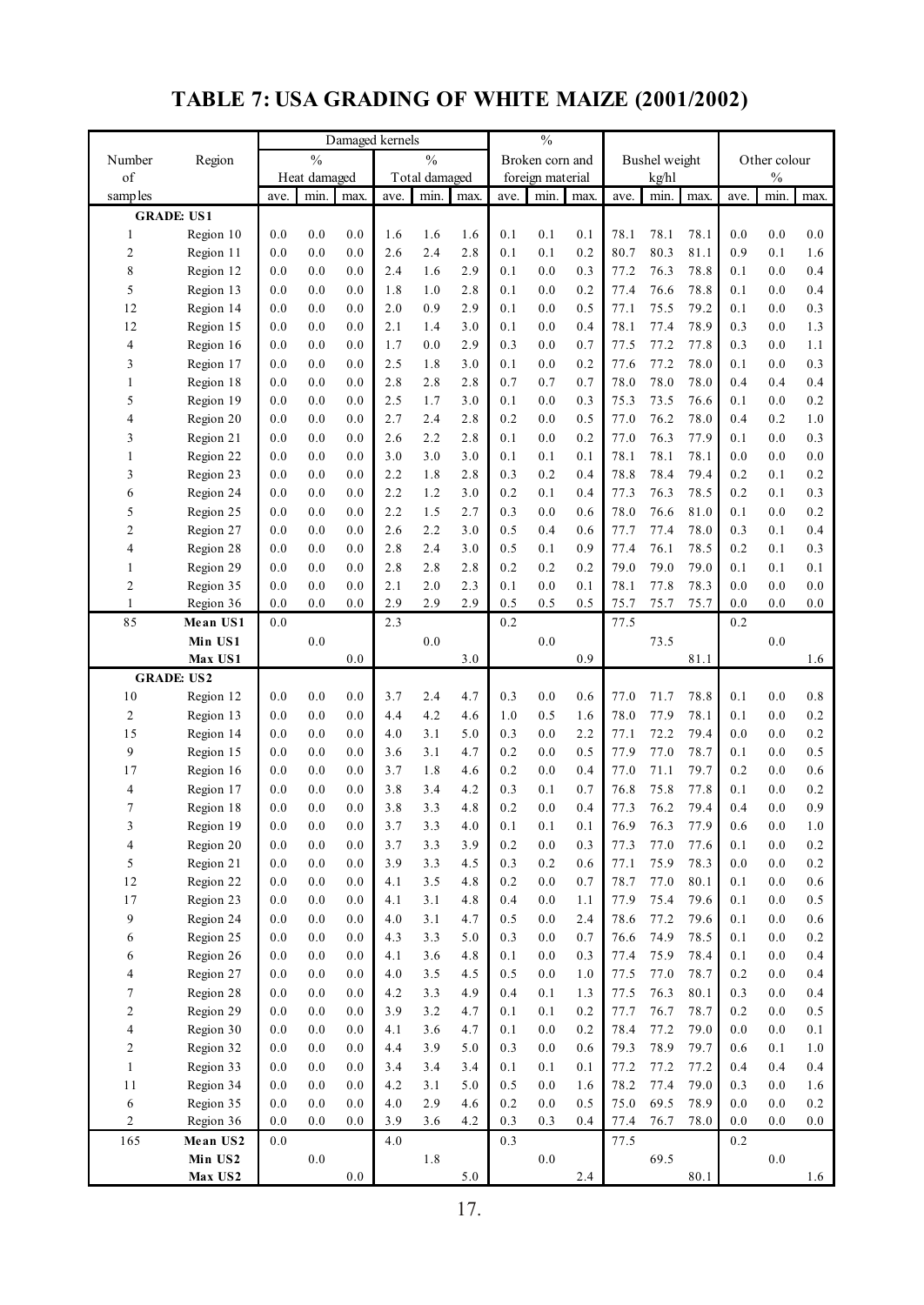# **TABLE 7: USA GRADING OF WHITE MAIZE (2001/2002) (continue)**

|                         |                        |            | Damaged kernels |            |            |               |            |            | $\frac{0}{0}$    |            |              |               |              |            |               |            |
|-------------------------|------------------------|------------|-----------------|------------|------------|---------------|------------|------------|------------------|------------|--------------|---------------|--------------|------------|---------------|------------|
| Number                  | Region                 |            | $\frac{0}{0}$   |            |            | $\frac{0}{0}$ |            |            | Broken corn and  |            |              | Bushel weight |              |            | Other colour  |            |
| of                      |                        |            | Heat damaged    |            |            | Total damaged |            |            | foreign material |            |              | kg/hl         |              |            | $\frac{0}{0}$ |            |
| samples                 |                        | ave.       | min.            | max.       | ave.       | min.          | max.       | ave.       | min.             | max.       | ave.         | min.          | max.         | ave.       | min           | max.       |
|                         | <b>GRADE: US3</b>      |            |                 |            |            |               |            |            |                  |            |              |               |              |            |               |            |
| $\overline{\mathbf{c}}$ | Region 11              | 0.0        | 0.0             | 0.0        | 6.3        | 5.8           | 6.7        | 0.2        | 0.1              | 0.4        | 78.3         | 77.5          | 79.0         | 0.3        | 0.0           | 0.6        |
| $\sqrt{2}$              | Region 13              | 0.0        | 0.0             | 0.0        | 5.7        | 5.4           | 6.0        | 0.4        | 0.2              | 0.5        | 77.5         | 77.4          | 77.6         | 0.7        | 0.2           | 1.1        |
| 1                       | Region 14              | 0.0        | 0.0             | 0.0        | 6.5        | 6.5           | 6.5        | 0.1        | 0.1              | 0.1        | 77.1         | 77.1          | 77.1         | 0.3        | 0.3           | 0.3        |
| 3                       | Region 16              | 0.0        | 0.0             | 0.0        | 5.3        | 5.1           | 5.6        | 0.1        | 0.0              | 0.2        | 76.9         | 76.6          | 77.5         | 0.3        | 0.2           | 0.6        |
| $\mathfrak{2}$          | Region 17              | 0.0        | 0.0             | 0.0        | 5.4        | 5.3           | 5.6        | 0.4        | 0.3              | 0.6        | 77.7         | 77.6          | 77.8         | 0.0        | 0.0           | 0.0        |
| 1                       | Region 18              | 0.0        | 0.0             | 0.0        | 5.1        | 5.1           | 5.1        | 0.1        | 0.1              | 0.1        | 76.5         | 76.5          | 76.5         | 0.1        | 0.1           | 0.1        |
| 1                       | Region 19              | 0.0        | 0.0             | 0.0        | 5.2        | 5.2           | 5.2        | 0.0        | 0.0              | 0.0        | 79.2         | 79.2          | 79.2         | 0.0        | 0.0           | 0.0        |
| 4                       | Region 20              | 0.0        | 0.0             | 0.0        | 6.1        | 5.6           | 6.5        | 0.2        | 0.1              | 0.3        | 76.9         | 75.0          | 77.8         | 0.1        | 0.0           | 0.4        |
| 8                       | Region 21              | 0.0        | 0.0             | 0.0        | 5.9        | 5.3           | 7.0        | 0.2        | 0.1              | 0.4        | 76.9         | 75.6          | 78.5         | 0.1        | 0.0           | 0.4        |
| 13                      | Region 22              | 0.0        | 0.0             | 0.0        | 6.1        | 5.1           | 7.0        | 0.4        | 0.1              | 1.3        | 77.7         | 75.0          | 79.6         | 0.1        | 0.0           | 0.3        |
| 12                      | Region 23              | 0.0        | 0.0             | 0.0        | 5.9        | 5.5           | 6.9        | 0.3        | 0.0              | 0.9        | 78.2         | 77.5          | 80.1         | 0.1        | 0.0           | 0.5        |
| 8                       | Region 24              | 0.0        | 0.0             | 0.0        | 5.9        | 5.2           | 6.7        | 0.4        | 0.1              | 1.0        | 77.5         | 75.9          | 78.3         | 0.0        | 0.0           | 0.2        |
| 9                       | Region 25              | 0.0        | 0.0             | 0.0        | 6.1        | 5.4           | 7.0        | 0.3        | 0.0              | 0.7        | 75.7         | 73.2          | 78.4         | 0.1        | 0.0           | 0.4        |
| 8                       | Region 26              | 0.0        | 0.0             | 0.0        | 6.3        | 5.6           | 6.9        | 0.5        | 0.1              | 1.2        | 76.9         | 74.0          | 79.7         | 0.4        | 0.0           | $1.1\,$    |
| $\mathfrak{2}$          | Region 27              | 0.0        | 0.0             | 0.0        | 6.1        | 5.6           | 6.7        | 0.6        | 0.4              | 0.9        | 75.6         | 75.3          | 75.9         | 0.7        | 0.4           | 1.1        |
| $\overline{\mathbf{c}}$ | Region 28              | 0.0<br>0.0 | 0.0<br>0.0      | 0.0<br>0.0 | 5.4<br>6.5 | 5.2<br>6.0    | 5.6<br>7.0 | 0.0<br>0.2 | 0.0<br>0.2       | 0.0<br>0.3 | 76.6<br>78.7 | 75.9<br>78.7  | 77.2<br>78.8 | 0.2<br>0.0 | 0.0<br>0.0    | 0.4<br>0.0 |
| 4<br>5                  | Region 29              | 0.0        | 0.0             | 0.0        | 5.6        | 5.2           | 6.2        | 0.2        | 0.1              | 0.3        | 77.1         | 75.4          | 78.4         | 0.1        | 0.0           | 0.2        |
| 5                       | Region 30<br>Region 31 | 0.0        | 0.0             | 0.0        | 5.6        | 5.1           | 6.9        | 0.2        | 0.1              | 0.3        | 79.0         | 77.8          | 80.6         | 0.2        | 0.0           | 0.4        |
| 3                       | Region 32              | 0.0        | 0.0             | 0.0        | 5.7        | 5.3           | 6.3        | 0.2        | 0.0              | 0.4        | 78.4         | 78.0          | 78.9         | 0.2        | 0.0           | 0.5        |
| 6                       | Region 33              | 0.0        | 0.0             | 0.0        | 6.1        | 5.5           | 6.7        | 0.4        | 0.1              | 1.4        | 77.8         | 76.1          | 79.2         | 0.1        | 0.0           | 0.3        |
| 7                       | Region 34              | 0.0        | 0.0             | 0.0        | 6.0        | 5.2           | 6.7        | 0.5        | 0.1              | 1.2        | 76.5         | 70.3          | 78.4         | 0.5        | 0.0           | 1.5        |
| 4                       | Region 35              | 0.0        | 0.0             | 0.0        | 4.6        | 3.0           | 5.8        | 0.3        | 0.2              | 0.5        | 70.9         | 68.1          | 77.9         | 0.0        | 0.0           | 0.1        |
| 4                       | Region 36              | 0.0        | 0.0             | 0.0        | 5.6        | 5.2           | 6.1        | 0.2        | 0.1              | 0.3        | 75.5         | 73.1          | 77.5         | 0.1        | 0.0           | 0.4        |
| 116                     | Mean US3               | 0.0        |                 |            | 5.9        |               |            | 0.3        |                  |            | 77.1         |               |              | 0.2        |               |            |
|                         | Min US3                |            | 0.0             |            |            | 3.0           |            |            | 0.0              |            |              | 68.1          |              |            | 0.0           |            |
|                         | Max US3                |            |                 | 0.0        |            |               | 7.0        |            |                  | 1.4        |              |               | 80.6         |            |               | 1.5        |
|                         | <b>GRADE: US4</b>      |            |                 |            |            |               |            |            |                  |            |              |               |              |            |               |            |
| 1                       | Region 10              | 0.0        | 0.0             | 0.0        | 8.5        | 8.5           | 8.5        | 0.2        | 0.2              | 0.2        | 75.0         | 75.0          | 75.0         | 0.0        | 0.0           | $0.0\,$    |
| 1                       | Region 11              | 0.0        | 0.0             | 0.0        | 7.9        | 7.9           | 7.9        | 0.6        | 0.6              | 0.6        | 78.3         | 78.3          | 78.3         | 0.3        | 0.3           | 0.3        |
| 1                       | Region 13              | 0.0        | 0.0             | 0.0        | 7.5        | 7.5           | 7.5        | 0.2        | 0.2              | 0.2        | 75.4         | 75.4          | 75.4         | 0.8        | 0.8           | 0.8        |
| 1                       | Region 14              | 0.0        | 0.0             | 0.0        | 9.9        | 9.9           | 9.9        | 0.2        | 0.2              | 0.2        | 77.9         | 77.9          | 77.9         | 0.3        | 0.3           | 0.3        |
| 1                       | Region 16              | $0.0\,$    | $0.0\,$         | $0.0\,$    | 9.0        | $9.0\,$       | $9.0\,$    | 0.3        | 0.3              | 0.3        | 75.7         | 75.7          | 75.7         | 0.4        | 0.4           | 0.4        |
| $\overline{c}$          | Region 17              | 0.0        | 0.0             | 0.0        | 7.5        | 7.2           | 7.8        | 0.2        | 0.0              | 0.3        | 77.1         | 76.8          | 77.4         | 0.2        | 0.0           | 0.4        |
| 6                       | Region 18              | $0.0\,$    | $0.0\,$         | 0.0        | 8.2        | 7.1           | 9.1        | 0.3        | 0.1              | 0.7        | 77.3         | 76.3          | 77.9         | $0.2\,$    | $0.0\,$       | $0.3\,$    |
| $\overline{c}$          | Region 19              | 0.0        | 0.0             | 0.0        | 7.7        | 7.4           | 8.1        | 0.2        | 0.2              | 0.2        | 76.2         | 75.7          | 76.7         | 0.0        | $0.0\,$       | 0.0        |
| 6                       | Region 21              | 0.0        | 0.0             | 0.0        | 7.7        | 7.2           | $8.8\,$    | 0.4        | 0.1              | 0.7        | 77.1         | 76.6          | 77.8         | 0.1        | 0.0           | 0.3        |
| 5                       | Region 22              | 0.0        | 0.0             | 0.0        | 8.6        | 7.3           | 9.6        | 0.4        | 0.2              | 0.9        | 77.6         | 76.8          | 78.8         | 0.1        | $0.0\,$       | 0.2        |
| $\mathbf{1}$            | Region 23              | 0.0        | 0.0             | 0.0        | 8.5        | 8.5           | 8.5        | 0.7        | 0.7              | 0.7        | 77.5         | 77.5          | 77.5         | 0.0        | $0.0\,$       | $\rm 0.0$  |
| 3                       | Region 24              | 0.0        | 0.0             | 0.0        | 8.9        | 8.3           | 9.7        | 0.8        | 0.2              | 2.1        | 76.4         | 75.0          | 77.5         | 0.1        | $0.0\,$       | 0.3        |
| 3                       | Region 25              | 0.0        | 0.0             | 0.0        | 9.1        | 7.9           | 9.8        | 0.3        | 0.1              | 0.4        | 74.2         | 71.4          | 77.1         | 0.4        | $0.0\,$       | 1.1        |
| $\overline{c}$          | Region 26              | 0.0        | 0.0             | 0.0        | 8.3        | 7.8           | 8.8        | 0.9        | 0.3              | 1.4        | 77.0         | 75.9          | 78.0         | 0.4        | 0.1           | $0.8\,$    |
| $\overline{c}$          | Region 27              | 0.0        | 0.0             | 0.0        | 8.1        | 7.3           | 8.9        | 0.1        | 0.0              | $0.2\,$    | 76.8         | 75.9          | 77.6         | 0.2        | $0.0\,$       | 0.4        |
| 5                       | Region 28              | 0.0        | 0.0             | 0.0        | 7.6        | 7.2<br>7.3    | 8.3<br>9.9 | 0.3        | 0.0              | 0.9        | 76.1         | 74.5          | 77.2         | 0.7        | 0.2           | 2.1        |
| $\,$ $\,$               | Region 29              | 0.0        | 0.0             | 0.0        | 8.5        | 7.1           | 9.7        | 0.3        | 0.1              | 0.6        | 78.5         | 77.9          | 79.0         | 0.1        | $0.0\,$       | 0.3        |
| 11<br>$\sqrt{2}$        | Region 30<br>Region 31 | 0.0<br>0.0 | 0.0<br>0.0      | 0.0<br>0.0 | 8.2<br>8.6 | 7.5           | 9.8        | 0.2<br>0.1 | 0.0<br>0.1       | 1.0<br>0.2 | 78.0<br>78.4 | 75.7<br>77.9  | 79.4<br>78.8 | 0.5<br>0.3 | 0.0<br>0.1    | 1.2<br>0.5 |
| 3                       | Region 32              | $0.0\,$    | 0.0             | 0.0        | 9.1        | 8.7           | 9.4        | 0.3        | 0.0              | 0.4        | 78.1         | 77.1          | 79.2         | 0.8        | 0.0           | 1.4        |
| 4                       | Region 33              | 0.0        | 0.0             | 0.0        | 7.9        | 7.1           | 9.4        | 0.3        | 0.0              | 0.5        | 76.9         | 74.7          | 78.5         | 0.4        | 0.0           | 1.2        |
| 7                       | Region 34              | $0.0\,$    | 0.0             | 0.0        | 7.8        | 7.2           | 8.7        | 0.5        | 0.0              | 2.4        | 78.3         | 75.3          | 79.8         | 0.9        | 0.0           | 5.2        |
| 3                       | Region 35              | $0.0\,$    | 0.0             | 0.0        | 8.6        | 7.3           | 9.6        | 0.1        | 0.0              | 0.2        | 74.1         | 73.6          | 74.4         | 0.0        | 0.0           | 0.1        |
| 1                       | Region 36              | $0.0\,$    | 0.0             | 0.0        | 7.1        | 7.1           | 7.1        | 0.2        | $0.2\,$          | $0.2\,$    | 75.4         | 75.4          | 75.4         | 0.0        | 0.0           | $0.0\,$    |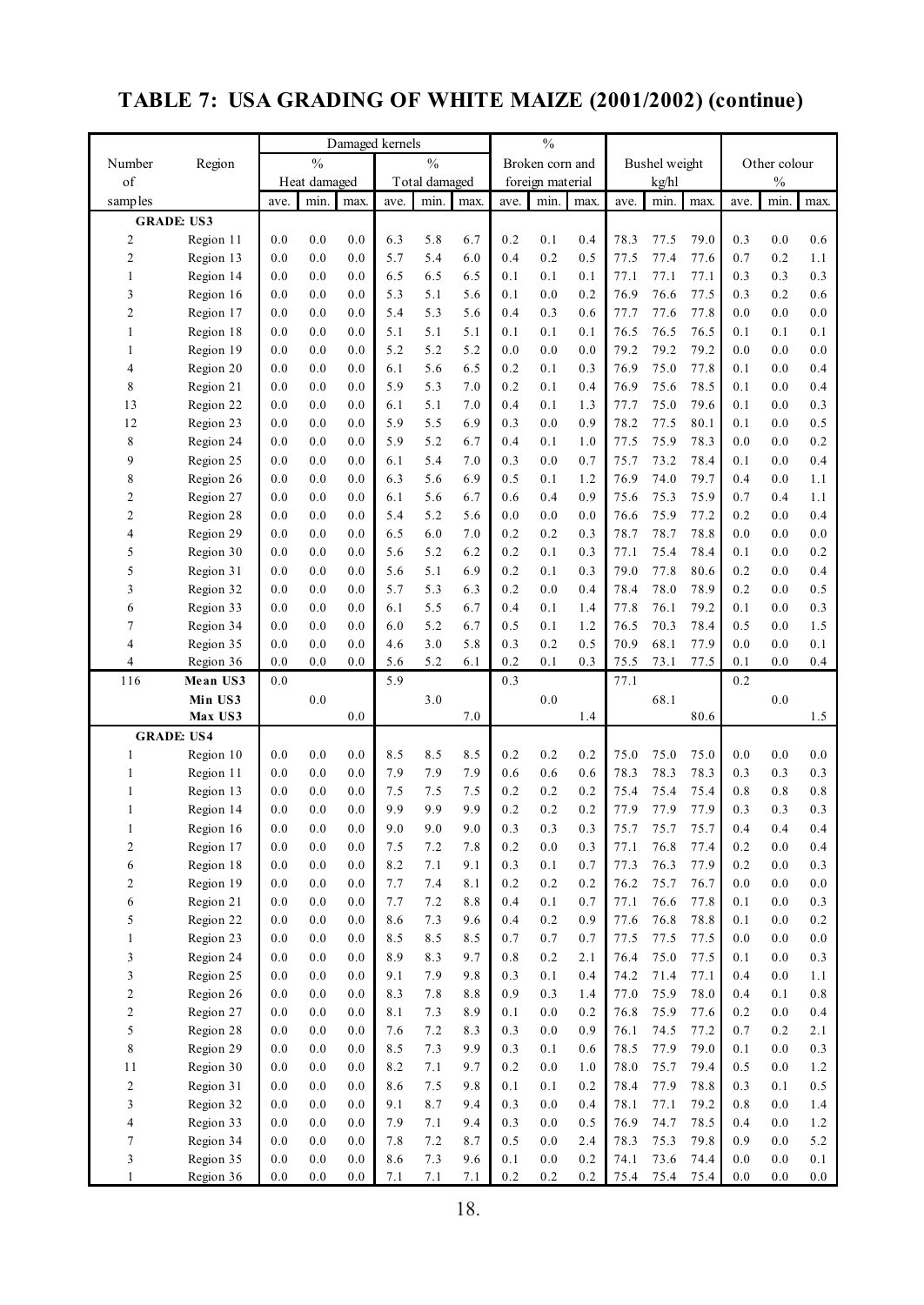# **TABLE 7: USA GRADING OF WHITE MAIZE (2001/2002) (continue)**

|                |                            |          | Damaged kernels  |                  |      |               |      | $\overline{\frac{0}{0}}$ |                  |      |      |                      |      |      |                  |      |
|----------------|----------------------------|----------|------------------|------------------|------|---------------|------|--------------------------|------------------|------|------|----------------------|------|------|------------------|------|
| Number         | Region                     |          | $\frac{0}{0}$    |                  |      | $\frac{0}{0}$ |      |                          | Broken corn and  |      |      | <b>Bushel</b> weight |      |      | Other colour     |      |
| of             |                            |          | Heat damaged     |                  |      | Total damaged |      |                          | foreign material |      |      | kg/hl                |      |      | $\frac{0}{0}$    |      |
| samples        |                            | ave.     | min.             | max.             | ave. | min.          | max. | ave.                     | min.             | max. | ave. | min.                 | max. | ave. | min              | max. |
| 81             | Mean US4                   | $\Omega$ |                  |                  | 8.2  |               |      | 0.3                      |                  |      | 77.2 |                      |      | 0.3  |                  |      |
|                | Min US4                    |          | $\boldsymbol{0}$ |                  |      | 7.1           |      |                          | $\boldsymbol{0}$ |      |      | 71.4                 |      |      | $\boldsymbol{0}$ |      |
|                | Max US4                    |          |                  | $\boldsymbol{0}$ |      |               | 9.9  |                          |                  | 2.4  |      |                      | 79.8 |      |                  | 5.2  |
|                | <b>GRADE: US5</b>          |          |                  |                  |      |               |      |                          |                  |      |      |                      |      |      |                  |      |
| $\mathbf{1}$   | Region 18                  | 0.0      | 0.0              | 0.0              | 10.1 | 10.1          | 10.1 | 0.1                      | 0.1              | 0.1  | 76.1 | 76.1                 | 76.1 | 0.0  | 0.0              | 0.0  |
| 3              | Region 21                  | 0.0      | 0.0              | 0.0              | 11.1 | 10.9          | 11.3 | 0.2                      | 0.1              | 0.4  | 77.1 | 76.3                 | 77.8 | 0.1  | 0.0              | 0.2  |
| 1              | Region 24                  | 0.0      | 0.0              | 0.0              | 11.8 | 11.8          | 11.8 | 0.6                      | 0.6              | 0.6  | 76.3 | 76.3                 | 76.3 | 1.4  | 1.4              | 1.4  |
| 2              | Region 27                  | 0.0      | 0.0              | 0.0              | 10.9 | 10.2          | 11.6 | 0.3                      | 0.1              | 0.6  | 76.2 | 75.6                 | 76.8 | 0.6  | 0.6              | 0.7  |
| $\overline{2}$ | Region 30                  | 0.0      | 0.0              | 0.0              | 11.2 | 10.3          | 12.1 | 0.3                      | 0.2              | 0.4  | 76.7 | 76.6                 | 76.7 | 0.2  | 0.0              | 0.4  |
| 1              | Region 31                  | 0.0      | 0.0              | 0.0              | 10.1 | 10.1          | 10.1 | 0.2                      | 0.2              | 0.2  | 77.9 | 77.9                 | 77.9 | 0.9  | 0.9              | 0.9  |
| $\overline{2}$ | Region 32                  | 0.0      | 0.0              | 0.0              | 11.2 | 11.2          | 11.2 | 0.3                      | 0.2              | 0.4  | 77.7 | 76.5                 | 78.9 | 0.7  | 0.5              | 0.9  |
| $\mathbf{1}$   | Region 33                  | 0.0      | 0.0              | 0.0              | 12.0 | 12.0          | 12.0 | 1.5                      | 1.5              | 1.5  | 74.4 | 74.4                 | 74.4 | 0.1  | 0.1              | 0.1  |
| 13             | Mean US5                   | 0.0      |                  |                  | 11.1 |               |      | 0.4                      |                  |      | 76.7 |                      |      | 0.4  |                  |      |
|                | Min US5                    |          | 0.0              |                  |      | 10.1          |      |                          | 0.1              |      |      | 74.4                 |      |      | 0.0              |      |
|                | Max US5                    |          |                  | 0.0              |      |               | 12.1 |                          |                  | 1.5  |      |                      | 78.9 |      |                  | 1.4  |
|                | <b>GRADE: SAMPLE GRADE</b> |          |                  |                  |      |               |      |                          |                  |      |      |                      |      |      |                  |      |
| $\overline{2}$ | Region 14                  | 0.0      | 0.0              | 0.0              | 23.9 | 19.8          | 28.0 | 1.3                      | 1.3              | 1.3  | 74.1 | 74.0                 | 74.1 | 2.6  | 0.0              | 5.3  |
| $\overline{2}$ | Region 19                  | 0.0      | 0.0              | 0.0              | 15.6 | 15.5          | 15.7 | 0.6                      | 0.2              | 0.9  | 76.2 | 73.0                 | 79.4 | 0.3  | 0.2              | 0.4  |
| $\mathbf{1}$   | Region 29                  | 0.0      | 0.0              | 0.0              | 16.6 | 16.6          | 16.6 | 0.2                      | 0.2              | 0.2  | 77.8 | 77.8                 | 77.8 | 1.6  | 1.6              | 1.6  |
| 1              | Region 32                  | 0.0      | 0.0              | 0.0              | 20.0 | 20.0          | 20.0 | 0.2                      | 0.2              | 0.2  | 75.0 | 75.0                 | 75.0 | 0.8  | 0.8              | 0.8  |
| 6              | Mean Sample Grade          | 0.0      |                  |                  | 19.3 |               |      | 0.7                      |                  |      | 75.6 |                      |      | 1.4  |                  |      |
|                | Min Sample Grade           |          | 0.0              |                  |      | 15.5          |      |                          | 0.2              |      |      | 73.0                 |      |      | 0.0              |      |
|                | <b>Max Sample Grade</b>    |          |                  | 0.0              |      |               | 28.0 |                          |                  | 1.3  |      |                      | 79.4 |      |                  | 5.3  |
|                | <b>GRADE: MIXED GRADE</b>  |          |                  |                  |      |               |      |                          |                  |      |      |                      |      |      |                  |      |
| $\mathbf{1}$   | Region 16                  | 0.0      | 0.0              | 0.0              | 4.0  | 4.0           | 4.0  | 0.1                      | 0.1              | 0.1  | 76.6 | 76.6                 | 76.6 | 2.1  | 2.1              | 2.1  |
| $\mathbf{1}$   | Region 19                  | 0.0      | 0.0              | 0.0              | 2.4  | 2.4           | 2.4  | 0.3                      | 0.3              | 0.3  | 78.5 | 78.5                 | 78.5 | 4.8  | 4.8              | 4.8  |
| 1              | Region 25                  | 0.0      | 0.0              | 0.0              | 4.4  | 4.4           | 4.4  | 0.9                      | 0.9              | 0.9  | 75.4 | 75.4                 | 75.4 | 2.1  | 2.1              | 2.1  |
| $\overline{c}$ | Region 34                  | 0.0      | 0.0              | 0.0              | 5.4  | 4.7           | 6.1  | 0.3                      | 0.1              | 0.4  | 78.5 | 78.1                 | 78.8 | 5.1  | 2.7              | 7.5  |
| 5              | <b>Mean Mixed Grade</b>    | 0.0      |                  |                  | 4.3  |               |      | 0.4                      |                  |      | 77.5 |                      |      | 3.8  |                  |      |
|                | Min Mixed Grade            |          | 0.0              |                  |      | 2.4           |      |                          | 0.1              |      |      | 75.4                 |      |      | 2.1              |      |
|                | <b>Max Mixed Grade</b>     |          |                  | 0.0              |      |               | 6.1  |                          |                  | 0.9  |      |                      | 78.8 |      |                  | 7.5  |
| 471            | Mean white maize           | 0.0      |                  |                  | 5.3  |               |      | 0.3                      |                  |      | 77.3 |                      |      | 0.3  |                  |      |
|                | Min white maize            |          | 0.0              |                  |      | 0.0           |      |                          | 0.0              |      |      | 68.1                 |      |      | 0.0              |      |
|                | Max white maize            |          |                  | 0.0              |      |               | 28.0 |                          |                  | 2.4  |      |                      | 81.1 |      |                  | 7.5  |
| 900            | Mean maize                 | 0.0      |                  |                  | 6.0  |               |      | 0.3                      |                  |      | 77.0 |                      |      | 0.3  |                  |      |
|                | Min maize                  |          | 0.0              |                  |      | 0.0           |      |                          | 0.0              |      |      | 63.3                 |      |      | 0.0              |      |
|                | Max maize                  |          |                  | 0.0              |      |               | 28.0 |                          |                  | 4.2  |      |                      | 81.1 |      |                  | 7.5  |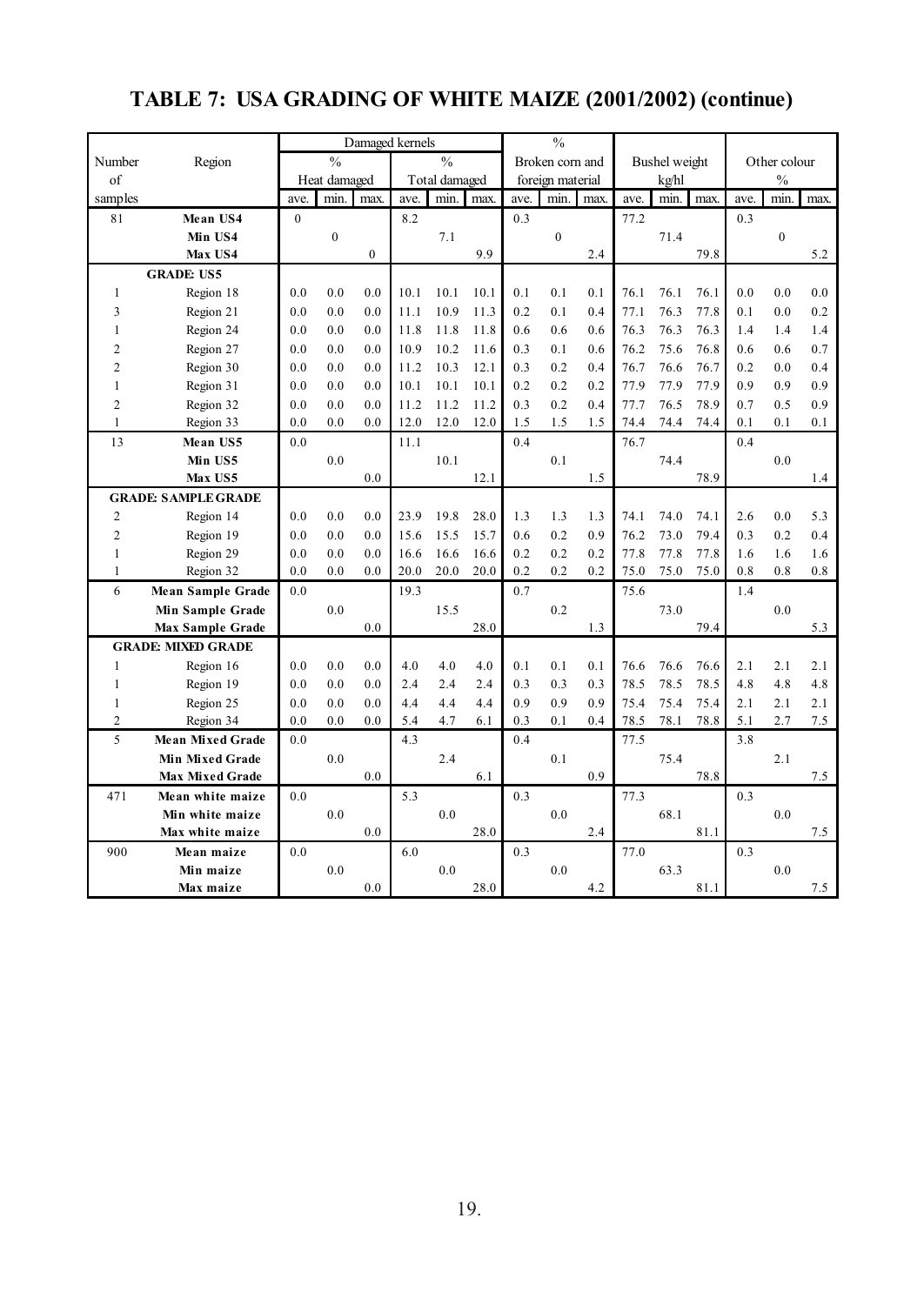# **TABLE 8: USA GRADING OF YELLOW MAIZE (2001/2002)**

|                         |                   |         | Damaged kernels |         |      |               |         | $\frac{0}{0}$ |                  |         |      |               |      |         |              |         |
|-------------------------|-------------------|---------|-----------------|---------|------|---------------|---------|---------------|------------------|---------|------|---------------|------|---------|--------------|---------|
| Number                  | Region            |         | $\frac{0}{0}$   |         |      | $\frac{0}{0}$ |         |               | Broken corn and  |         |      | Bushel weight |      |         | Other colour |         |
| of                      |                   |         | Heat damaged    |         |      | Total damaged |         |               | foreign material |         |      | kg/hl         |      |         | $\%$         |         |
| samples                 |                   | ave.    | min.            | max.    | ave. | min.          | max.    | ave.          | min.             | max.    | ave. | min.          | max. | ave.    | min.         | max.    |
|                         | <b>GRADE: US1</b> |         |                 |         |      |               |         |               |                  |         |      |               |      |         |              |         |
| $\overline{\mathbf{c}}$ | Region 11         | 0.0     | 0.0             | 0.0     | 2.9  | 2.9           | 2.9     | 0.4           | 0.1              | 0.6     | 78.7 | 78.1          | 79.3 | 0.1     | 0.1          | 0.1     |
| 5                       | Region 12         | 0.0     | 0.0             | 0.0     | 2.1  | 1.2           | 2.5     | 0.3           | 0.2              | 0.4     | 76.1 | 75.0          | 77.2 | 0.0     | 0.0          | $0.0\,$ |
| 3                       | Region 13         | 0.0     | 0.0             | 0.0     | 2.3  | 1.8           | 3.0     | 0.2           | 0.1              | 0.2     | 77.5 | 77.0          | 78.1 | 0.3     | 0.0          | $0.5\,$ |
| 9                       | Region 14         | 0.0     | 0.0             | 0.0     | 2.1  | 0.7           | 3.0     | 0.0           | 0.0              | 0.2     | 77.7 | 76.0          | 80.1 | 0.1     | 0.0          | 0.5     |
| 6                       | Region 15         | 0.0     | 0.0             | 0.0     | 2.1  | 1.4           | 2.7     | 0.2           | 0.1              | 0.4     | 76.8 | 76.5          | 77.2 | 0.1     | 0.0          | 0.3     |
| 5                       | Region 16         | 0.0     | 0.0             | 0.0     | 2.5  | 2.3           | 2.8     | 0.3           | 0.2              | 0.9     | 78.3 | 76.1          | 79.7 | 1.0     | 0.0          | 2.4     |
| $\mathbf{1}$            | Region 18         | 0.0     | 0.0             | 0.0     | 3.0  | 3.0           | 3.0     | 0.2           | 0.2              | 0.2     | 75.9 | 75.9          | 75.9 | 0.0     | 0.0          | 0.0     |
| 1                       | Region 20         | 0.0     | 0.0             | 0.0     | 2.7  | 2.7           | 2.7     | 0.2           | 0.2              | 0.2     | 78.3 | 78.3          | 78.3 | 0.0     | 0.0          | 0.0     |
| 7                       | Region 24         | 0.0     | 0.0             | 0.0     | 2.2  | 1.6           | 2.8     | 0.4           | 0.1              | 0.5     | 77.8 | 75.8          | 79.7 | 0.2     | 0.0          | 1.1     |
| 3                       | Region 25         | 0.0     | 0.0             | 0.0     | 2.8  | 2.5           | 2.9     | 0.2           | 0.0              | 0.4     | 75.6 | 72.7          | 77.0 | 1.3     | 0.0          | 3.9     |
| 1                       | Region 27         | 0.0     | 0.0             | 0.0     | 2.8  | 2.8           | 2.8     | 1.6           | 1.6              | 1.6     | 76.2 | 76.2          | 76.2 | 0.0     | 0.0          | $0.0\,$ |
| 1                       | Region 33         | 0.0     | 0.0             | 0.0     | 2.0  | 2.0           | 2.0     | 0.1           | 0.1              | 0.1     | 77.9 | 77.9          | 77.9 | 0.5     | 0.5          | 0.5     |
| 3                       | Region 35         | 0.0     | 0.0             | 0.0     | 0.9  | 0.7           | 1.1     | 0.1           | 0.0              | 0.2     | 78.5 | 78.1          | 78.8 | 0.1     | 0.0          | $0.2\,$ |
| 47                      | Mean US1          | 0.0     |                 |         | 2.2  |               |         | 0.2           |                  |         | 77.4 |               |      | 0.3     |              |         |
|                         | Min US1           |         | 0.0             |         |      | 0.7           |         |               | 0.0              |         |      | 72.7          |      |         | 0.0          |         |
|                         | Max US1           |         |                 | 0.0     |      |               | 3.0     |               |                  | 1.6     |      |               | 80.1 |         |              | 3.9     |
|                         | <b>GRADE: US2</b> |         |                 |         |      |               |         |               |                  |         |      |               |      |         |              |         |
| 5                       | Region 10         | 0.0     | 0.0             | 0.0     | 4.3  | 3.6           | 4.9     | 0.4           | 0.1              | 0.8     | 76.7 | 76.3          | 77.2 | 0.1     | 0.0          | $0.6\,$ |
| $\mathbf{1}$            | Region 11         | 0.0     | 0.0             | 0.0     | 3.6  | 3.6           | 3.6     | 0.8           | $\rm 0.8$        | 0.8     | 78.9 | 78.9          | 78.9 | 0.0     | 0.0          | $0.0\,$ |
| $\overline{\mathbf{c}}$ | Region 12         | 0.0     | 0.0             | 0.0     | 3.5  | 3.5           | 3.5     | 0.0           | 0.0              | 0.0     | 78.3 | 78.1          | 78.4 | 0.0     | 0.0          | $0.0\,$ |
| $\overline{\mathbf{c}}$ | Region 13         | 0.0     | 0.0             | 0.0     | 4.2  | 4.1           | 4.3     | 0.3           | 0.3              | 0.4     | 74.5 | 74.0          | 75.0 | 0.5     | 0.1          | $1.0\,$ |
| 3                       | Region 14         | 0.0     | 0.0             | 0.0     | 4.4  | 4.1           | 4.6     | 0.3           | 0.1              | 0.5     | 76.5 | 75.6          | 78.0 | 0.1     | 0.0          | 0.3     |
| $\boldsymbol{7}$        | Region 15         | 0.0     | 0.0             | 0.0     | 3.5  | 3.2           | 3.9     | 0.2           | $0.0\,$          | 0.3     | 76.4 | 74.8          | 77.8 | 0.3     | 0.0          | $1\,.0$ |
| 6                       | Region 16         | 0.0     | 0.0             | 0.0     | 4.0  | 3.3           | 4.9     | 0.4           | 0.0              | 1.0     | 77.8 | 76.6          | 78.9 | 1.4     | 0.1          | 2.5     |
| $\mathbf{2}$            | Region 17         | 0.0     | 0.0             | 0.0     | 4.4  | 4.2           | 4.6     | 0.3           | $0.2\,$          | 0.4     | 78.0 | 77.5          | 78.4 | 0.1     | 0.0          | 0.3     |
| $\mathbf{1}$            | Region 18         | 0.0     | 0.0             | 0.0     | 4.2  | 4.2           | 4.2     | 0.2           | 0.2              | 0.2     | 76.1 | 76.1          | 76.1 | 0.0     | 0.0          | $0.0\,$ |
| 3                       | Region 19         | 0.0     | 0.0             | 0.0     | 4.0  | 2.4           | 4.9     | 0.3           | 0.0              | 0.8     | 75.3 | 71.3          | 77.4 | 0.1     | 0.0          | 0.2     |
| 1                       | Region 20         | 0.0     | 0.0             | 0.0     | 3.6  | 3.6           | 3.6     | 0.3           | 0.3              | 0.3     | 77.2 | 77.2          | 77.2 | 0.5     | 0.5          | 0.5     |
| $\mathbf{1}$            | Region 21         | 0.0     | 0.0             | 0.0     | 4.7  | 4.7           | 4.7     | 1.0           | 1.0              | 1.0     | 75.8 | 75.8          | 75.8 | 1.0     | 1.0          | 1.0     |
| $\overline{4}$          | Region 22         | 0.0     | 0.0             | 0.0     | 4.6  | 3.9           | 5.0     | 0.5           | 0.2              | 0.8     | 78.3 | 77.4          | 79.0 | 0.7     | 0.0          | 2.9     |
| 6                       | Region 23         | 0.0     | 0.0             | 0.0     | 4.0  | 3.3           | 4.5     | 0.4           | 0.2              | 0.8     | 78.0 | 76.8          | 80.3 | 0.3     | 0.0          | 1.5     |
| 12                      | Region 24         | 0.0     | 0.0             | 0.0     | 4.2  | 3.1           | 5.0     | 0.3           | 0.1              | 1.5     | 78.2 | 75.7          | 80.6 | 0.5     | 0.0          | 2.9     |
| $\tau$                  | Region 25         | 0.0     | 0.0             | 0.0     | 4.3  | 3.8           | 5.0     | 0.8           | 0.1              | 1.7     | 75.7 | 73.5          | 77.2 | 0.2     | 0.0          | 0.6     |
| $\overline{\mathbf{c}}$ | Region 26         | $0.0\,$ | 0.0             | 0.0     | 3.9  | 3.1           | 4.6     | $0.1\,$       | $0.1\,$          | 0.2     | 80.0 | 79.6          | 80.3 | $0.4\,$ | 0.2          | 0.7     |
| $\boldsymbol{2}$        | Region 27         | $0.0\,$ | $0.0\,$         | $0.0\,$ | 4.7  | 4.7           | 4.8     | $0.7\,$       | $0.0\,$          | 1.3     | 78.3 | 78.0          | 78.5 | $0.6\,$ | $0.0\,$      | 1.3     |
| 5                       | Region 28         | $0.0\,$ | 0.0             | 0.0     | 4.2  | 3.6           | 4.7     | $0.5\,$       | $0.2\,$          | 1.0     | 77.2 | 74.1          | 78.4 | 1.0     | $0.0\,$      | 4.1     |
| 3                       | Region 29         | $0.0\,$ | 0.0             | 0.0     | 4.6  | 4.3           | 4.8     | $0.2\,$       | $0.2\,$          | 0.2     | 79.0 | 78.5          | 79.8 | $0.0\,$ | $0.0\,$      | $0.0\,$ |
| $\overline{\mathbf{c}}$ | Region 30         | 0.0     | 0.0             | 0.0     | 4.1  | 3.3           | 4.9     | $0.2\,$       | $0.1\,$          | 0.2     | 78.0 | 76.2          | 79.8 | 0.3     | 0.3          | $0.4\,$ |
| $\boldsymbol{2}$        | Region 31         | $0.0\,$ | 0.0             | 0.0     | 4.1  | 3.7           | 4.5     | $0.2\,$       | $0.1\,$          | 0.3     | 78.9 | 78.8          | 79.0 | 0.1     | $0.0\,$      | $0.1\,$ |
| $\mathbf{1}$            | Region 33         | 0.0     | 0.0             | 0.0     | 3.8  | 3.8           | 3.8     | $0.7\,$       | 0.7              | 0.7     | 78.1 | 78.1          | 78.1 | 0.5     | 0.5          | $0.5\,$ |
| $\mathbf{1}$            | Region 34         | 0.0     | 0.0             | 0.0     | 4.3  | 4.3           | 4.3     | $0.2\,$       | $0.2\,$          | 0.2     | 78.5 | 78.5          | 78.5 | 0.0     | 0.0          | $0.0\,$ |
| $\mathbf{1}$            | Region 36         | 0.0     | 0.0             | 0.0     | 4.5  | 4.5           | 4.5     | 0.9           | 0.9              | 0.9     | 76.3 | 76.3          | 76.3 | 0.1     | 0.1          | 0.1     |
| 82                      | Mean US2          | 0.0     |                 |         | 4.1  |               |         | 0.4           |                  |         | 77.4 |               |      | 0.4     |              |         |
|                         | Min US2           |         | $0.0\,$         |         |      | 2.4           |         |               | $0.0\,$          |         |      | 71.3          |      |         | $\rm 0.0$    |         |
|                         | Max US2           |         |                 | $0.0\,$ |      |               | 5.0     |               |                  | 1.7     |      |               | 80.6 |         |              | 4.1     |
|                         | <b>GRADE: US3</b> |         |                 |         |      |               |         |               |                  |         |      |               |      |         |              |         |
| 5                       | Region 10         | 0.0     | 0.0             | 0.0     | 4.5  | 2.2           | 5.8     | 0.2           | 0.0              | 0.5     | 72.9 | 67.5          | 76.7 | 0.1     | $0.0\,$      | $0.2\,$ |
| $\overline{c}$          | Region 11         | 0.0     | 0.0             | 0.0     | 5.3  | 5.3           | 5.4     | 0.3           | $0.2\,$          | 0.5     | 78.1 | 78.1          | 78.1 | $0.0\,$ | 0.0          | $0.0\,$ |
| $\mathfrak{Z}$          | Region 12         | 0.0     | 0.0             | 0.0     | 5.5  | 5.1           | 6.4     | $0.2\,$       | $0.0\,$          | 0.4     | 77.8 | 76.5          | 78.8 | 0.1     | 0.0          | $0.2\,$ |
| $\mathbf{1}$            | Region 13         | 0.0     | 0.0             | 0.0     | 6.6  | 6.6           | 6.6     | $0.0\,$       | $0.0\,$          | 0.0     | 76.7 | 76.7          | 76.7 | 0.3     | 0.3          | 0.3     |
| $\,$ $\,$               | Region 14         | 0.0     | 0.0             | 0.0     | 5.5  | 5.2           | 5.8     | 0.1           | $0.0\,$          | 0.2     | 76.9 | 75.6          | 77.5 | 0.3     | 0.0          | $1.2\,$ |
| 3                       | Region 15         | 0.0     | 0.0             | 0.0     | 6.7  | 6.4           | $7.0\,$ | 0.2           | 0.1              | 0.3     | 76.6 | 75.6          | 77.5 | 0.1     | $0.0\,$      | $0.3\,$ |
| 6                       | Region 16         | $0.0\,$ | 0.0             | 0.0     | 6.3  | 5.8           | $7.0\,$ | 0.5           | 0.1              | $1.8\,$ | 77.3 | 76.1          | 79.4 | 0.2     | 0.0          | $0.6\,$ |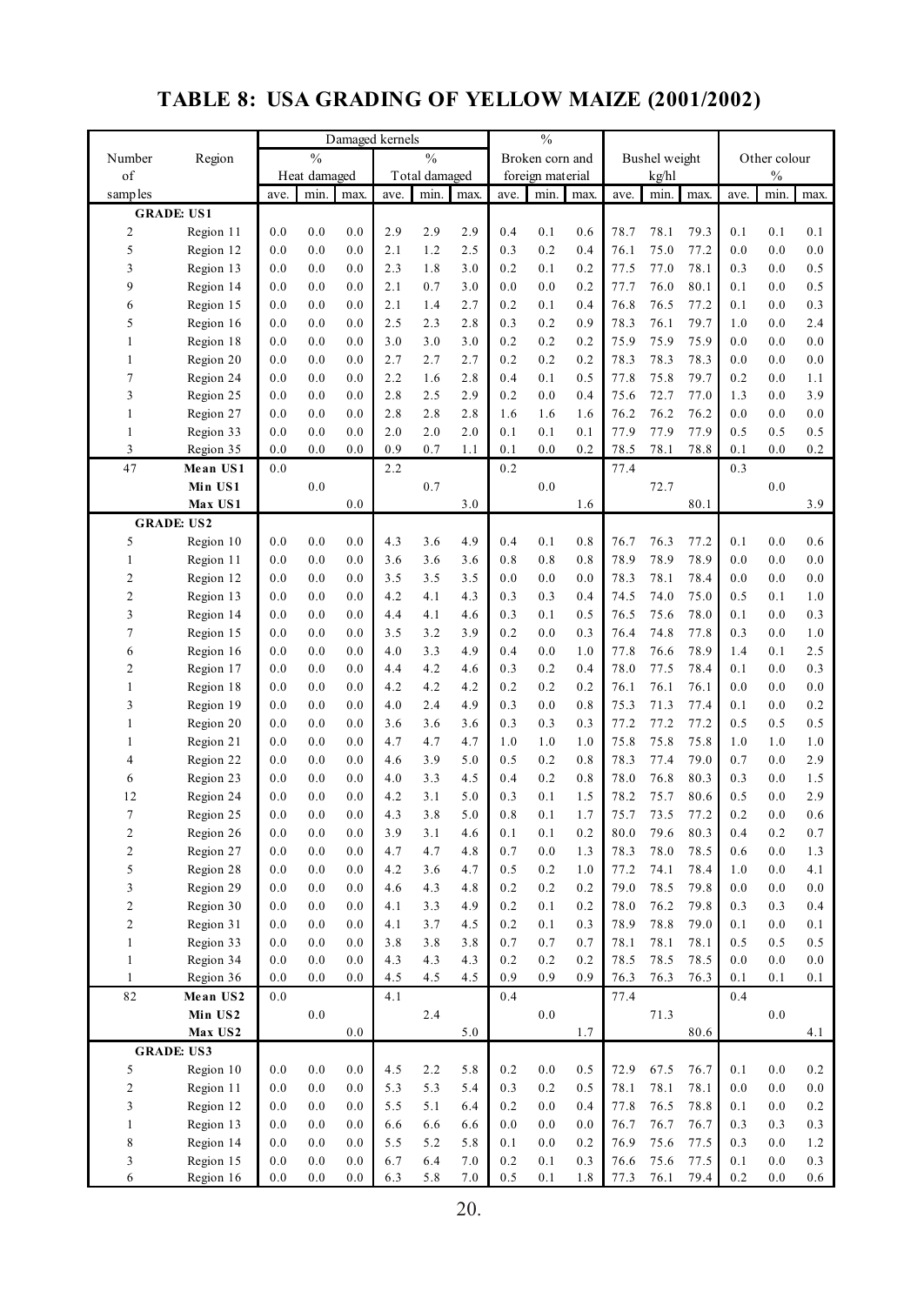# **TABLE 8: USA GRADING OF YELLOW MAIZE (2001/2002) (continue)**

|                          |                        |                | Damaged kernels |                |                |               |            |            | $\overline{\frac{0}{0}}$ |                |              |               |              |                |                |                |
|--------------------------|------------------------|----------------|-----------------|----------------|----------------|---------------|------------|------------|--------------------------|----------------|--------------|---------------|--------------|----------------|----------------|----------------|
| Number                   | Region                 |                | $\frac{0}{0}$   |                |                | $\frac{0}{0}$ |            |            | Broken corn and          |                |              | Bushel weight |              |                | Other colour   |                |
| of                       |                        |                | Heat damaged    |                |                | Total damaged |            |            | foreign material         |                |              | kg/hl         |              |                | $\frac{0}{0}$  |                |
| samples                  |                        | ave.           | min.            | max.           | ave.           | min.          | max.       | ave.       | min.                     | max.           | ave.         | min.          | max.         | ave.           | min.           | max.           |
|                          | <b>GRADE: US3</b>      |                |                 |                |                |               |            |            |                          |                |              |               |              |                |                |                |
| 6                        | Region 17              | 0.0            | 0.0             | 0.0            | 6.1            | 5.1           | 7.0        | 0.1        | 0.0                      | 0.2            | 77.0         | 75.7          | 78.1         | 0.2            | 0.0            | 0.6            |
| $\mathbf{1}$             | Region 18              | 0.0            | 0.0             | 0.0            | 5.3            | 5.3           | 5.3        | 1.0        | 1.0                      | 1.0            | 79.0         | 79.0          | 79.0         | 1.4            | 1.4            | 1.4            |
| 6                        | Region 19              | 0.0            | 0.0             | 0.0            | 5.9            | 5.1           | 7.0        | 0.4        | 0.0                      | 0.8            | 75.7         | 71.6          | 77.2         | 0.1            | 0.0            | 0.6            |
| 4                        | Region 20              | 0.0            | 0.0             | 0.0            | 5.8            | 5.2           | 6.5        | 0.2        | 0.1                      | 0.3            | 76.9         | 74.4          | 78.5         | 0.1            | 0.0            | 0.3            |
| $\overline{c}$           | Region 21              | 0.0            | 0.0             | 0.0            | 5.9            | 5.2           | 6.7        | 0.4        | 0.3                      | 0.5            | 76.5         | 75.9          | 77.1         | 0.3            | 0.0            | 0.7            |
| 5                        | Region 22              | 0.0            | 0.0             | 0.0            | 5.5            | 5.1           | 6.2        | 0.4        | 0.1                      | 0.7            | 76.5         | 75.4          | 77.6         | 0.3            | 0.0            | 1.5            |
| 12                       | Region 23              | 0.0            | 0.0             | 0.0            | 6.0            | 5.1           | 7.0        | 0.4        | 0.1                      | 0.8            | 77.1         | 75.9          | 79.4         | 0.1            | 0.0            | 0.4            |
| 3                        | Region 24              | $0.0\,$        | 0.0             | 0.0            | 5.6            | 5.1           | 6.3        | 0.3        | 0.2                      | 0.4            | 76.0         | 74.1          | 78.1         | 0.9            | 0.0            | 2.3            |
| 6                        | Region 25              | 0.0            | 0.0             | 0.0            | 6.4            | 5.6           | 6.9        | 0.3        | 0.0                      | 0.8            | 75.0         | 72.2          | 77.2         | 0.1            | 0.0            | 0.3            |
| $\mathfrak{Z}$           | Region 26              | $0.0\,$        | 0.0             | 0.0            | 6.5            | 5.7           | 7.0        | 0.4        | 0.3                      | 0.5            | 76.5         | 75.2          | 77.5         | 0.1            | 0.0            | 0.3            |
| $\mathbf{1}$             | Region 27              | 0.0            | 0.0             | 0.0            | 6.5            | 6.5           | 6.5        | 1.0        | 1.0                      | 1.0            | 74.8         | 74.8          | 74.8         | 0.1            | 0.1            | 0.1            |
| 10                       | Region 28              | 0.0            | 0.0             | 0.0            | 6.2            | 5.2           | 6.8        | 0.3        | 0.0                      | 0.7            | 77.1         | 76.3          | 80.1         | 0.6            | 0.0            | 1.6            |
| $\overline{4}$           | Region 29              | 0.0            | 0.0             | 0.0            | 6.0            | 5.2           | 6.9        | 0.2        | 0.1                      | 0.4            | 79.1         | 77.4          | 80.2         | 0.0            | 0.0            | 0.0            |
| 7                        | Region 30              | 0.0            | 0.0             | 0.0            | 6.1            | 5.3           | 6.8        | 0.3        | 0.1                      | 0.6            | 78.6         | 77.9          | 79.3         | 0.3            | 0.0            | 1.5            |
| $\sqrt{2}$               | Region 31              | 0.0            | 0.0             | 0.0            | 6.3            | 6.0           | 6.7        | 0.1        | 0.1                      | 0.1            | 78.9         | 78.0          | 79.7         | 0.1            | 0.0            | 0.2            |
| 4                        | Region 32              | 0.0            | 0.0             | 0.0            | 6.6            | 6.5           | 6.8        | 0.2        | 0.1                      | 0.2            | 77.9         | 77.2          | 78.5         | 0.1            | 0.0            | 0.3            |
| 4                        | Region 33              | 0.0            | 0.0             | 0.0            | 6.1            | 5.6           | 6.6        | 0.6        | 0.1                      | 1.8            | 76.9         | 75.7          | 77.9         | 0.6            | 0.0            | 2.5            |
| 7                        | Region 34              | 0.0            | 0.0             | 0.0            | 5.9            | 5.1           | 6.8        | 0.5        | 0.1                      | 0.9            | 77.4         | 75.3          | 78.5         | 0.9            | 0.0            | 2.2            |
| 3                        | Region 35              | 0.0            | 0.0             | 0.0            | 5.3            | 5.0           | 5.6        | 0.5        | 0.1                      | 0.9            | 73.9         | 67.8          | 77.4<br>77.2 | 0.1            | 0.0            | 0.2            |
| 5                        | Region 36              | 0.0            | 0.0             | 0.0            | 5.7<br>5.9     | 5.3           | 6.5        | 0.4        | 0.2                      | 0.6            | 76.7         | 75.7          |              | 0.1            | 0.0            | 0.3            |
| 123                      | Mean US3<br>Min US3    | 0.0            | 0.0             |                |                | 2.2           |            | 0.3        | 0.0                      |                | 76.8         | 67.5          |              | 0.3            | 0.0            |                |
|                          | Max US3                |                |                 | 0.0            |                |               | 7.0        |            |                          | 1.8            |              |               | 80.2         |                |                | 2.5            |
|                          | <b>GRADE: US4</b>      |                |                 |                |                |               |            |            |                          |                |              |               |              |                |                |                |
| $\mathbf{1}$             | Region 10              | 0.0            | 0.0             | 0.0            | 7.5            | 7.5           | 7.5        | 0.1        | 0.1                      | 0.1            | 72.9         | 72.9          | 72.9         | 0.0            | 0.0            | 0.0            |
| 4                        | Region 12              | 0.0            | 0.0             | 0.0            | 8.2            | 7.6           | 9.6        | 0.1        | 0.1                      | 0.2            | 76.3         | 75.9          | 76.7         | 0.7            | 0.0            | 1.6            |
| $\overline{c}$           | Region 13              | 0.0            | 0.0             | 0.0            | 8.6            | 7.9           | 9.3        | 0.3        | 0.3                      | 0.4            | 74.8         | 74.7          | 74.9         | 0.4            | 0.3            | 0.4            |
| $\mathbf{1}$             | Region 14              | 0.0            | 0.0             | 0.0            | 9.6            | 9.6           | 9.6        | 0.2        | 0.2                      | 0.2            | 76.6         | 76.6          | 76.6         | 0.0            | 0.0            | $0.0\,$        |
| $\mathbf{1}$             | Region 15              | 0.0            | 0.0             | 0.0            | 8.3            | 8.3           | 8.3        | 0.2        | 0.2                      | 0.2            | 75.9         | 75.9          | 75.9         | 0.0            | 0.0            | $0.0\,$        |
| 6                        | Region 16              | 0.0            | 0.0             | 0.0            | 8.2            | 7.2           | 9.7        | 0.4        | 0.1                      | 0.7            | 76.7         | 74.7          | 79.0         | 0.3            | $0.0\,$        | 1.2            |
| $\mathbf{1}$             | Region 17              | 0.0            | 0.0             | 0.0            | 8.0            | 8.0           | 8.0        | 0.3        | 0.3                      | 0.3            | 77.8         | 77.8          | 77.8         | 0.2            | 0.2            | 0.2            |
| 8                        | Region 18              | 0.0            | 0.0             | $0.0\,$        | 8.4            | 7.1           | 9.8        | 0.3        | 0.1                      | 0.5            | 76.9         | 74.9          | 78.0         | 0.5            | $0.0\,$        | 1.6            |
| $\overline{c}$           | Region 19              | $0.0\,$        | $0.0\,$         | 0.0            | 8.3            | 7.3           | 9.2        | 0.7        | 0.5                      | 0.9            | 76.0         | 75.4          | 76.6         | $0.2\,$        | $0.2\,$        | $0.2\,$        |
| $\overline{c}$           | Region 20              | $0.0\,$        | $0.0\,$         | $0.0\,$        | 7.4            | 7.4           | 7.4        | 0.1        | 0.1                      | 0.2            | 80.0         | 79.9          | 80.1         | 0.2            | $0.0\,$        | $0.4\,$        |
| 12                       | Region 21              | 0.0            | 0.0             | 0.0            | 8.7            | 7.1           | 9.9        | 0.5        | 0.2                      | 1.0            | 76.4         | 75.0          | 79.7         | 0.4            | 0.0            | 2.9            |
| 5                        | Region 22              | $0.0\,$        | $0.0\,$         | 0.0            | 7.8            | 7.1           | 8.7        | 0.4        | $0.0\,$                  | 1.1            | 76.9         | 76.2          | 77.6         | 0.4            | $0.0\,$        | 1.1            |
| $\overline{\mathcal{L}}$ | Region 23              | $0.0\,$        | 0.0             | 0.0            | 7.4            | 7.1           | 7.8        | 0.6        | 0.4                      | 0.7            | 76.7         | 75.8          | 77.4         | 0.3            | 0.2            | $0.4\,$        |
| 7                        | Region 24              | $0.0\,$        | $0.0\,$         | $0.0\,$        | 8.7            | 7.4           | 10.0       | 0.4        | 0.1                      | 1.3            | 77.1         | 75.9          | 78.8         | 0.4            | $0.0\,$        | 1.2            |
| 5                        | Region 25              | $0.0\,$        | 0.0             | 0.0            | 8.2            | 7.2           | 9.5        | 0.2        | 0.1                      | 0.4            | 74.9         | 71.7          | 77.2         | 0.4            | 0.0            | 1.9            |
| 6                        | Region 26              | $0.0\,$        | 0.0             | 0.0            | 8.2            | 7.2           | 9.7        | 0.4        | 0.2                      | 0.7            | 78.0         | 76.6          | 79.7         | 0.3            | 0.0            | 0.7            |
| $\overline{\mathcal{L}}$ | Region 27              | $0.0\,$        | $0.0\,$         | $0.0\,$        | 7.9            | 7.2           | 8.7        | 0.3        | 0.1                      | 0.5            | 76.7         | 76.3          | 77.2         | 0.5            | $0.0\,$        | 1.7            |
| $\overline{\mathcal{L}}$ | Region 28              | $0.0\,$        | $0.0\,$         | 0.0            | 7.9            | 7.5           | 8.8        | 0.1        | 0.0                      | 0.3            | 76.0         | 74.8          | 76.6         | 0.1            | $0.0\,$        | $0.3\,$        |
| 6                        | Region 29              | $0.0\,$        | $0.0\,$         | $0.0\,$        | 8.6            | 7.2           | 9.8        | 0.4        | 0.1                      | 1.0            | 77.0         | 75.6          | 78.5         | $0.0\,$        | $0.0\,$        | $0.0\,$        |
| 13                       | Region 30              | $0.0\,$        | 0.0             | 0.0            | 8.1            | 7.1           | 9.0        | 0.5        | 0.1                      | 2.3            | 76.5         | 71.4          | 78.4         | 0.1            | $0.0\,$        | 0.3            |
| 3                        | Region 31              | $0.0\,$        | 0.0             | 0.0            | 8.7            | 8.2           | 9.4        | 0.3        | 0.1                      | 0.6            | 78.6         | 76.7          | 79.9         | 1.6            | $0.0\,$        | 3.0            |
| $\sqrt{2}$               | Region 32              | $0.0\,$        | 0.0             | 0.0            | 8.2            | 7.3           | 9.1        | 0.3        | 0.2                      | 0.4            | 77.5         | 77.0          | 77.9         | 0.1            | $0.0\,$        | 0.3            |
| $\overline{\mathcal{A}}$ | Region 33              | $0.0\,$        | 0.0             | 0.0            | 8.6            | 7.8           | 9.5        | 0.4        | 0.2                      | 0.4            | 76.8         | 76.3          | 77.4         | 0.0            | $0.0\,$        | $0.1\,$        |
| 12                       | Region 34              | $0.0\,$        | $0.0\,$         | $0.0\,$        | 8.1            | 3.8           | 9.8        | 1.1        | 0.1                      | 4.2            | 77.0         | 74.9          | 79.0         | 0.5            | 0.0            | 2.1            |
| 5<br>$\overline{c}$      | Region 35<br>Region 36 | $0.0\,$<br>0.0 | $0.0\,$<br>0.0  | $0.0\,$<br>0.0 | $7.1\,$<br>9.2 | 5.8<br>8.8    | 8.2<br>9.6 | 0.4<br>0.1 | 0.3<br>0.1               | $0.5\,$<br>0.1 | 68.4<br>72.9 | 63.3<br>72.6  | 78.5<br>73.2 | $0.0\,$<br>1.5 | $0.0\,$<br>0.5 | $0.0\,$<br>2.4 |
|                          |                        |                |                 |                |                |               |            |            |                          |                |              |               |              |                |                |                |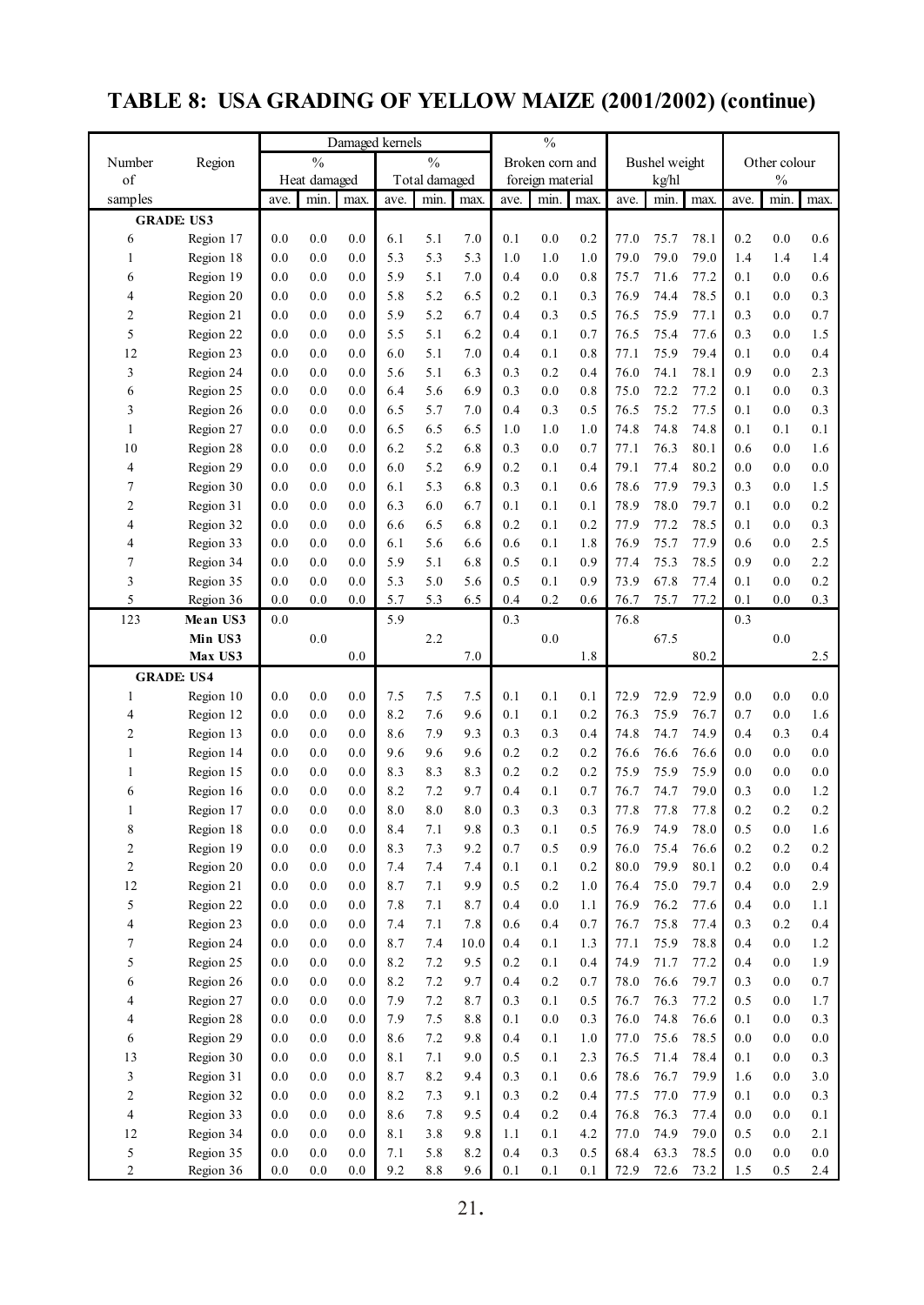# **TABLE 8: USA GRADING OF YELLOW MAIZE (2001/2002) (continue)**

|                |                           |      | Damaged kernels |         |      |               |      |      | $\frac{0}{0}$    |      |      |               |      |      |                  |           |
|----------------|---------------------------|------|-----------------|---------|------|---------------|------|------|------------------|------|------|---------------|------|------|------------------|-----------|
| Number         | Region                    |      | $\frac{0}{0}$   |         |      | $\frac{0}{0}$ |      |      | Broken corn and  |      |      | Bushel weight |      |      | Other colour     |           |
| of             |                           |      | Heat damaged    |         |      | Total damaged |      |      | foreign material |      |      | kg/hl         |      |      | $\frac{0}{0}$    |           |
| samples        |                           | ave. | min.            | max.    | ave. | min.          | max. | ave. | min.             | max. | ave. | min.          | max. | ave. | min              | max.      |
| 122            | Mean US4                  | 0.0  |                 |         | 8.2  |               |      | 0.4  |                  |      | 76.3 |               |      | 0.3  |                  |           |
|                | Min US4                   |      | 0.0             |         |      | 3.8           |      |      | 0.0              |      |      | 63.3          |      |      | 0.0              |           |
|                | Max US4                   |      |                 | 0.0     |      |               | 10.0 |      |                  | 4.2  |      |               | 80.1 |      |                  | 3.0       |
|                | <b>GRADE: US 5</b>        |      |                 |         |      |               |      |      |                  |      |      |               |      |      |                  |           |
| 1              | Region 14                 | 0.0  | 0.0             | 0.0     | 11.5 | 11.5          | 11.5 | 0.8  | 0.8              | 0.8  | 76.7 | 76.7          | 76.7 | 1.7  | 1.7              | 1.7       |
| 1              | Region 16                 | 0.0  | 0.0             | 0.0     | 14.3 | 14.3          | 14.3 | 1.2  | 1.2              | 1.2  | 73.6 | 73.6          | 73.6 | 0.0  | 0.0              | $0.0\,$   |
| 1              | Region 17                 | 0.0  | 0.0             | 0.0     | 11.3 | 11.3          | 11.3 | 0.4  | 0.4              | 0.4  | 75.7 | 75.7          | 75.7 | 0.0  | 0.0              | 0.0       |
| 3              | Region 18                 | 0.0  | 0.0             | 0.0     | 10.9 | 10.2          | 11.4 | 0.5  | 0.3              | 0.9  | 76.3 | 75.7          | 77.0 | 0.5  | 0.0              | 1.0       |
| 1              | Region 19                 | 0.0  | 0.0             | 0.0     | 14.7 | 14.7          | 14.7 | 0.2  | 0.2              | 0.2  | 77.6 | 77.6          | 77.6 | 0.2  | 0.2              | 0.2       |
| 1              | Region 20                 | 0.0  | 0.0             | 0.0     | 10.1 | 10.1          | 10.1 | 1.3  | 1.3              | 1.3  | 76.1 | 76.1          | 76.1 | 0.0  | 0.0              | 0.0       |
| 4              | Region 21                 | 0.0  | 0.0             | 0.0     | 11.5 | 10.2          | 12.8 | 0.4  | 0.2              | 0.8  | 75.1 | 74.3          | 75.6 | 0.3  | 0.2              | 0.4       |
| 1              | Region 22                 | 0.0  | 0.0             | 0.0     | 14.0 | 14.0          | 14.0 | 1.0  | 1.0              | 1.0  | 76.1 | 76.1          | 76.1 | 0.0  | 0.0              | 0.0       |
| $\overline{c}$ | Region 23                 | 0.0  | 0.0             | 0.0     | 11.2 | 10.5          | 11.9 | 0.5  | 0.3              | 0.8  | 76.1 | 74.8          | 77.4 | 0.4  | 0.0              | $0.8\,$   |
| 4              | Region 24                 | 0.0  | 0.0             | 0.0     | 11.9 | 10.4          | 13.0 | 0.6  | 0.1              | 1.3  | 75.2 | 74.1          | 77.1 | 0.2  | 0.0              | 0.5       |
| 3              | Region 25                 | 0.0  | 0.0             | 0.0     | 11.8 | 10.6          | 14.2 | 1.0  | 0.3              | 2.5  | 74.1 | 71.4          | 78.9 | 0.1  | 0.0              | 0.2       |
| 5              | Region 26                 | 0.0  | 0.0             | 0.0     | 12.2 | 10.7          | 13.6 | 0.5  | 0.2              | 0.8  | 76.2 | 75.7          | 77.2 | 0.0  | 0.0              | 0.0       |
| 3              | Region 27                 | 0.0  | 0.0             | 0.0     | 10.7 | 10.2          | 11.5 | 0.6  | 0.5              | 0.7  | 76.2 | 74.8          | 77.2 | 0.4  | 0.0              | $0.8\,$   |
| $\overline{c}$ | Region 29                 | 0.0  | 0.0             | 0.0     | 11.7 | 11.0          | 12.5 | 0.4  | 0.3              | 0.4  | 76.6 | 75.7          | 77.4 | 0.1  | 0.0              | 0.2       |
| $\overline{2}$ | Region 30                 | 0.0  | 0.0             | 0.0     | 13.8 | 13.0          | 14.7 | 0.6  | 0.2              | 0.9  | 77.1 | 77.0          | 77.2 | 0.8  | 0.0              | 1.6       |
| $\mathbf{1}$   | Region 31                 | 0.0  | 0.0             | 0.0     | 10.6 | 10.6          | 10.6 | 0.4  | 0.4              | 0.4  | 76.8 | 76.8          | 76.8 | 0.5  | 0.5              | 0.5       |
| 4              | Region 32                 | 0.0  | 0.0             | 0.0     | 11.9 | 10.2          | 13.9 | 0.3  | 0.2              | 0.5  | 77.3 | 75.7          | 78.4 | 0.7  | 0.0              | 2.1       |
| $\overline{2}$ | Region 35                 | 0.0  | 0.0             | 0.0     | 12.9 | 12.3          | 13.4 | 0.3  | 0.2              | 0.3  | 75.4 | 74.0          | 76.8 | 0.0  | 0.0              | 0.0       |
| 41             | Mean US5                  | 0.0  |                 |         | 11.9 |               |      | 0.6  |                  |      | 76.0 |               |      | 0.3  |                  |           |
|                | Min US5                   |      | 0.0             |         |      | 10.1          |      |      | 0.1              |      |      | 71.4          |      |      | 0.0              |           |
|                | Max US5                   |      |                 | 0.0     |      |               | 14.7 |      |                  | 2.5  |      |               | 78.9 |      |                  | 2.1       |
|                | <b>GRADE SAMPLE GRADE</b> |      |                 |         |      |               |      |      |                  |      |      |               |      |      |                  |           |
| 1              | Region 17                 | 0.0  | 0.0             | 0.0     | 17.9 | 17.9          | 17.9 | 0.5  | 0.5              | 0.5  | 67.6 | 67.6          | 67.6 | 0.0  | 0.0              | 0.0       |
| 1              | Region 21                 | 0.0  | 0.0             | 0.0     | 15.3 | 15.3          | 15.3 | 0.8  | 0.8              | 0.8  | 73.8 | 73.8          | 73.8 | 0.4  | 0.4              | 0.4       |
| 2              | Region 22                 | 0.0  | 0.0             | 0.0     | 15.8 | 15.4          | 16.2 | 1.4  | 1.3              | 1.6  | 75.8 | 75.7          | 75.8 | 0.1  | 0.0              | 0.1       |
| $\overline{c}$ | Region 24                 | 0.0  | 0.0             | 0.0     | 17.3 | 17.2          | 17.4 | 0.2  | 0.1              | 0.3  | 76.9 | 76.6          | 77.1 | 0.1  | 0.0              | 0.2       |
| 1              | Region 26                 | 0.0  | 0.0             | 0.0     | 22.6 | 22.6          | 22.6 | 0.2  | 0.2              | 0.2  | 69.9 | 69.9          | 69.9 | 0.2  | 0.2              | 0.2       |
| 1              | Region 27                 | 0.0  | $0.0\,$         | 0.0     | 15.1 | 15.1          | 15.1 | 0.6  | 0.6              | 0.6  | 74.0 | 74.0          | 74.0 | 0.3  | 0.3              | 0.3       |
| $\mathbf{1}$   | Region 28                 | 0.0  | 0.0             | 0.0     | 20.5 | 20.5          | 20.5 | 1.4  | 1.4              | 1.4  | 75.3 | 75.3          | 75.3 | 0.0  | 0.0              | 0.0       |
| $\mathbf{1}$   | Region 29                 | 0.0  | 0.0             | 0.0     | 15.2 | 15.2          | 15.2 | 0.4  | 0.4              | 0.4  | 75.8 | 75.8          | 75.8 | 0.8  | $\rm 0.8$        | $\rm 0.8$ |
| $\mathbf{1}$   | Region 33                 | 0.0  | 0.0             | 0.0     | 20.2 | 20.2          | 20.2 | 0.1  | 0.1              | 0.1  | 74.8 | 74.8          | 74.8 | 0.2  | 0.2              | 0.2       |
| $\mathbf{1}$   | Region 34                 | 0.0  | $0.0\,$         | 0.0     | 15.2 | 15.2          | 15.2 | 3.0  | 3.0              | 3.0  | 73.5 | 73.5          | 73.5 | 0.0  | 0.0              | $0.0\,$   |
| 12             | <b>Mean Sample Grade</b>  | 0.0  |                 |         | 17.3 |               |      | 0.9  |                  |      | 74.2 |               |      | 0.2  |                  |           |
|                | Min Sample Grade          |      | 0.0             |         |      | 15.1          |      |      | 0.1              |      |      | 67.6          |      |      | 0.0              |           |
|                | <b>Max Sample Grade</b>   |      |                 | $0.0\,$ |      |               | 22.6 |      |                  | 3.0  |      |               | 77.1 |      |                  | 0.8       |
|                | <b>GRADE: MIXED GRADE</b> |      |                 |         |      |               |      |      |                  |      |      |               |      |      |                  |           |
| 1              | Region 15                 | 0.0  | 0.0             | 0.0     | 1.7  | 1.7           | 1.7  | 0.2  | 0.2              | 0.2  | 76.6 | 76.6          | 76.6 | 6.3  | 6.3              | 6.3       |
| $\mathbf{1}$   | Region 20                 | 0.0  | 0.0             | 0.0     | 6.8  | 6.8           | 6.8  | 0.1  | 0.1              | 0.1  | 75.8 | 75.8          | 75.8 | 6.3  | 6.3              | 6.3       |
| $\mathbf{2}$   | Mean Mixed Grade          | 0.0  | 0.0             | $0.0\,$ | 4.3  | 1.7           | 6.8  | 0.2  | 0.1              | 0.2  | 76.2 | 75.8          | 76.6 | 6.3  | 6.3              | 6.3       |
| 429            | Mean yellow maize         | 0.0  |                 |         | 6.7  |               |      | 0.4  |                  |      | 76.7 |               |      | 0.4  |                  |           |
|                | Min yellow maize          |      | 0.0             |         |      | 0.7           |      |      | $\boldsymbol{0}$ |      |      | 63.3          |      |      | $\boldsymbol{0}$ |           |
|                | Max yellow maize          |      |                 | 0.0     |      |               | 22.6 |      |                  | 4.2  |      |               | 80.6 |      |                  | 6.3       |
| 900            | Mean maize                | 0.0  |                 |         | 6.0  |               |      | 0.3  |                  |      | 77.0 |               |      | 0.3  |                  |           |
|                | Min maize                 |      | $0.0\,$         |         |      | $0.0\,$       |      |      | $0.0\,$          |      |      | 63.3          |      |      | $0.0\,$          |           |
|                | Max maize                 |      |                 | $0.0\,$ |      |               | 28.0 |      |                  | 4.2  |      |               | 81.1 |      |                  | 7.5       |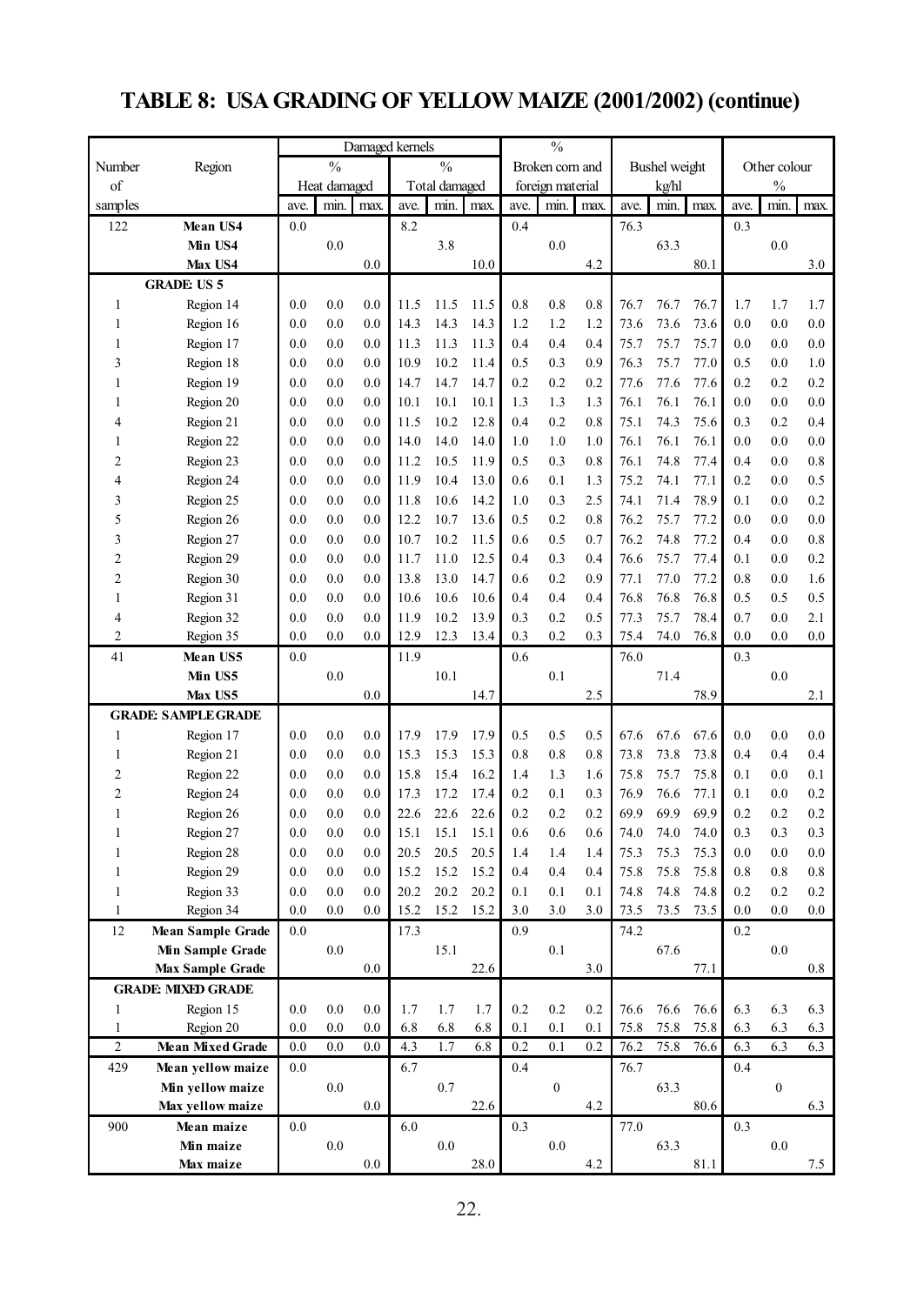## **TABLE 9: GRADES AND GRADE REQUIREMENTS FOR MAIZE ACCORDING TO RSA GRADING REGULATIONS**

|              |                                                                       |                          |                 | Maximum percentage of deviation allowed | (m/m)          |                     |            |
|--------------|-----------------------------------------------------------------------|--------------------------|-----------------|-----------------------------------------|----------------|---------------------|------------|
|              | Description of deviation                                              |                          | White maize     |                                         |                | <b>Yellow maize</b> |            |
|              |                                                                       |                          |                 | Grade                                   |                |                     |            |
|              |                                                                       | WM1                      | WM <sub>2</sub> | WM3                                     | YM1            | <b>YM2</b>          | <b>YM3</b> |
|              | Defective maize kernels                                               | 7                        | 13              | 30                                      |                |                     |            |
|              | above 6,35 grading sieve                                              | $\overline{\phantom{0}}$ |                 |                                         | 9              | 20                  | 30         |
|              | below 6,35 mm grading sieve                                           | $\overline{\phantom{a}}$ |                 |                                         | 4              | 10                  | 30         |
| $\mathbf{I}$ | Maize kernels of another colour                                       | 3                        | 6               | 10                                      | $\overline{c}$ | 5                   | 5.         |
| Ш            | Foreign matter (excluding stone,<br>pieces of coal or glass and dung) | 0,3                      | 0,5             | 0.75                                    | 0,3            | 0,5                 | 0.75       |
| IV           | Total deviations in terms I, II                                       |                          |                 |                                         |                |                     |            |
|              | and III collectively, provided                                        |                          |                 |                                         |                |                     |            |
|              | such deviations are individually                                      |                          |                 |                                         |                |                     |            |
|              | within the limits specified above                                     | 8                        | 16              | 30                                      | 9              | 20                  | 30         |
| V            | Pinked maize kernels                                                  | 12                       | 12              | 12                                      | 12             | 12                  | 12         |

If the maize does not comply with the standards for Class White M aize or Class Yellow M aize it shall be classified as Class Other M aize.

## **TABLE 10: GRADES AND GRADE REQUIREMENTS FOR MAIZE ACCORDING TO USDA GRADING REGULATIONS.**

|                   |                                                         |              |                                          | <b>Maximum limits of -</b> |                                                         |
|-------------------|---------------------------------------------------------|--------------|------------------------------------------|----------------------------|---------------------------------------------------------|
|                   |                                                         |              |                                          | Damaged kernels            |                                                         |
| Grade             | <b>Minimum</b><br>test weight<br>per bushel<br>(pounds) |              | <b>Heat damaged</b><br>Kernels (percent) | Total (percent)            | <b>Broken corn and</b><br>foreign material<br>(percent) |
| <b>U.S. No. 1</b> | 56.0                                                    | 72.1 kg/hl   | 0.1                                      | 3.0                        | 2.0                                                     |
| <b>U.S. No. 2</b> | 54.0                                                    | $69.5$ kg/hl | 0.2                                      | 5.0                        | 3.0                                                     |
| <b>U.S. No. 3</b> | 52.0                                                    | $66.9$ kg/hl | 0.5                                      | 7.0                        | 4.0                                                     |
| <b>U.S. No. 4</b> | 49.0                                                    | $63.1$ kg/hl | 1.0                                      | 10.0                       | 5.0                                                     |
| <b>U.S. No. 5</b> | 46.0                                                    | 59.2 kg/hl   | 3.0                                      | 15.0                       | 7.0                                                     |

U.S. Sample grade

U.S. Sample grade is corn that:

- a) Does not meet the requirements for the grades U.S. Nos. 1, 2, 3, 4 or 5; or
- more castor beans (Ricinus communis L.), 4 or more particles of an unknown foreign or similar seeds singly or in combination, or animal filth in excess of 0.20 percent in 1000 grams; or substance(s) or a commonly reconized harmful or toxic substance(s), 8 or more cockleburs (Xanthium ssp.) or similar seeds singly or in combination, or animal filth in excess of 0.20 ssp.) b) Contains 8 or more stones which have an aggregate weight in excess of 0.20 percent of the sample weight, 2 or more pieces of glass, 3 or more crotalaria seeds (*Crotalaria* ssp.), 2 or
- c) Has a musty, sour, or commercially foreign odor; or
- d) Is heating or otherwise of distinctly low quality.

Source: Offical United States Standard of Grain (excluding metric conversions.)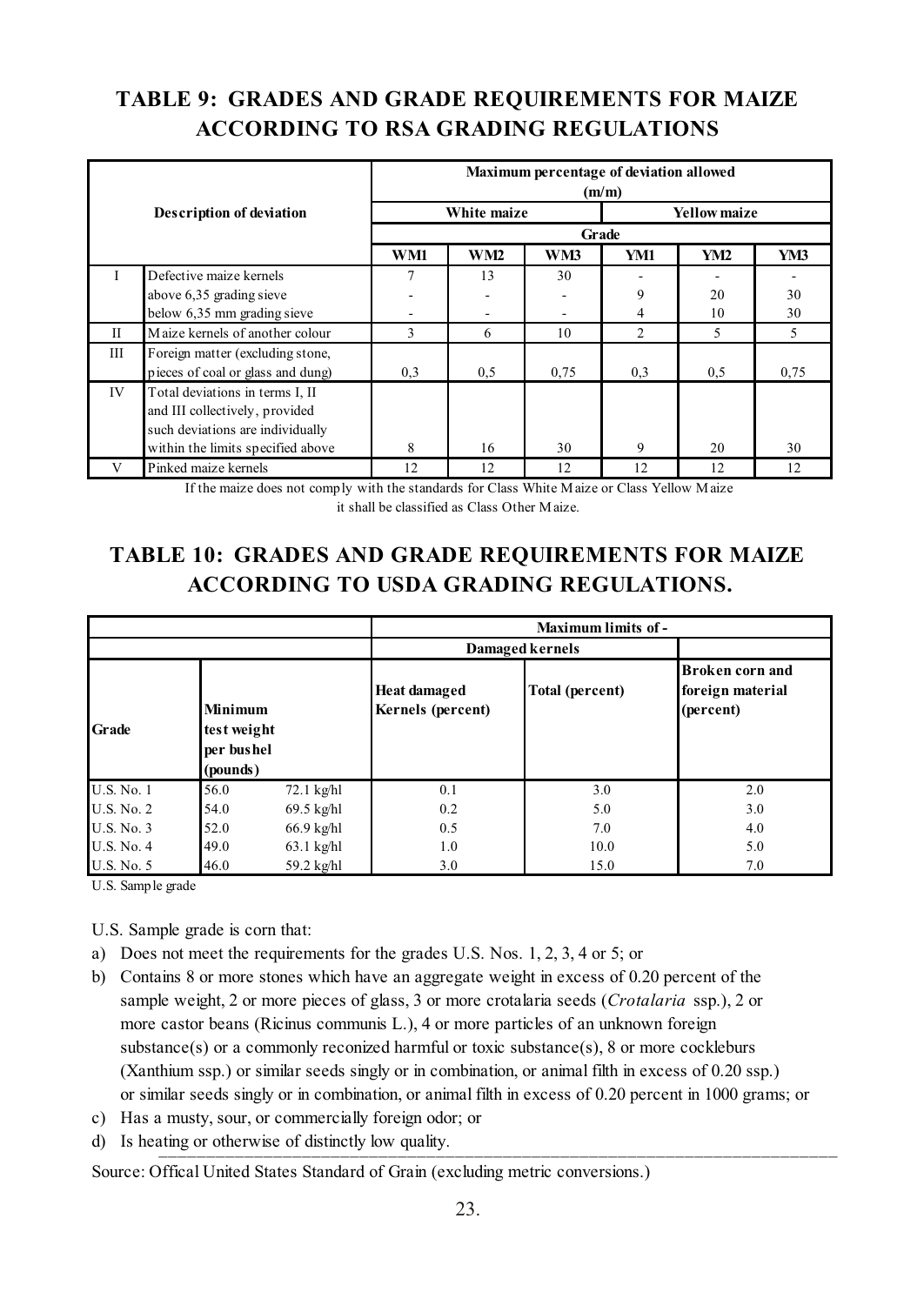# **MAIZE 2001/2002 TABLE 13: NUTRITIONAL VALUES OF WHITE AND YELLOW**

| Number      |               |         | $%$ (db)                                                                                       |         |         | $%$ (db)           |          |      | $%$ (db) |          |
|-------------|---------------|---------|------------------------------------------------------------------------------------------------|---------|---------|--------------------|----------|------|----------|----------|
| of          | Region        |         | $\operatorname*{Fat}% \nolimits_{\mathbb{Z}}\left( \mathbb{Z}^{\Sigma\left( 1\right) }\right)$ |         |         | Protein            |          |      | Starch   |          |
| samples     |               | ave.    | min.                                                                                           | max.    | ave.    | min.               | max.     | ave. | min.     | max.     |
|             | <b>WHITE</b>  |         |                                                                                                |         |         |                    |          |      |          |          |
| 2           | Region 10     | 3.6     | 3.5                                                                                            | 3.6     | 9.2     | 9.0                | 9.3      | 72.6 | 72.4     | 72.8     |
| 5           | Region 11     | $4.0\,$ | $3.8\,$                                                                                        | 4.3     | 9.4     | 9.0                | 9.7      | 75.3 | 73.5     | 76.6     |
| $1\,8$      | Region 12     | 4.1     | 3.5                                                                                            | 4.7     | 9.0     | $\boldsymbol{8.0}$ | 10.4     | 74.5 | 70.2     | 76.1     |
| 10          | Region 13     | 4.1     | $3.8\,$                                                                                        | 4.3     | 9.5     | 9.0                | 10.8     | 74.8 | 73.5     | 76.6     |
| 31          | Region 14     | 4.2     | 3.7                                                                                            | 4.5     | 8.9     | 7.6                | 9.7      | 75.4 | 73.4     | 78.0     |
| $2\sqrt{1}$ | Region 15     | 4.1     | 3.7                                                                                            | 4.4     | 8.9     | 8.2                | 9.9      | 74.7 | 73.3     | 76.6     |
| 26          | Region 16     | 4.1     | 3.5                                                                                            | 4.6     | 9.2     | $8.6\,$            | 10.4     | 75.1 | 73.5     | 77.4     |
| 11          | Region 17     | 4.1     | 3.4                                                                                            | 4.5     | $8.8\,$ | 8.3                | 9.4      | 75.2 | 73.6     | 76.4     |
| 16          | Region 18     | 4.1     | 3.2                                                                                            | 4.8     | 8.7     | 8.1                | 9.4      | 75.5 | 73.2     | 77.3     |
| 14          | Region 19     | 4.1     | 3.5                                                                                            | 4.9     | 8.9     | 7.6                | 10.0     | 75.0 | 73.3     | 77.3     |
| 12          | Region 20     | 4.1     | 3.5                                                                                            | 4.7     | 8.7     | $7.8\,$            | 11.0     | 75.2 | 73.4     | 76.7     |
| 25          | Region 21     | 4.1     | 3.6                                                                                            | 4.8     | 8.9     | 8.1                | 9.6      | 75.4 | 73.3     | 77.6     |
| 31          | Region 22     | 4.3     | 3.8                                                                                            | 4.8     | 9.2     | 8.1                | 9.9      | 76.2 | 74.5     | 78.2     |
| 33          | Region 23     | 4.3     | 3.7                                                                                            | 5.0     | 9.5     | 8.4                | 10.4     | 75.3 | 70.3     | 77.6     |
| $2\,7$      | Region 24     | 4.2     | 3.3                                                                                            | 4.9     | 9.0     | 7.3                | 10.2     | 75.5 | 69.0     | 77.5     |
| 24          | Region 25     | 4.0     | 3.4                                                                                            | 4.6     | 8.5     | 6.7                | 11.5     | 75.2 | 72.9     | 76.7     |
| 16          | Region 26     | 4.3     | 4.0                                                                                            | 4.8     | 8.7     | 7.3                | 9.6      | 75.8 | 74.7     | 77.6     |
| 12          | Region 27     | 4.2     | 3.8                                                                                            | 5.1     | 8.3     | 7.7                | 9.3      | 76.3 | 74.4     | 78.3     |
| $1\,8$      | Region 28     | 4.2     | 3.6                                                                                            | 4.5     | 8.5     | 7.4                | 9.4      | 75.3 | 72.1     | 77.3     |
| 16          | Region 29     | 4.4     | 3.6                                                                                            | 4.9     | 8.6     | 7.9                | 9.7      | 75.8 | 71.8     | 78.1     |
| $2\sqrt{2}$ | Region 30     | 4.2     | 3.7                                                                                            | 4.8     | 8.6     | 7.2                | $10.0\,$ | 75.7 | 71.6     | 77.7     |
| $\,8\,$     | Region 31     | 4.2     | 3.9                                                                                            | 4.7     | 8.5     | 7.8                | 9.2      | 76.1 | 74.9     | 77.4     |
| $1\,1$      | Region 32     | 4.4     | $4.0\,$                                                                                        | 4.7     | 9.1     | $8.6\,$            | 9.7      | 75.6 | 74.9     | 76.9     |
| 12          | Region 33     | 4.4     | $3.8\,$                                                                                        | 4.9     | 9.0     | 7.9                | 10.3     | 74.8 | 62.3     | 77.3     |
| $2\,7$      | Region 34     | 4.3     | 3.6                                                                                            | $5.0\,$ | 8.9     | $7.8\,$            | 10.6     | 75.5 | 72.8     | 77.7     |
| 15          | Region 35     | 4.2     | 3.7                                                                                            | 4.8     | 9.9     | 8.3                | 10.6     | 75.8 | 73.4     | $78.0\,$ |
| $\,$ 8 $\,$ | Region 36     | 3.7     | 3.4                                                                                            | 4.1     | $8.1\,$ | 7.7                | 9.0      | 73.4 | 71.9     | 75.6     |
| 471         | Mean white    | 4.2     |                                                                                                |         | 8.9     |                    |          | 75.4 |          |          |
|             | Min white     |         | 3.2                                                                                            |         |         | 6.7                |          |      | 62.3     |          |
|             | Max white     |         |                                                                                                | 5.1     |         |                    | 11.5     |      |          | 78.3     |
|             | <b>YELLOW</b> |         |                                                                                                |         |         |                    |          |      |          |          |
| $1\,1$      | Region 10     | 3.3     | $3.0\,$                                                                                        | 3.7     | $7.8\,$ | 7.2                | $8.8\,$  | 74.7 | 73.2     | 76.2     |
| 5           | Region 11     | 3.8     | 3.5                                                                                            | 4.1     | 9.1     | $8.8\,$            | 9.6      | 77.0 | 76.0     | 77.5     |
| 14          | Region 12     | 4.2     | $3.8\,$                                                                                        | 4.6     | 9.0     | 7.9                | 10.3     | 75.3 | 73.1     | 77.1     |
| $\,8\,$     | Region 13     | 4.2     | 3.5                                                                                            | 4.6     | 9.7     | $8.2\,$            | 10.8     | 74.5 | 73.0     | 76.3     |
| $2\sqrt{2}$ | Region 14     | 4.3     | 3.9                                                                                            | 4.7     | $8.8\,$ | $7.8\,$            | 9.8      | 75.8 | 73.6     | 77.4     |
| $1\,8$      | Region 15     | $4.0\,$ | 3.5                                                                                            | 4.6     | $8.8\,$ | $8\,.1$            | 9.6      | 75.8 | 74.8     | 77.1     |
| $24\,$      | Region 16     | $4.0\,$ | $3.0\,$                                                                                        | 4.8     | 9.1     | 8.3                | 10.6     | 75.4 | 73.1     | 78.2     |
| $1\,1$      | Region 17     | 4.2     | 3.7                                                                                            | $5.1\,$ | 8.9     | $7.8\,$            | $9.8\,$  | 75.4 | 74.0     | 77.2     |
| 14          | Region 18     | 4.2     | 3.9                                                                                            | 4.7     | 8.9     | 8.4                | 9.7      | 76.0 | 74.8     | 77.5     |
| 12          | Region 19     | 4.1     | 3.7                                                                                            | $5.0\,$ | 8.9     | $7.8\,$            | 9.9      | 75.8 | 73.1     | 77.4     |
| $1\,0$      | Region 20     | 3.9     | 3.3                                                                                            | 4.4     | 8.7     | $8\,.1$            | 9.9      | 74.8 | 73.3     | 76.7     |
| $20\,$      | Region 21     | 4.2     | 3.6                                                                                            | 4.6     | 9.0     | 7.1                | 10.0     | 75.7 | 73.3     | 76.9     |
| $17\,$      | Region 22     | 4.4     | 3.7                                                                                            | $5.1\,$ | 9.6     | 8.9                | 10.7     | 76.0 | 74.7     | 77.6     |
| 24          | Region 23     | 4.1     | 3.6                                                                                            | 4.6     | 9.3     | 8.7                | 9.8      | 76.2 | 74.3     | 77.8     |
| $3\,5$      | Region 24     | 4.3     | 3.2                                                                                            | 5.3     | 8.9     | 7.3                | 11.6     | 75.9 | 70.8     | 77.8     |
| 24          | Region 25     | 3.8     | 3.3                                                                                            | 4.6     | 8.1     | 6.8                | 10.2     | 75.7 | 72.9     | 77.6     |
| 17          | Region 26     | 4.3     | 3.9                                                                                            | 4.8     | $8.8\,$ | $\boldsymbol{8.0}$ | 10.1     | 75.6 | 73.5     | 76.6     |
| 12          | Region 27     | 4.3     | $3.8\,$                                                                                        | 4.8     | 8.7     | $7.6\,$            | $9.8\,$  | 76.2 | 74.7     | 77.9     |
| $20\,$      | Region 28     | 4.2     | 3.1                                                                                            | 4.8     | 8.6     | 7.2                | 9.3      | 75.4 | 73.0     | 77.6     |
| 16          | Region 29     | 4.5     | 3.5                                                                                            | $5.5\,$ | 8.9     | 7.6                | 10.6     | 75.9 | 74.8     | 77.4     |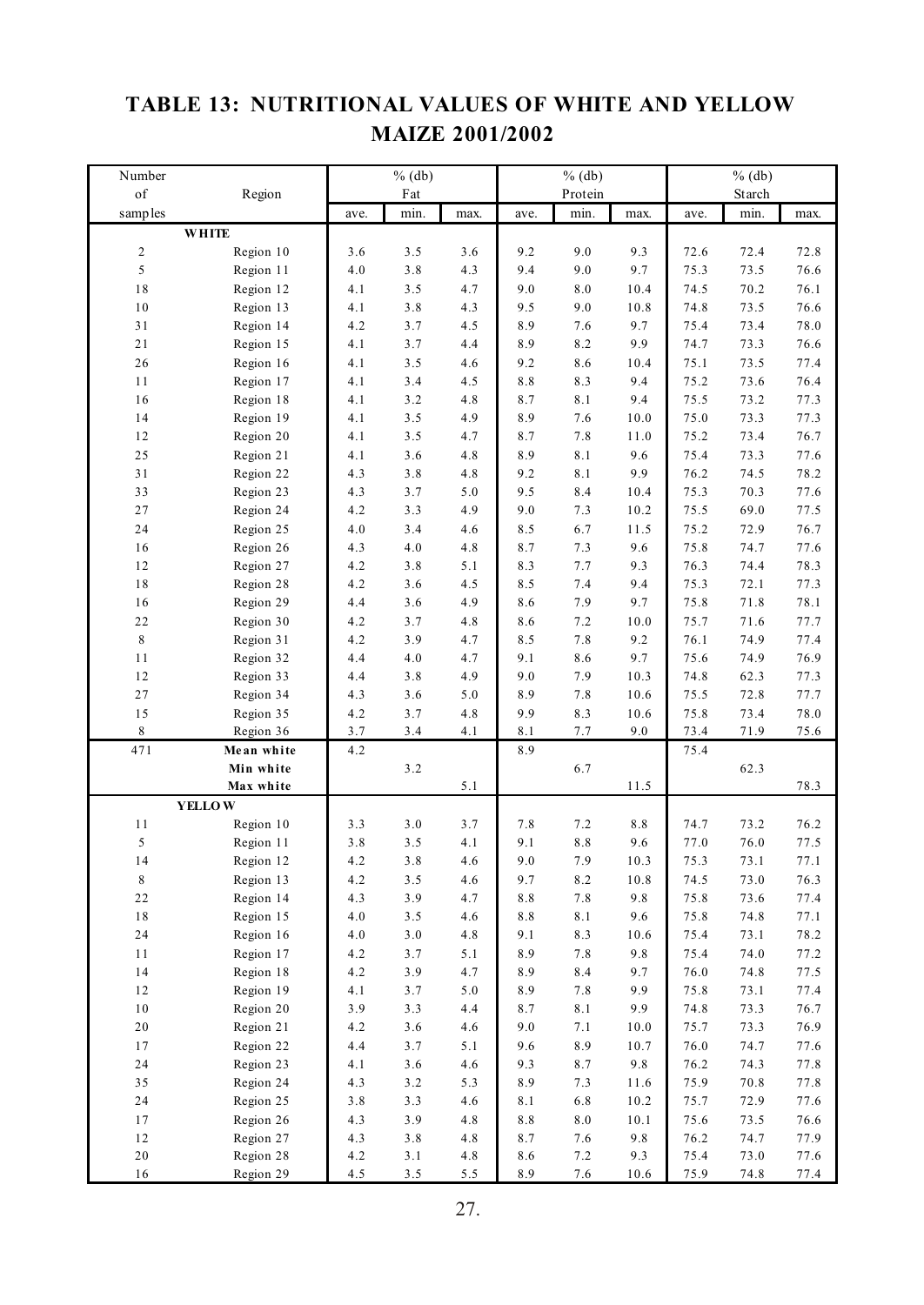# **TABLE 13: NUTRITIONAL VALUES OF WHITE AND YELLOW MAIZE 2001/2002 (continue)**

| Number      |                        | $%$ (db)   |            |            | $%$ (db)   |            |                 | $%$ (db)     |              |              |
|-------------|------------------------|------------|------------|------------|------------|------------|-----------------|--------------|--------------|--------------|
| of          | Region                 |            | Fat        |            |            | Protein    |                 |              | Starch       |              |
| samples     |                        | ave.       | min.       | max.       | ave.       | min.       | max.            | ave.         | min.         | max.         |
|             | <b>YELLOW</b>          |            |            |            |            |            |                 |              |              |              |
| 24          | Region 30              | 4.3        | 3.7        | 4.8        | 9          | 7.4        | $10\,$          | 75.6         | 72.3         | 78.1         |
| $\,$ 8 $\,$ | Region 31              | 4.4        | 4.2        | 4.7        | 8.7        | 8.1        | 9.1             | 76.2         | 75.2         | 77.4         |
| $20\,$      | Region 28              | 4.2        | 3.1        | 4.8        | 8.6        | 7.2        | 9.3             | 75.4         | 73.0         | 77.6         |
| 16          | Region 29              | 4.5        | 3.5        | 5.5        | 8.9        | 7.6        | 10.6            | 75.9         | 74.8         | 77.4         |
| 24          | Region 30              | 4.3        | 3.7        | 4.8        | 9.0        | 7.4        | $10.0\,$        | 75.6         | 72.3         | 78.1         |
| $\,$ 8 $\,$ | Region 31              | 4.4        | 4.2        | 4.7        | 8.7        | 8.1        | 9.1             | 76.2         | 75.2         | 77.4         |
| $10\,$      | Region 32              | 4.3        | 3.8        | 4.8        | 8.9        | 8.6        | 9.0             | 76.3         | 74.5         | 77.2         |
| 11          | Region 33              | 4.0        | 3.5        | 4.5        | 8.6        | 7.8        | 10.1            | 76.6         | 75.1         | 77.6         |
| 23          | Region 34              | 4.2        | 3.4        | 4.7        | 9.3        | $8.0\,$    | 11.2            | 76.1         | 73.8         | 78.7         |
| 11          | Region 35              | 3.9        | 3.5        | 4.4        | 8.8        | 7.6        | 10.2            | 75.4         | 70.2         | 76.9         |
| $\,$ $\,$   | Region 36              | 3.5        | 3.3        | 4.0        | 8.3        | 7.4        | $8.8\,$         | 73.8         | 70.8         | 76.0         |
| 429         | Mean yellow            | 4.1        |            |            | 8.9        |            |                 | 75.7         |              |              |
|             | Min yellow             |            | 3.0        |            |            | 6.8        |                 |              | 70.2         |              |
|             | Max yellow             |            |            | 5.5        |            |            | 11.6            |              |              | 78.7         |
|             | WHITE AND YELLOW       |            |            |            |            |            |                 |              |              |              |
| 13          | Region 10              | 3.3        | 3.0        | 3.7        | 8.0        | $7.2\,$    | 9.3             | 74.4         | 72.4         | 76.2         |
| $10\,$      | Region 11              | 3.9        | 3.5        | 4.3        | 9.3        | 8.8        | 9.7             | 76.2         | 73.5         | 77.5         |
| 32          | Region 12              | 4.1        | 3.5        | 4.7        | 9.0        | 7.9        | 10.4            | 74.8         | 70.2         | 77.1         |
| $1\,8$      | Region 13              | 4.1        | 3.5        | 4.6        | 9.6        | 8.2        | $10.8\,$        | 74.7         | 73.0         | 76.6         |
| 53          | Region 14              | 4.2        | 3.7        | 4.7        | $8.8\,$    | 7.6        | 9.8             | 75.5         | 73.4         | 78.0         |
| 39          | Region 15              | 4.1        | 3.5        | 4.6        | 8.9        | 8.1        | 9.9             | 75.2         | 73.3         | 77.1         |
| 50          | Region 16              | 4.0        | 3.0        | 4.8        | 9.2        | 8.3        | 10.6            | 75.3         | 73.1         | 78.2         |
| $22\,$      | Region 17              | 4.1        | 3.4        | 5.1        | 8.9        | 7.8        | 9.8             | 75.3         | 73.6         | 77.2         |
| $30\,$      | Region 18              | 4.2        | 3.2        | 4.8        | $8.8\,$    | $8.1\,$    | 9.7             | 75.7         | 73.2         | 77.5         |
| $26\,$      | Region 19              | 4.1        | 3.5        | 5.0        | 8.9        | 7.6        | 10.0            | 75.4         | 73.1         | 77.4         |
| $22\,$      | Region 20              | 4.0        | 3.3        | 4.7        | 8.7        | 7.8        | 11.0            | 75.0         | 73.3         | 76.7         |
| 45          | Region 21              | 4.1        | 3.6        | 4.8        | 9.0        | 7.1        | 10.0            | 75.5         | 73.3         | 77.6         |
| $48\,$      | Region 22              | 4.4        | 3.7        | 5.1        | 9.3        | 8.1        | 10.7            | 76.1         | 74.5         | 78.2         |
| 57          | Region 23              | 4.2        | 3.6        | 5.0        | 9.4        | 8.4        | 10.4            | 75.7         | 70.3         | 77.8         |
| 62          | Region 24              | 4.3        | 3.2        | 5.3        | 9.0        | 7.3        | 11.6            | 75.8         | 69.0         | 77.8         |
| 48          | Region 25              | 3.9        | 3.3        | 4.6        | 8.3        | 6.7        | 11.5            | 75.5         | 72.9         | 77.6         |
| 33          | Region 26              | 4.3        | 3.9        | 4.8        | $8.8\,$    | 7.3        | 10.1            | 75.7         | 73.5         | 77.6         |
| 24          | Region 27              | 4.3        | 3.8        | 5.1        | 8.5        | 7.6        | 9.8             | 76.2         | 74.4         | 78.3         |
| $3\,8$      | Region 28              | 4.2        | 3.1        | 4.8        | 8.5        | 7.2        | 9.4             | 75.3         | 72.1         | 77.6         |
| 32          | Region 29              | 4.5        | 3.5        | 5.5        | 8.7        | 7.6        | $10.6\,$        | 75.8         | 71.8         | 78.1         |
| 46          | Region 30              | 4.2        | 3.7        | 4.8        | $8.8\,$    | 7.2        | $10.0\,$        | 75.7         | 71.6         | 78.1         |
| 16          | Region 31              | 4.3        | 3.9        | 4.7        | 8.6        | $7.8\,$    | 9.2             | 76.2         | 74.9         | 77.4         |
| $21$<br>23  | Region 32<br>Region 33 | 4.3        | 3.8        | 4.8<br>4.9 | 9.0        | 8.6        | 9.7             | 75.9         | 74.5         | 77.2         |
| 50          | Region 34              | 4.2        | 3.5        |            | $8.8\,$    | 7.8        | 10.3            | 75.6         | 62.3         | 77.6         |
| $26\,$      |                        | 4.3        | 3.4        | 5.0<br>4.8 | 9.1        | 7.8<br>7.6 | 11.2            | 75.8         | 72.8<br>70.2 | 78.7         |
| 16          | Region 35<br>Region 36 | 4.1<br>3.6 | 3.5<br>3.3 | 4.1        | 9.5<br>8.2 | 7.4        | $10.6\,$<br>9.0 | 75.7<br>73.6 | 70.8         | 78.0<br>76.0 |
| 900         | Mean white & yellow    | 4.2        |            |            | 8.9        |            |                 | 75.5         |              |              |
|             | Min white & yellow     |            | $3.0\,$    |            |            | 6.7        |                 |              | 62.3         |              |
|             | Max white & yellow     |            |            | 5.5        |            |            | 11.6            |              |              | 78.7         |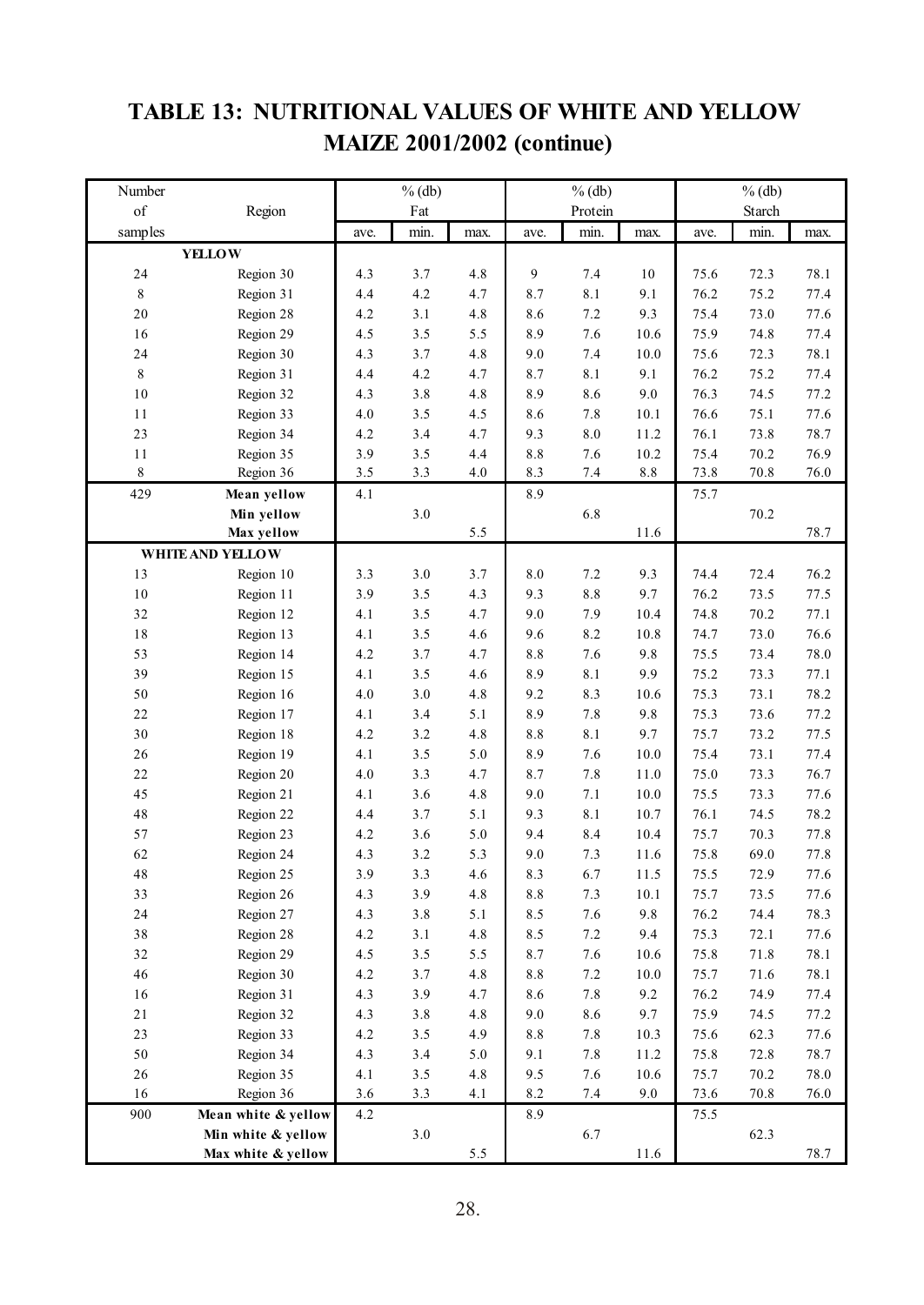## **TABLE 14: MEAN NUTRITIONAL VALUES OF SOUTH AFRICAN MAIZE OVER THE PAST TEN MARKETING SEASONS (PERCENTAGE ON A DRY BASIS)**

| Season  |     | White maize |               |     | <b>Yellow maize</b> |               |
|---------|-----|-------------|---------------|-----|---------------------|---------------|
|         | Fat | Protein     | <b>Starch</b> | Fat | Protein             | <b>Starch</b> |
| 1992/93 | 4.1 | 10.0        | 71.6          | 4.3 | 9.8                 | 71.3          |
| 1993/94 | 4.0 | 9.8         | 73.2          | 4.4 | 10.0                | 71.6          |
| 1994/95 | 4.1 | 8.6         | 74.5          | 4.4 | 8.8                 | 73.8          |
| 1995/96 | 3.8 | 9.9         | 73.6          | 4.2 | 9.9                 | 73.2          |
| 1996/97 | 3.9 | 8.7         | 74.1          | 4.2 | 8.7                 | 71.8          |
| 1997/98 | 4.0 | 8.9         | 73.6          | 4.1 | 9.0                 | 74.2          |
| 1998/99 | 4.1 | 9.2         | 71.8          | 4.2 | 9.5                 | 72.1          |
| 1999/00 | 4.0 | 8.1         | 71.9          | 4.1 | 8.0                 | 72.0          |
| 2000/01 | 4.2 | 8.8         | 74.2          | 4.2 | 8.7                 | 74.5          |
| 2001/02 | 4.2 | 8.9         | 75.4          | 4.1 | 8.9                 | 75.7          |
| Mean    | 4.0 | 9.1         | 73.4          | 4.2 | 9.1                 | 73.0          |

### **MAIZE (1992/93-2001/02) TABLE 15: MEAN NUTRITIONAL VALUES OF SOUTH AFRICAN**

| Season  | Fat % | Protein % | Starch % |
|---------|-------|-----------|----------|
| 1992/93 | 4.2   | 9.9       | 71.5     |
| 1993/94 | 4.2   | 9.9       | 72.3     |
| 1994/95 | 4.3   | 8.7       | 74.2     |
| 1995/96 | 4.0   | 9.9       | 73.4     |
| 1996/97 | 4.1   | 8.7       | 73.1     |
| 1997/98 | 4.0   | 9.0       | 73.8     |
| 1998/99 | 4.2   | 9.3       | 71.9     |
| 1999/00 | 4.0   | 8.1       | 71.9     |
| 2000/01 | 4.2   | 8.8       | 74.3     |
| 2001/02 | 4.2   | 8.9       | 75.5     |





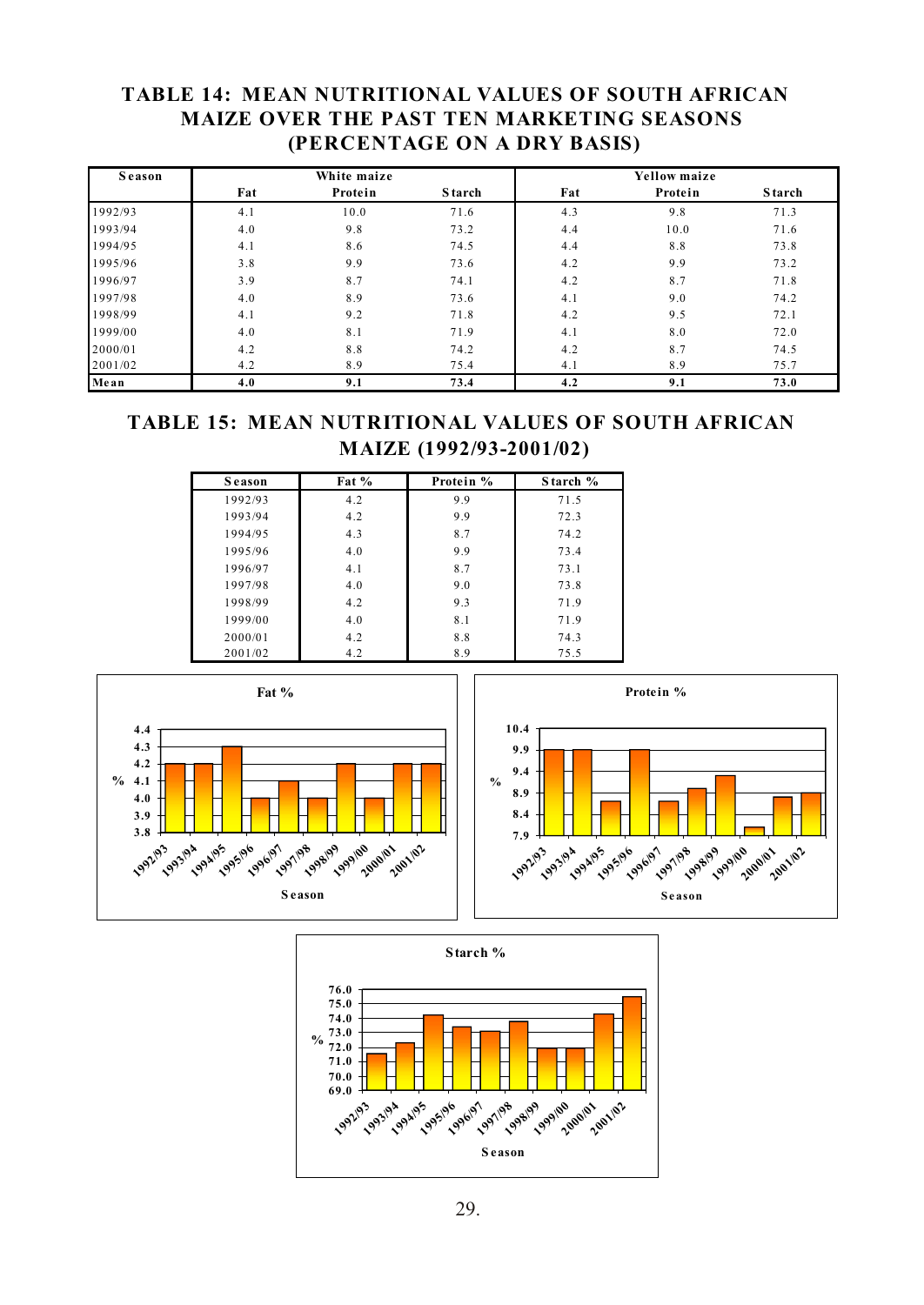## **TABLE 19: HECTOLITRE MASS (kg/hl) OF SOUTH AFRICAN MAIZE 1992/93 - 2001/02**

|               | White maize          |                                   |                      | <b>Yellow maize</b>                                            | Mean maize           |                                            |  |
|---------------|----------------------|-----------------------------------|----------------------|----------------------------------------------------------------|----------------------|--------------------------------------------|--|
| <b>Season</b> | Number of<br>samples | <b>Hectolitre</b><br>mass (kg/hl) | Number of<br>samples | <b>Hectolitre</b><br>$\text{mass} \left( \frac{kg}{h} \right)$ | Number of<br>samples | <b>Hectolitre</b><br>$\text{mass (kg/hl)}$ |  |
| 1992/93       | 165                  | 76.5                              | 172                  | 74.9                                                           | 337                  | 75.7                                       |  |
| 1993/94       | 178                  | 76.4                              | 183                  | 75.7                                                           | 361                  | 76.0                                       |  |
| 1994/95       | 164                  | 74.7                              | 175                  | 74.9                                                           | 339                  | 74.8                                       |  |
| 1995/96       | 142                  | 75.3                              | 151                  | 74.8                                                           | 293                  | 75.0                                       |  |
| 1996/97       | 178                  | 75.2                              | 166                  | 75.2                                                           | 344                  | 75.2                                       |  |
| 1997/98       | 470                  | 76.6                              | 267                  | 76.0                                                           | 737                  | 76.4                                       |  |
| 1998/99       | 256                  | 75.2                              | 189                  | 74.8                                                           | 445                  | 75.0                                       |  |
| 1999/00       | 493                  | 74.8                              | 407                  | 74.6                                                           | 900                  | 74.7                                       |  |
| 2000/01       | 522                  | 78.2                              | 378                  | 77.8                                                           | 900                  | 78.0                                       |  |
| 2001/02       | 471                  | 77.3                              | 429                  | 76.7                                                           | 900                  | 77.0                                       |  |

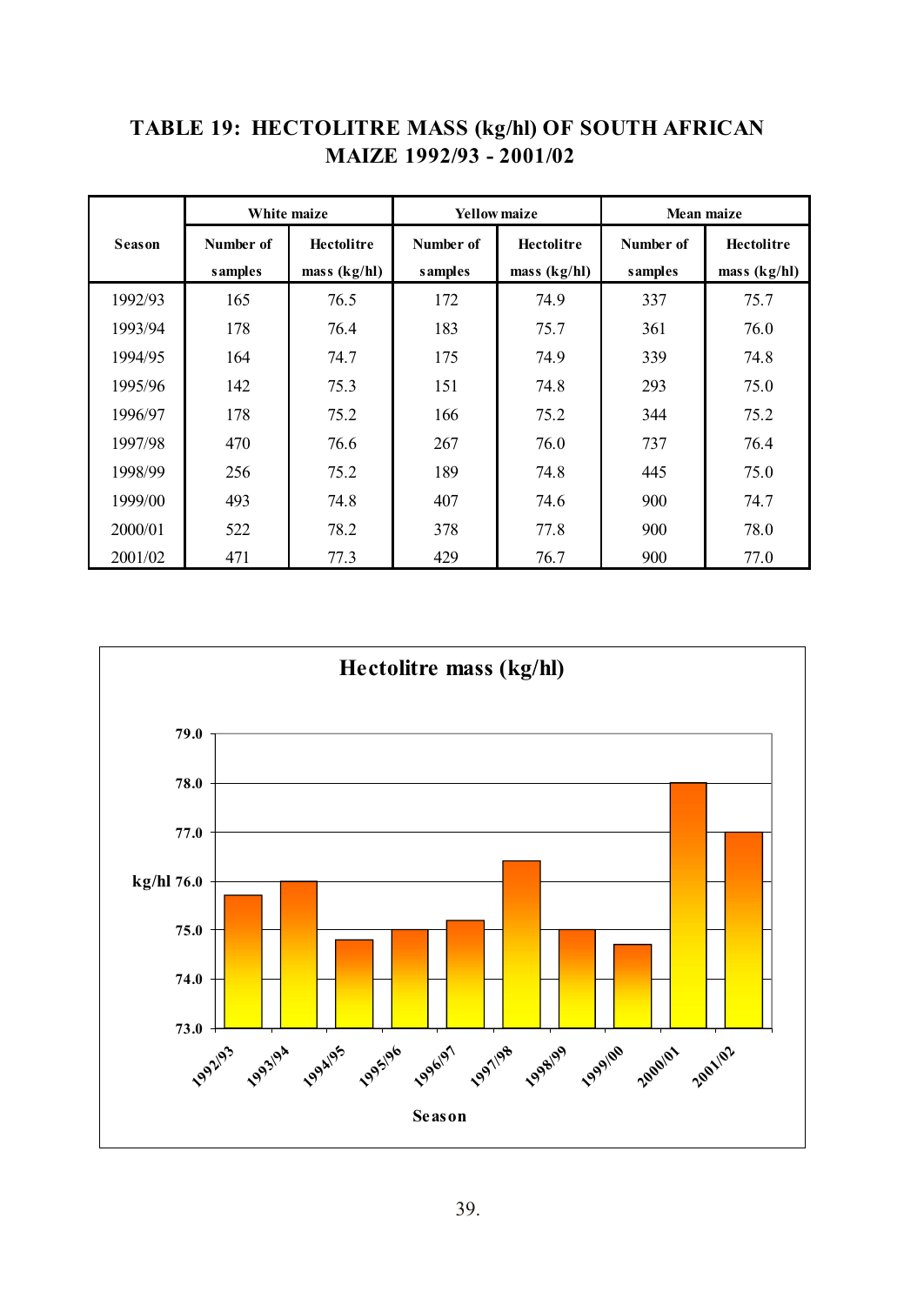|                 |                   | Aflatoxin        | Fumonisin         | Deoxynivalenol   | Zearalenone       | $T-2$            | Ochratoxin               |
|-----------------|-------------------|------------------|-------------------|------------------|-------------------|------------------|--------------------------|
| Region          | Grade             | ppb              | ppm               | ppm              | ppm               | ppm              | ppb                      |
| 10              | YM1               | $\boldsymbol{0}$ | 1.7               | 1.2              | < 0.1             | $\boldsymbol{0}$ | <2.0                     |
| 11              | WM1               | $\boldsymbol{0}$ | 1.2               | 0.65             | 0.3               | $\boldsymbol{0}$ | $\leq 2.0$               |
| 12              | WM1               | $\boldsymbol{0}$ | 0.62              | 0.91             | $\mathbf{0}$      | $\mathbf{0}$     | < 2.0                    |
| 12              | WM1               | $\boldsymbol{0}$ | 1.1               | 0.81             | < 0.1             | $\boldsymbol{0}$ | $2.0$                    |
| 12              | YM1               | $\boldsymbol{0}$ | 0.29              | $\boldsymbol{0}$ | < 0.1             | $\boldsymbol{0}$ | <2.0                     |
| 13              | WM1               | $\overline{0}$   | 0.3               | 0.76             | < 0.1             | $\boldsymbol{0}$ | $2.0$                    |
| $\overline{13}$ | YM1               | $\overline{0}$   | $\overline{0.25}$ | $\overline{1.2}$ | $\boldsymbol{0}$  | $\overline{0}$   | $2.0$                    |
| $\overline{14}$ | WM1               | $\overline{0}$   | $\overline{0.25}$ | $\overline{0}$   | $\overline{0}$    | $\overline{0}$   | $\overline{0}$           |
| 14              | WM <sub>2</sub>   | $\overline{0}$   | $\overline{2.4}$  | $\overline{5}$   | $\overline{<}0.1$ | $\overline{0}$   | < 2.0                    |
| 14              | WM1               | $\boldsymbol{0}$ | 0.57              | 0.6              | < 0.1             | $\boldsymbol{0}$ | $2.0$                    |
| 14              | YM1               | $\boldsymbol{0}$ | 1.3               | < 0.5            | < 0.1             | $\mathbf{0}$     | $2.0$                    |
| 14              | YM1               | $\boldsymbol{0}$ | 0.29              | 0.73             | < 0.1             | $\boldsymbol{0}$ | $2.0$                    |
| 15              | WM1               | $\overline{0}$   | < 0.25            | 1.3              | $\boldsymbol{0}$  | $\overline{0}$   | < 2.0                    |
| 15              | WM1               | $\boldsymbol{0}$ | 2.2               | $\boldsymbol{0}$ | < 0.1             | $\boldsymbol{0}$ | $\boldsymbol{0}$         |
| $\overline{15}$ | YM1               | $\overline{0}$   | 0.96              | 1.4              | $\boldsymbol{0}$  | $\overline{0}$   | $\overline{\langle 2.0}$ |
| $\overline{15}$ | YM1               | $\overline{0}$   | 0.36              | $\overline{0}$   | $\overline{0}$    | $\overline{0}$   | $2.0$                    |
| 16              | WM1               | $\overline{0}$   | 1.0               | $\overline{5}$   | $\overline{<}0.1$ | $\overline{0}$   | $2.0$                    |
| 16              | WM1               | $\boldsymbol{0}$ | 0.42              | < 0.5            | < 0.1             | $\boldsymbol{0}$ | $2.0$                    |
| 16              | WM1               | $\boldsymbol{0}$ | 0.40              | < 0.5            | $\boldsymbol{0}$  | $\boldsymbol{0}$ | $\leq 2.0$               |
| 16              | WM1               | $\boldsymbol{0}$ | 1.6               | 1.1              | $\boldsymbol{0}$  | $\mathbf{0}$     | $\boldsymbol{0}$         |
| 16              | YM1               | $\boldsymbol{0}$ | 1.1               | 0.74             | < 0.1             | $\mathbf{0}$     | $\boldsymbol{0}$         |
| 16              | YM <sub>2</sub>   | $\boldsymbol{0}$ | 2.7               | 0.70             | $\leq 0.1$        | $\boldsymbol{0}$ | $\boldsymbol{0}$         |
| 17              | WM1               | $\boldsymbol{0}$ | 0.46              | 1.1              | $\leq 0.1$        | $\boldsymbol{0}$ | $\overline{0}$           |
| 17              | YM1               | $\boldsymbol{0}$ | 0.48              | 0.89             | $\boldsymbol{0}$  | $\boldsymbol{0}$ | $2.0$                    |
| $\overline{18}$ | WM <sub>2</sub>   | $\overline{0}$   | 1.4               | < 0.5            | < 0.1             | $\boldsymbol{0}$ | $\boldsymbol{0}$         |
| 18              | WM1               | $\boldsymbol{0}$ | 0.72              | 0.78             | $\leq 0.1$        | $\boldsymbol{0}$ | $2.0$                    |
| $\overline{18}$ | YM <sub>2</sub>   | $\overline{0}$   | $\overline{1.8}$  | 0.57             | $\boldsymbol{0}$  | $\overline{0}$   | $\overline{\langle 2.0}$ |
| 18              | YM1               | $\boldsymbol{0}$ | 0.27              | < 0.5            | < 0.1             | $\boldsymbol{0}$ | <2.0                     |
| 19              | WM1               | $\boldsymbol{0}$ | 0.44              | < 0.5            | < 0.1             | $\boldsymbol{0}$ | $2.0$                    |
| 19              | YM1               | $\boldsymbol{0}$ | 0.93              | < 0.5            | $\leq 0.1$        | $\boldsymbol{0}$ | <2.0                     |
| 20              | WM1               | $\boldsymbol{0}$ | 0.45              | < 0.5            | $\leq 0.1$        | $\boldsymbol{0}$ | $2.0$                    |
| 20              | YM1               | $\mathbf{0}$     | 0.79              | 0.66             | $\leq 0.1$        | $\boldsymbol{0}$ | $\leq 2.0$               |
| 21              | WM1               | $\boldsymbol{0}$ | < 0.25            | < 0.5            | $\mathbf{0}$      | $\boldsymbol{0}$ | $\leq 2.0$               |
| 21              | $\overline{W}$ M2 | $\boldsymbol{0}$ | 0.39              | < 0.5            | $\leq 0.1$        | $\boldsymbol{0}$ | $\leq 2.0$               |
| 21              | YM1               | $\boldsymbol{0}$ | $\overline{0}$    | 0.61             | < 0.1             | $\boldsymbol{0}$ | $\mathbf{0}$             |
| 21              | YM <sub>2</sub>   | $\boldsymbol{0}$ | 0.52              | $\boldsymbol{0}$ | < 0.1             | $\boldsymbol{0}$ | $\leq 2.0$               |
| 22              | WM1               | $\boldsymbol{0}$ | 0.75              | 1.3              | $\mathbf{0}$      | $\boldsymbol{0}$ | $\leq 2.0$               |
| 22              | WM <sub>2</sub>   | $\boldsymbol{0}$ | 1.7               | 0.77             | < 0.1             | $\boldsymbol{0}$ | $\leq 2.0$               |
| 22              | WM <sub>2</sub>   | $\boldsymbol{0}$ | 1.0               | < 0.5            | $\overline{0}$    | $\boldsymbol{0}$ | $\leq 2.0$               |
| 22              | YM1               | $\boldsymbol{0}$ | 5.1               | 0.66             | < 0.1             | $\boldsymbol{0}$ | $\leq 2.0$               |
| 22              | YM <sub>2</sub>   | $\boldsymbol{0}$ | 0.71              | < 0.5            | $\boldsymbol{0}$  | $\boldsymbol{0}$ | $\leq 2.0$               |
| 23              | WM1               | $\boldsymbol{0}$ | 1.1               | 0.61             | $\boldsymbol{0}$  | $\boldsymbol{0}$ | $\leq 2.0$               |
| $\overline{23}$ | WM1               | $\boldsymbol{0}$ | $\overline{2.8}$  | 1.3              | $\boldsymbol{0}$  | $\boldsymbol{0}$ | $\leq 2.0$               |
| 23              | WM1               | $\overline{0}$   | 0.81              | 1.2              | $\overline{0}$    | $\overline{0}$   | $\leq 2.0$               |
| $\overline{23}$ | $\overline{Y}$ M2 | $\boldsymbol{0}$ | 5.0               | 0.74             | < 0.1             | $\boldsymbol{0}$ | <2.0                     |
| 23              | YM1               | $\overline{0}$   | 1.3               | 0.84             | $\overline{0}$    | $\overline{0}$   | $\overline{\langle 2.0}$ |

## **TABLE 23: MYCOTOXIN RESULTS 2001/2002**